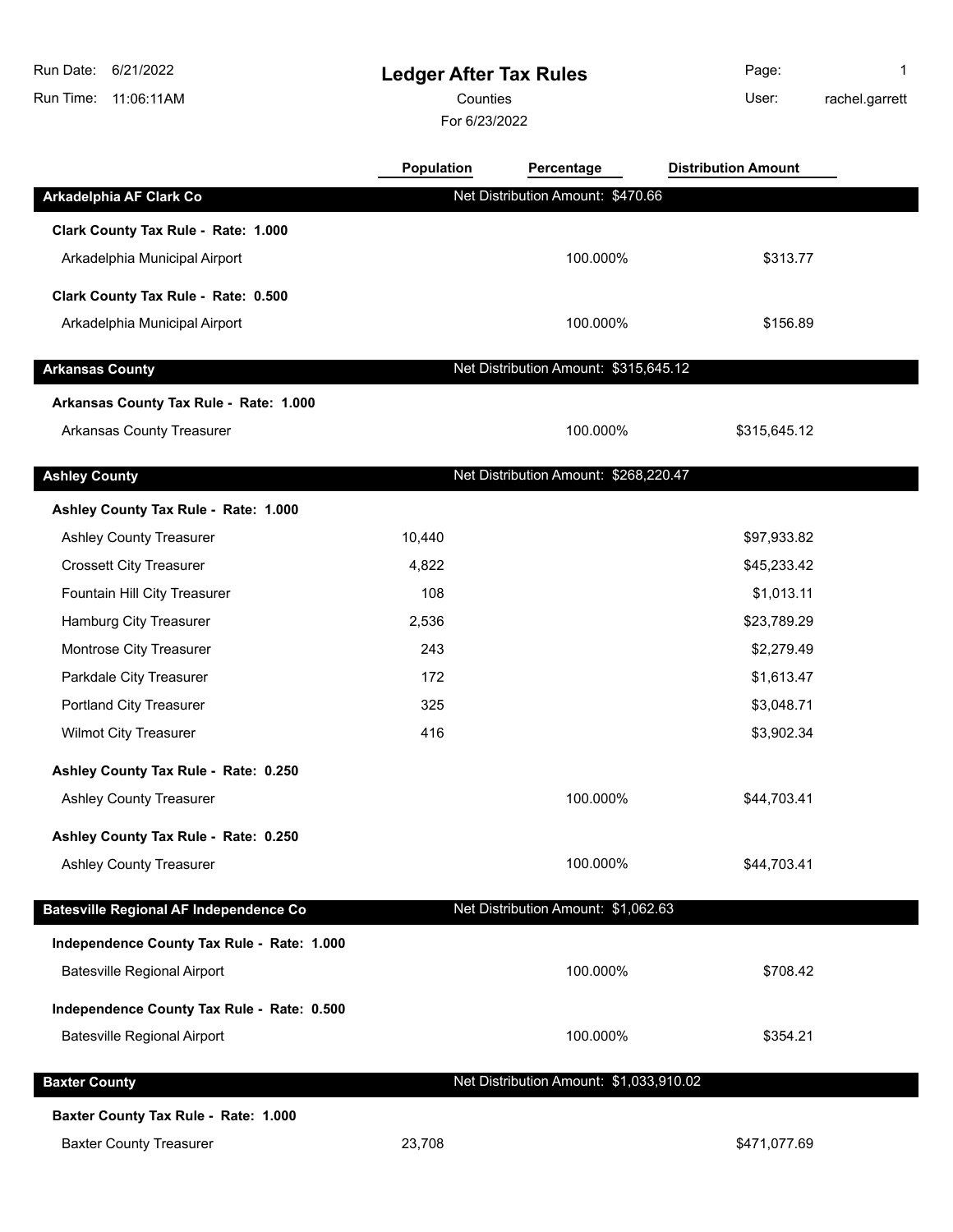## **Ledger After Tax Rules**

For 6/23/2022

Page: 2

Counties **User:** 

chel.garrett

| rachel.garre |  |
|--------------|--|
|--------------|--|

|                                      | <b>Population</b> | Percentage | <b>Distribution Amount</b> |
|--------------------------------------|-------------------|------------|----------------------------|
| <b>Big Flat City Treasurer</b>       | 88                |            | \$1,748.56                 |
| <b>Briarcliff City Treasurer</b>     | 236               |            | \$4,689.32                 |
| <b>Cotter City Treasurer</b>         | 886               |            | \$17,604.81                |
| <b>Gassville City Treasurer</b>      | 2,171             |            | \$43,137.75                |
| Lakeview City Treasurer              | 775               |            | \$15,399.24                |
| Mountain Home City Treasurer         | 12,825            |            | \$254,832.61               |
| Norfork City Treasurer               | 465               |            | \$9,239.54                 |
| Salesville City Treasurer            | 473               |            | \$9,398.50                 |
| Baxter County Tax Rule - Rate: 0.250 |                   |            |                            |
| <b>Baxter County Treasurer</b>       |                   | 100.000%   | \$206,782.00               |

## **Benton County Benton County Benton County Net Distribution Amount: \$6,861,668.21**

| Benton County Tax Rule - Rate: 1.000 |        |                |
|--------------------------------------|--------|----------------|
| Avoca City Treasurer                 | 487    | \$11,752.53    |
| <b>Bella Vista City Treasurer</b>    | 30,104 | \$726,485.00   |
| <b>Benton County Treasurer</b>       | 44,795 | \$1,081,015.67 |
| <b>Bentonville City Treasurer</b>    | 54,164 | \$1,307,113.13 |
| <b>Bethel Heights City Treasurer</b> |        | \$0.00         |
| <b>Cave Springs City Treasurer</b>   | 5,495  | \$132,608.13   |
| Centerton City Treasurer             | 17,792 | \$429,365.57   |
| Decatur City Treasurer               | 1,773  | \$42,786.94    |
| Elm Springs City Treasurer           | 465    | \$11,221.62    |
| <b>Garfield City Treasurer</b>       | 593    | \$14,310.58    |
| Gateway City Treasurer               | 436    | \$10,521.77    |
| <b>Gentry City Treasurer</b>         | 3,790  | \$91,462.20    |
| <b>Gravette City Treasurer</b>       | 3,547  | \$85,598.00    |
| <b>Highfill City Treasurer</b>       | 1,587  | \$38,298.29    |
| Little Flock City Treasurer          | 3,055  | \$73,724.81    |
| Lowell City Treasurer                | 9,839  | \$237,439.74   |
| Pea Ridge City Treasurer             | 6,559  | \$158,285.12   |
| Rogers City Treasurer                | 69,908 | \$1,687,055.32 |
| Siloam Springs City Treasurer        | 17,287 | \$417,178.65   |
| Springdale City Treasurer            | 12,093 | \$291,834.41   |
| Springtown City Treasurer            | 83     | \$2,003.00     |
| Sulphur Springs City Treasurer       | 481    | \$11,607.73    |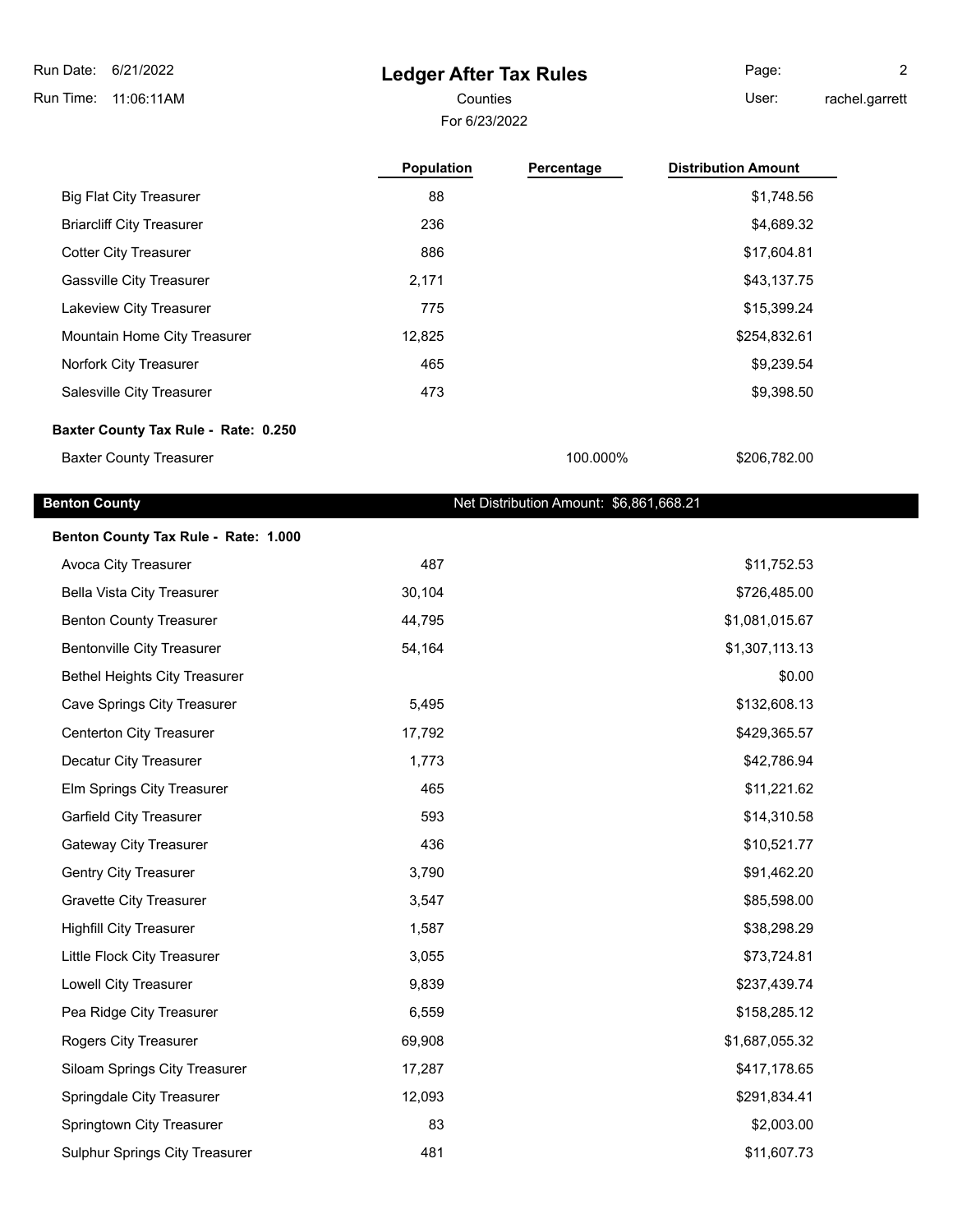| Run Date:<br>Run Time: | 6/21/2022<br>11:06:11AM                               | <b>Ledger After Tax Rules</b><br>Counties<br>For 6/23/2022 |                                       | Page:<br>User:             | 3<br>rachel.garrett |
|------------------------|-------------------------------------------------------|------------------------------------------------------------|---------------------------------------|----------------------------|---------------------|
|                        |                                                       | Population                                                 | Percentage                            | <b>Distribution Amount</b> |                     |
|                        | <b>Benton County Special Aviation</b>                 |                                                            | Net Distribution Amount: \$12,609.75  |                            |                     |
|                        | Benton County Special Aviation Tax Rule - Rate: 1.000 |                                                            |                                       |                            |                     |
|                        | Northwest Arkansas Regional Airport                   |                                                            | 100.000%                              | \$12,609.75                |                     |
|                        | <b>Bentonville AF Benton Co</b>                       |                                                            | Net Distribution Amount: \$1,156.76   |                            |                     |
|                        | Benton County Tax Rule - Rate: 1.000                  |                                                            |                                       |                            |                     |
|                        | Bentonville Municipal Airport                         |                                                            | 100.000%                              | \$1,156.76                 |                     |
|                        | <b>Billy Free Memorial AF Desha Co</b>                |                                                            | Net Distribution Amount: \$83.46      |                            |                     |
|                        | Desha County Tax Rule - Rate: 1.000                   |                                                            |                                       |                            |                     |
|                        | <b>Billy Free Memorial Airport</b>                    |                                                            | 100.000%                              | \$55.64                    |                     |
|                        | Desha County Tax Rule - Rate: 0.500                   |                                                            |                                       |                            |                     |
|                        | <b>Billy Free Memorial Airport</b>                    |                                                            | 100.000%                              | \$27.82                    |                     |
|                        | <b>Blytheville AF Mississippi Co</b>                  |                                                            | Net Distribution Amount: \$1,787.54   |                            |                     |
|                        | Mississippi County Tax Rule - Rate: 1.000             |                                                            |                                       |                            |                     |
|                        | <b>Blytheville Municipal Airport</b>                  |                                                            | 100.000%                              | \$715.02                   |                     |
|                        | Mississippi County Tax Rule - Rate: 0.250             |                                                            |                                       |                            |                     |
|                        | <b>Blytheville Municipal Airport</b>                  |                                                            | 100.000%                              | \$178.75                   |                     |
|                        | Mississippi County Tax Rule - Rate: 0.250             |                                                            |                                       |                            |                     |
|                        | <b>Blytheville Municipal Airport</b>                  |                                                            | 50.000%                               | \$89.38                    |                     |
|                        | <b>Blytheville Municipal Airport</b>                  |                                                            | 50.000%                               | \$89.37                    |                     |
|                        | Mississippi County Tax Rule - Rate: 0.500             |                                                            |                                       |                            |                     |
|                        | <b>Blytheville Municipal Airport</b>                  |                                                            | 100.000%                              | \$357.51                   |                     |
|                        | Mississippi County Tax Rule - Rate: 0.500             |                                                            |                                       |                            |                     |
|                        | <b>Blytheville Municipal Airport</b>                  |                                                            | 100.000%                              | \$357.51                   |                     |
| <b>Boone County</b>    |                                                       |                                                            | Net Distribution Amount: \$859,769.01 |                            |                     |
|                        | Boone County Tax Rule - Rate: 1.000                   |                                                            |                                       |                            |                     |
|                        | Alpena City Treasurer                                 | 290                                                        |                                       | \$5,337.18                 |                     |
|                        | <b>Bellefonte City Treasurer</b>                      | 411                                                        |                                       | \$7,564.07                 |                     |
|                        | Bergman City Treasurer                                | 426                                                        |                                       | \$7,840.13                 |                     |
|                        | <b>Boone County Treasurer</b>                         | 21,553                                                     |                                       | \$396,662.86               |                     |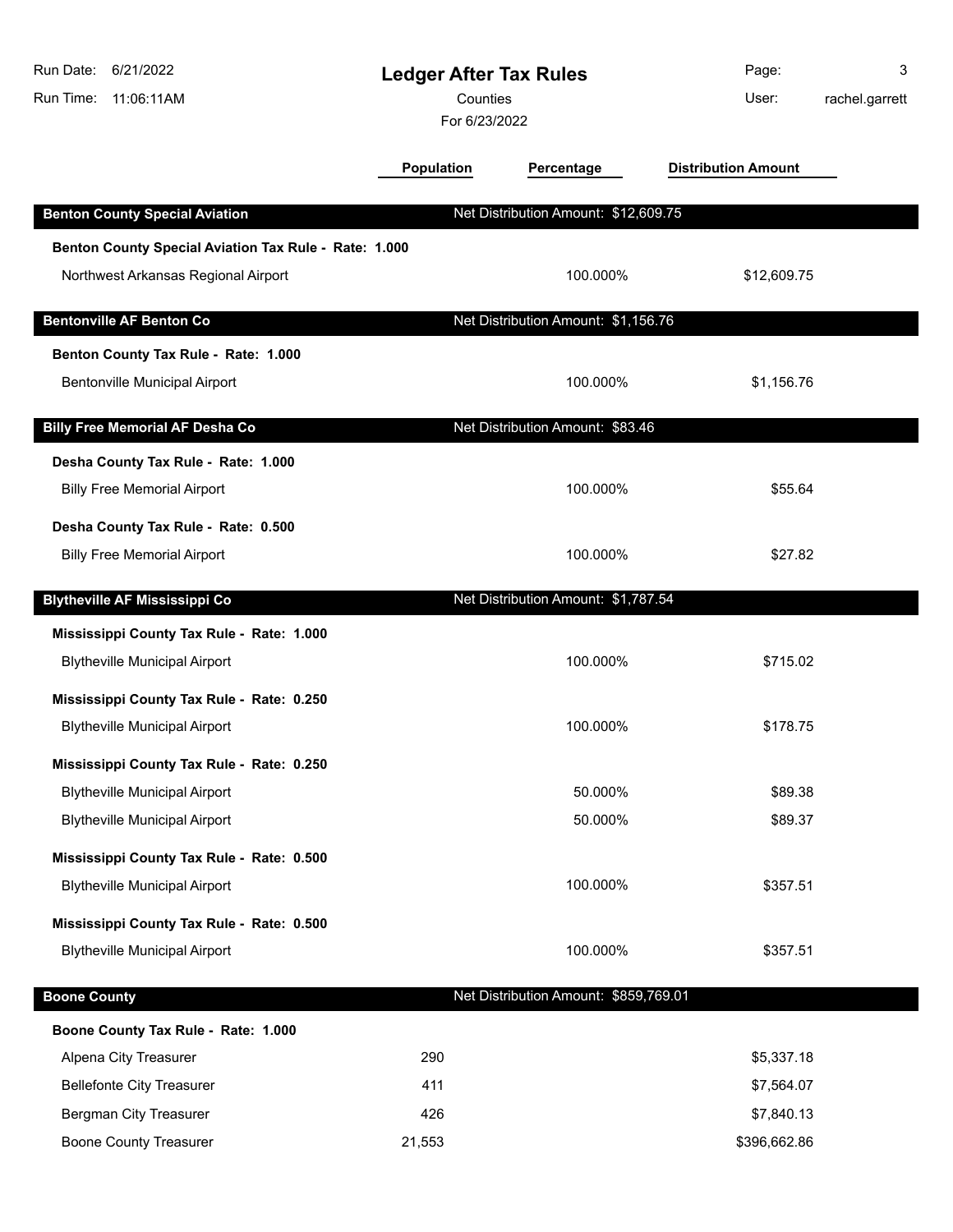**Ledger After Tax Rules** Run Time: 11:06:11AM 6/21/2022 Run Date: For 6/23/2022 Counties User:

Page: 4

**Population Percentage Distribution Amount**

rachel.garrett

| <b>Boone County AF Co</b>           |     | Net Distribution Amount: \$131.98 |              |
|-------------------------------------|-----|-----------------------------------|--------------|
| <b>Boone County Treasurer</b>       |     | 100.000%                          | \$171,953.80 |
| Boone County Tax Rule - Rate: 0.250 |     |                                   |              |
| Zinc City Treasurer                 | 92  |                                   | \$1,693.19   |
| Valley Springs City Treasurer       | 183 |                                   | \$3,367.94   |
| South Lead Hill City Treasurer      | 86  |                                   | \$1,582.75   |
| <b>Omaha City Treasurer</b>         | 128 |                                   | \$2,355.72   |
| Lead Hill City Treasurer            | 274 |                                   | \$5,042.71   |
|                                     |     |                                   |              |

Diamond City Treasurer **1988 13,931.88 13,931.88** Everton City Treasurer 104 **\$1,914.02 \$1,914.02 \$1,914.02** Harrison City Treasurer 13,069 **\$240,522.76** \$240,522.76

| <u>DUUNG UUUNIY AT UU </u>          | <b>Not Biothbation</b> / Miloant. VIOT.00 |          |
|-------------------------------------|-------------------------------------------|----------|
| Boone County Tax Rule - Rate: 1.000 |                                           |          |
| <b>Boone County Airport</b>         | 100.000%                                  | \$105.58 |
| Boone County Tax Rule - Rate: 0.250 |                                           |          |
| Boone County Airport                | 100.000%                                  | \$26.40  |
|                                     |                                           |          |
| <b>Bradley County</b>               | Net Distribution Amount: \$228,253.74     |          |

| Bradley County Tax Rule - Rate: 1.000 |       |          |              |  |
|---------------------------------------|-------|----------|--------------|--|
| <b>Banks City Treasurer</b>           | 87    |          | \$941.59     |  |
| <b>Bradley County Treasurer</b>       | 4,480 |          | \$48,486.33  |  |
| Hermitage City Treasurer              | 525   |          | \$5,681.99   |  |
| <b>Warren City Treasurer</b>          | 5,453 |          | \$59,016.96  |  |
| Bradley County Tax Rule - Rate: 1.000 |       |          |              |  |
| <b>Bradley County Treasurer</b>       |       | 100.000% | \$114,126.87 |  |

| <b>Calhoun County</b> |  |
|-----------------------|--|
|                       |  |

**Calhoun County Net Distribution Amount: \$214,100.57** 

| Net Distribution Amount: \$214,100.57 |  |  |
|---------------------------------------|--|--|

| Calhoun County Tax Rule - Rate: 1.000 |       |             |  |
|---------------------------------------|-------|-------------|--|
| <b>Calhoun County Treasurer</b>       | 2,959 | \$53,473.19 |  |
| Hampton City Treasurer                | 1.181 | \$21,342.29 |  |
| <b>Harrell City Treasurer</b>         | 210   | \$3,794.99  |  |
| <b>Thornton City Treasurer</b>        | 339   | \$6,126.19  |  |
| <b>Tinsman City Treasurer</b>         | 50    | \$903.57    |  |

**Calhoun County Tax Rule - Rate: 0.500**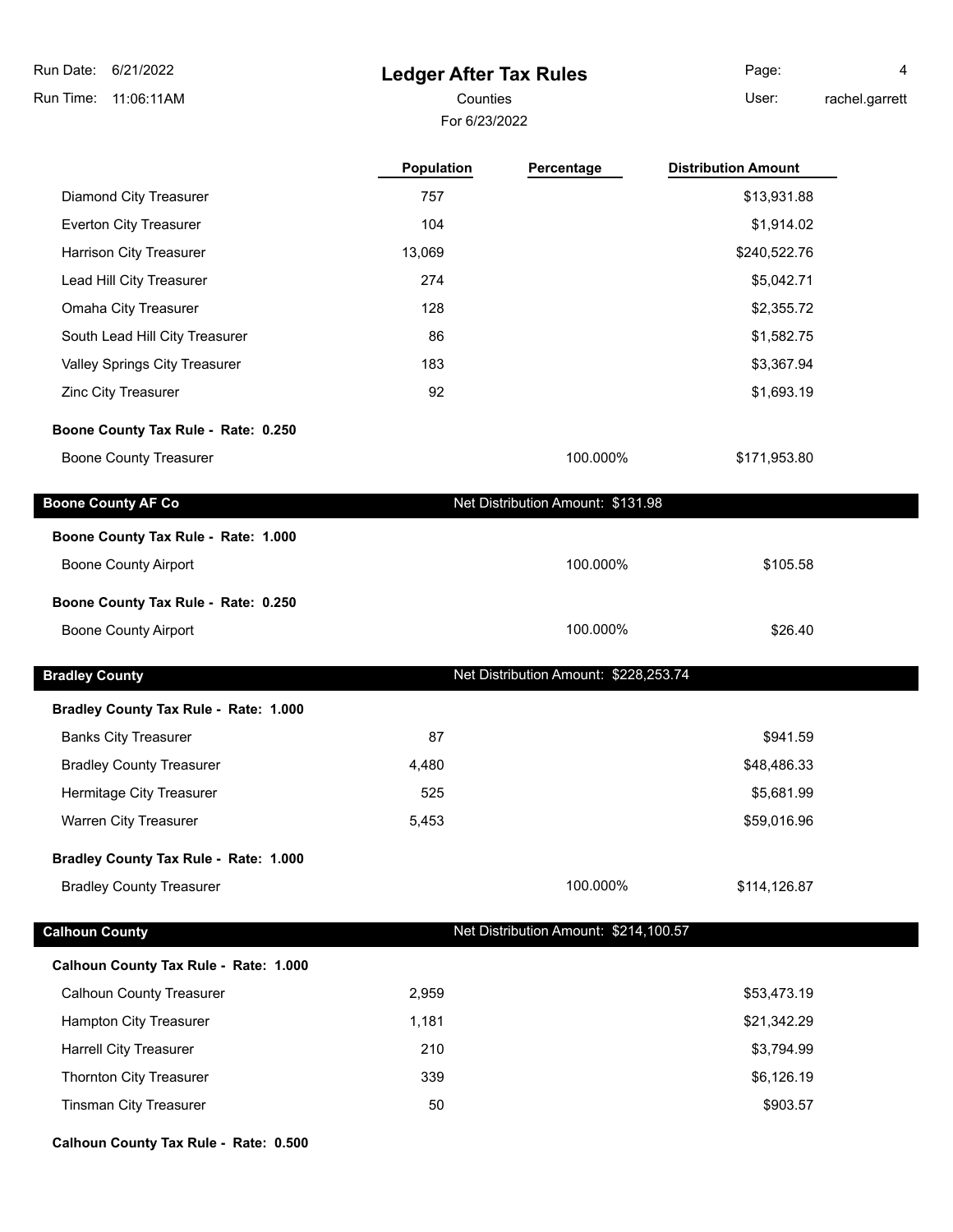**Ledger After Tax Rules** Run Time: 11:06:11AM 6/21/2022 Run Date: For 6/23/2022 Counties **Counties** User: Page: 5 rachel.garrett **Population Percentage Distribution Amount** Calhoun County Treasurer 100.000% \$42,820.11 **Calhoun County Tax Rule - Rate: 1.000** Calhoun County Treasurer 2,959 **2,959** \$53,473.19 Hampton City Treasurer 1,181 **bigger and the City Treasurer 1,181 http://www.fragmu.org/2009.com/** Harrell City Treasurer 210 210 \$3,794.99 Thornton City Treasurer 1986 126.19 (1996) 126.19 (1997) 339 (1998) 126.19 (1998) 126.19 (1998) 126.19 (1998) Tinsman City Treasurer 1980 to the set of the set of the set of the set of the set of the set of the set of the set of the set of the set of the set of the set of the set of the set of the set of the set of the set of the **Camden AF Ouachita Co Net Distribution Amount: \$0.97 Ouachita County Tax Rule - Rate: 1.000** Camden Airport Commission 100.000% \$0.39 **Ouachita County Tax Rule - Rate: 1.000** Camden Airport Commission 100.000% \$0.39 **Ouachita County Tax Rule - Rate: 0.500** Camden Airport Commission 100.000% \$0.19 **Carlisle AF Lonoke Co** Net Distribution Amount: \$133.23 **Lonoke County Tax Rule - Rate: 1.000** Lonoke County Treasurer 100.000% \$88.82 **Lonoke County Tax Rule - Rate: 0.500** Carlisle Municipal Airport 100.000% \$44.41 **Carroll County Carroll County Carroll County Carroll County Net Distribution Amount:** \$243,743.52 **Carroll County Tax Rule - 26-74-401 - Rate: 0.500** Beaver City Treasurer 67 \$577.88 Blue Eye City Treasurer 46 \$396.75 Carroll County Treasurer 25,748 \$222,077.43 Holiday Island City Treasurer 2,399 **\$20,691.46 \$20,691.46 Chicot County Chicot County Net Distribution Amount: \$236,665.10 Chicot County Tax Rule - Rate: 1.000** Chicot County Treasurer 1980 and the county of the county of the county of the county of the county of the county of the county of the county of the county of the county of the county of the county of the county of the cou Dermott City Treasurer 2,021 \$23,427.71 Eudora City Treasurer **1,728** \$20,031.22 \$20,031.22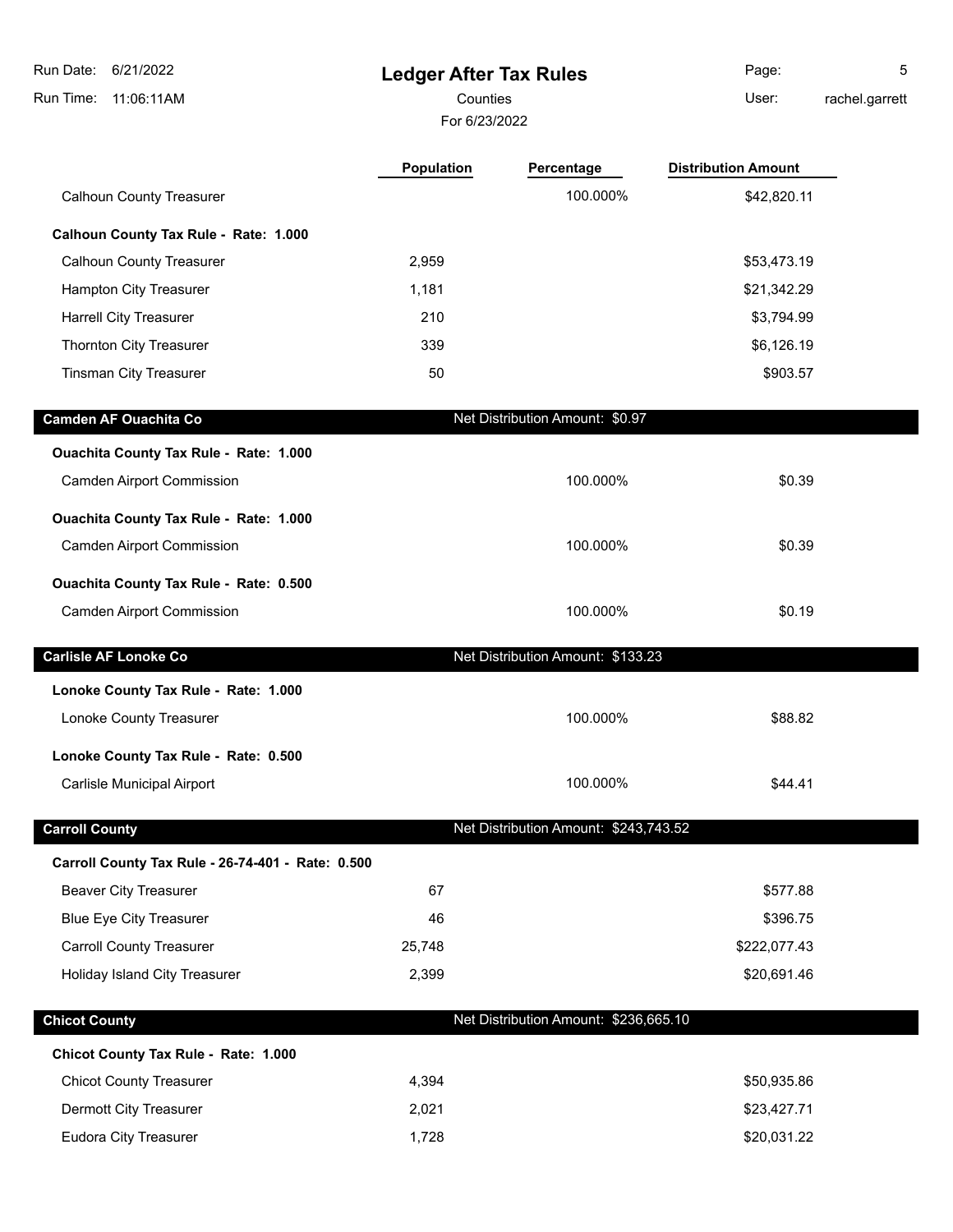| 11:06:11AM<br>Run Time:                        | <b>Ledger After Tax Rules</b><br>Counties<br>For 6/23/2022 |                                       | User:                      | 6<br>rachel.garrett |
|------------------------------------------------|------------------------------------------------------------|---------------------------------------|----------------------------|---------------------|
|                                                | <b>Population</b>                                          | Percentage                            | <b>Distribution Amount</b> |                     |
| Lake Village City Treasurer                    | 2,065                                                      |                                       | \$23,937.76                |                     |
| Chicot County Tax Rule - Rate: 1.000           |                                                            |                                       |                            |                     |
| <b>Chicot County Treasurer</b>                 |                                                            | 100.000%                              | \$118,332.55               |                     |
| <b>Clark County</b>                            |                                                            | Net Distribution Amount: \$549,664.21 |                            |                     |
| Clark County Tax Rule - Rate: 1.000            |                                                            |                                       |                            |                     |
| <b>Clark County Treasurer</b>                  |                                                            | 100.000%                              | \$366,442.81               |                     |
| Clark County - Rate: 0.500                     |                                                            |                                       |                            |                     |
| <b>Clark County Treasurer</b>                  |                                                            | 100.000%                              | \$183,221.40               |                     |
| Clarksville AF Johnson Co                      |                                                            | Net Distribution Amount: \$28.14      |                            |                     |
| Johnson County Tax Rule - Rate: 1.000          |                                                            |                                       |                            |                     |
| <b>Clarksville Airport Commission</b>          |                                                            | 100.000%                              | \$28.14                    |                     |
| <b>Clay County</b>                             |                                                            | Net Distribution Amount: \$201,402.11 |                            |                     |
| Clay County Tax Rule - 26-74-401 - Rate: 0.500 |                                                            |                                       |                            |                     |
| <b>Clay County Treasurer</b>                   | 13,349                                                     |                                       | \$61,584.13                |                     |
| Datto City Treasurer                           | 65                                                         |                                       | \$299.87                   |                     |
| <b>Greenway City Treasurer</b>                 | 174                                                        |                                       | \$802.73                   |                     |
| Knobel City Treasurer                          | 147                                                        |                                       | \$678.17                   |                     |
| <b>McDougal City Treasurer</b>                 | 134                                                        |                                       | \$618.19                   |                     |
| Nimmons City Treasurer                         | 69                                                         |                                       | \$318.32                   |                     |
| Peach Orchard City Treasurer                   | 105                                                        |                                       | \$484.41                   |                     |
| <b>Pollard City Treasurer</b>                  | 193                                                        |                                       | \$890.38                   |                     |
| St. Francis City Treasurer                     | 218                                                        |                                       | \$1,005.72                 |                     |
| <b>Success City Treasurer</b>                  | 98                                                         |                                       | \$452.12                   |                     |
| Clay County Tax Rule - Rate: 1.000             |                                                            |                                       |                            |                     |
| <b>Clay County Treasurer</b>                   | 4,638                                                      |                                       | \$42,793.80                |                     |
| <b>Corning City Treasurer</b>                  | 3,227                                                      |                                       | \$29,774.81                |                     |
| Datto City Treasurer                           | 65                                                         |                                       | \$599.74                   |                     |
| <b>Greenway City Treasurer</b>                 | 174                                                        |                                       | \$1,605.46                 |                     |
| Knobel City Treasurer                          | 147                                                        |                                       | \$1,356.34                 |                     |
| <b>McDougal City Treasurer</b>                 | 134                                                        |                                       | \$1,236.39                 |                     |
| Nimmons City Treasurer                         | 69                                                         |                                       | \$636.65                   |                     |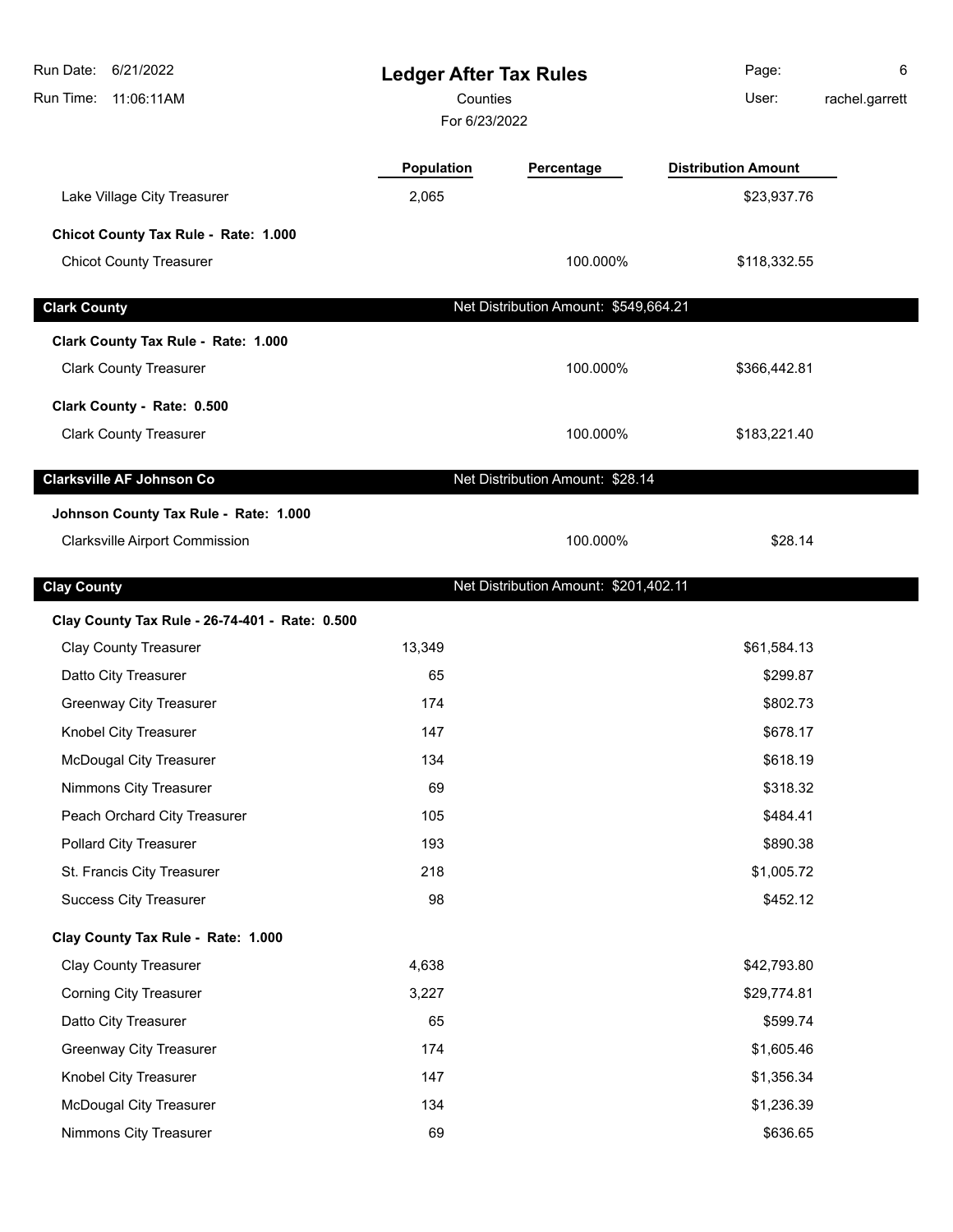| Run Date: 6/21/2022<br>Run Time:<br>11:06:11AM | <b>Ledger After Tax Rules</b><br>Counties |                                       | Page:<br>User:             | $\overline{7}$<br>rachel.garrett |
|------------------------------------------------|-------------------------------------------|---------------------------------------|----------------------------|----------------------------------|
|                                                | For 6/23/2022                             |                                       |                            |                                  |
|                                                | Population                                | Percentage                            | <b>Distribution Amount</b> |                                  |
| Peach Orchard City Treasurer                   | 105                                       |                                       | \$968.81                   |                                  |
| <b>Piggott City Treasurer</b>                  | 3,622                                     |                                       | \$33,419.39                |                                  |
| Pollard City Treasurer                         | 193                                       |                                       | \$1,780.77                 |                                  |
| <b>Rector City Treasurer</b>                   | 1,862                                     |                                       | \$17,180.26                |                                  |
| St. Francis City Treasurer                     | 218                                       |                                       | \$2,011.44                 |                                  |
| <b>Success City Treasurer</b>                  | 98                                        |                                       | \$904.21                   |                                  |
| <b>Cleburne County</b>                         |                                           | Net Distribution Amount: \$710,416.55 |                            |                                  |
| Cleburne County Tax Rule - Rate: 1.000         |                                           |                                       |                            |                                  |
| <b>Cleburne County Treasurer</b>               | 15,796                                    |                                       | \$279,457.98               |                                  |
| <b>Concord City Treasurer</b>                  | 190                                       |                                       | \$3,361.42                 |                                  |
| Fairfield Bay City Treasurer                   | 161                                       |                                       | \$2,848.36                 |                                  |
| Greers Ferry City Treasurer                    | 821                                       |                                       | \$14,524.88                |                                  |
| Heber Springs City Treasurer                   | 6,969                                     |                                       | \$123,293.41               |                                  |
| <b>Higden City Treasurer</b>                   | 114                                       |                                       | \$2,016.85                 |                                  |
| Quitman City Treasurer                         | 660                                       |                                       | \$11,676.52                |                                  |
| Cleburne County Tax Rule - Rate: 0.500         |                                           |                                       |                            |                                  |
| <b>Cleburne County Treasurer</b>               |                                           | 100.000%                              | \$218,589.71               |                                  |
| Cleburne County Tax Rule - Rate: 0.130         |                                           |                                       |                            |                                  |
| <b>Cleburne County Treasurer</b>               |                                           | 100.000%                              | \$54,647.42                |                                  |
| <b>Cleveland County</b>                        |                                           | Net Distribution Amount: \$179,436.53 |                            |                                  |
| Cleveland County Tax Rule - Rate: 1.000        |                                           |                                       |                            |                                  |
| <b>Cleveland County Treasurer</b>              | 6,236                                     |                                       | \$45,602.29                |                                  |
| Kingsland City Treasurer                       | 347                                       |                                       | \$2,537.52                 |                                  |
| <b>Rison City Treasurer</b>                    | 967                                       |                                       | \$7,071.43                 |                                  |
| Cleveland County Tax Rule - Rate: 0.250        |                                           |                                       |                            |                                  |
| <b>Cleveland County Treasurer</b>              |                                           | 100.000%                              | \$13,802.81                |                                  |
| Cleveland County Tax Rule - Rate: 2.000        |                                           |                                       |                            |                                  |
| <b>Cleveland County Treasurer</b>              |                                           | 100.000%                              | \$110,422.48               |                                  |
| <b>Clinton AF Van Buren Co</b>                 |                                           | Net Distribution Amount: \$39.79      |                            |                                  |
| Van Buren County Tax Rule - Rate: 1.000        |                                           |                                       |                            |                                  |
| <b>Clinton Municipal Airport</b>               |                                           | 100.000%                              | \$26.53                    |                                  |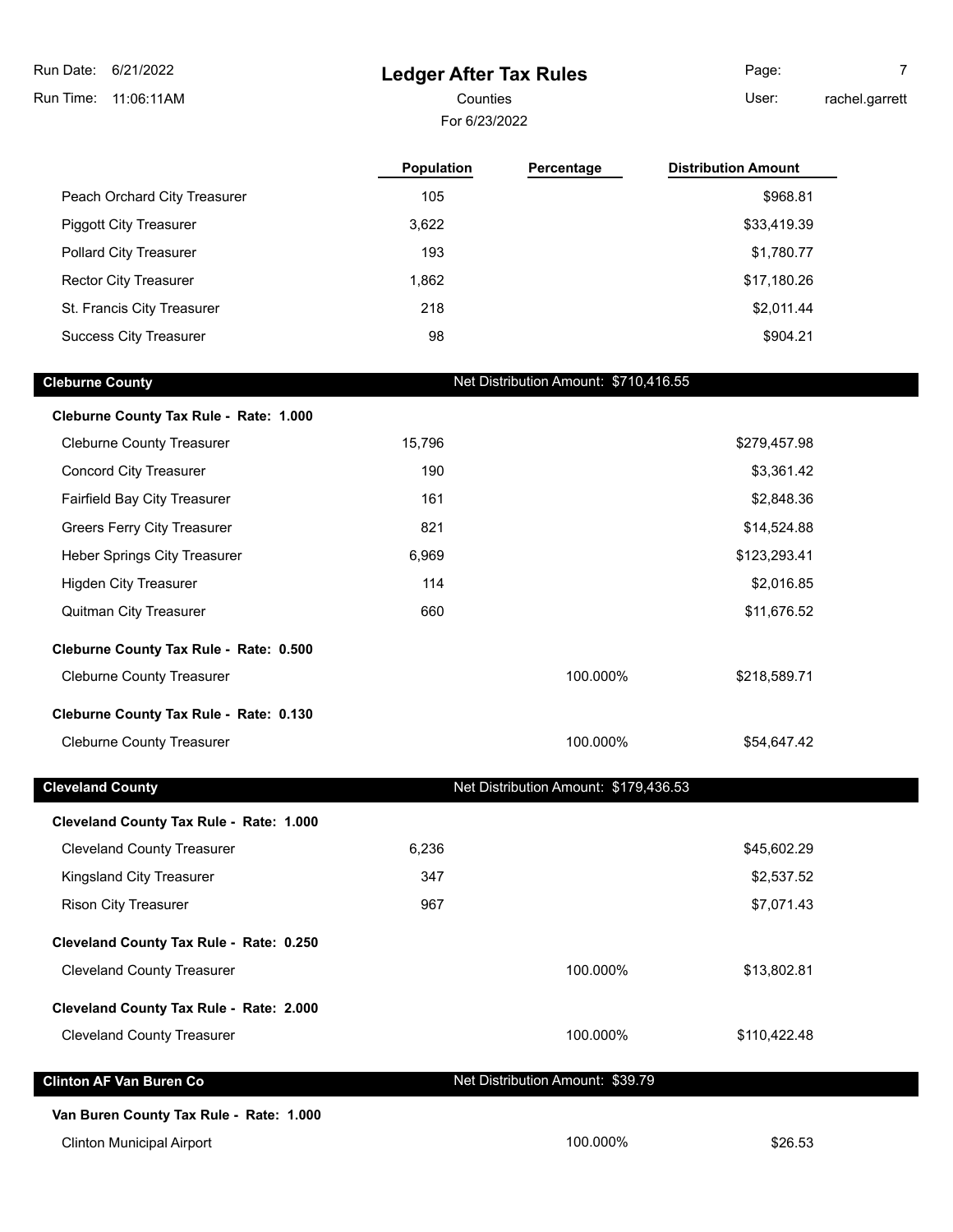| Run Date:<br>6/21/2022<br>11:06:11AM<br>Run Time:                           | <b>Ledger After Tax Rules</b><br>Counties<br>For 6/23/2022 |                                         | Page:<br>8<br>User:<br>rachel.garrett |
|-----------------------------------------------------------------------------|------------------------------------------------------------|-----------------------------------------|---------------------------------------|
|                                                                             | <b>Population</b>                                          | Percentage                              | <b>Distribution Amount</b>            |
| Van Buren County Tax Rule - Rate: 0.500<br><b>Clinton Municipal Airport</b> |                                                            | 100.000%                                | \$13.26                               |
| <b>Columbia County</b>                                                      |                                                            | Net Distribution Amount: \$586,901.92   |                                       |
| Columbia County Tax Rule - Rate: 1.000                                      |                                                            |                                         |                                       |
| <b>Columbia County Treasurer</b>                                            |                                                            | 100.000%                                | \$391,267.95                          |
| Columbia County Tax Rule - Rate: 0.500                                      |                                                            |                                         |                                       |
| <b>Columbia County Treasurer</b>                                            |                                                            | 66.667%                                 | \$130,422.71                          |
|                                                                             |                                                            | 33.333%                                 | \$65,211.26                           |
| <b>Columbia County Treasurer</b>                                            | 9,235                                                      |                                         | \$26,412.26                           |
| <b>Emerson City Treasurer</b>                                               | 293                                                        |                                         | \$837.99                              |
| Magnolia City Treasurer                                                     | 11,162                                                     |                                         | \$31,923.52                           |
| <b>McNeil City Treasurer</b>                                                | 381                                                        |                                         | \$1,089.67                            |
| <b>Taylor City Treasurer</b>                                                | 579                                                        |                                         | \$1,655.95                            |
| <b>Waldo City Treasurer</b>                                                 | 1,151                                                      |                                         | \$3,291.87                            |
| <b>Conway County</b>                                                        |                                                            | Net Distribution Amount: \$494,131.49   |                                       |
| Conway County Tax Rule - Rate: 1.000                                        |                                                            |                                         |                                       |
| <b>Conway County Treasurer</b>                                              | 11,978                                                     |                                         | \$163,269.04                          |
| Menifee City Treasurer                                                      | 274                                                        |                                         | \$3,734.82                            |
| Morrilton City Treasurer                                                    | 6,992                                                      |                                         | \$95,306.16                           |
| Oppelo City Treasurer                                                       | 737                                                        |                                         | \$10,045.86                           |
| Plumerville City Treasurer                                                  | 734                                                        |                                         | \$10,004.97                           |
| Conway County Tax Rule - Rate: 0.250                                        |                                                            |                                         |                                       |
| <b>Conway County Treasurer</b>                                              |                                                            | 100.000%                                | \$70,590.21                           |
| Conway County Tax Rule - Rate: 0.250                                        |                                                            |                                         |                                       |
| <b>Conway County Treasurer</b>                                              |                                                            | 100.000%                                | \$70,590.21                           |
| Conway County Tax Rule - Rate: 0.250                                        |                                                            |                                         |                                       |
| <b>Conway County Treasurer</b>                                              |                                                            | 100.000%                                | \$70,590.22                           |
| <b>Craighead County</b>                                                     |                                                            | Net Distribution Amount: \$2,277,953.78 |                                       |
| Craighead County Tax Rule - Rate: 1.000                                     |                                                            |                                         |                                       |
| <b>Bay City Treasurer</b>                                                   | 1,876                                                      |                                         | \$38,419.52                           |
| <b>Black Oak City Treasurer</b>                                             | 233                                                        |                                         | \$4,771.72                            |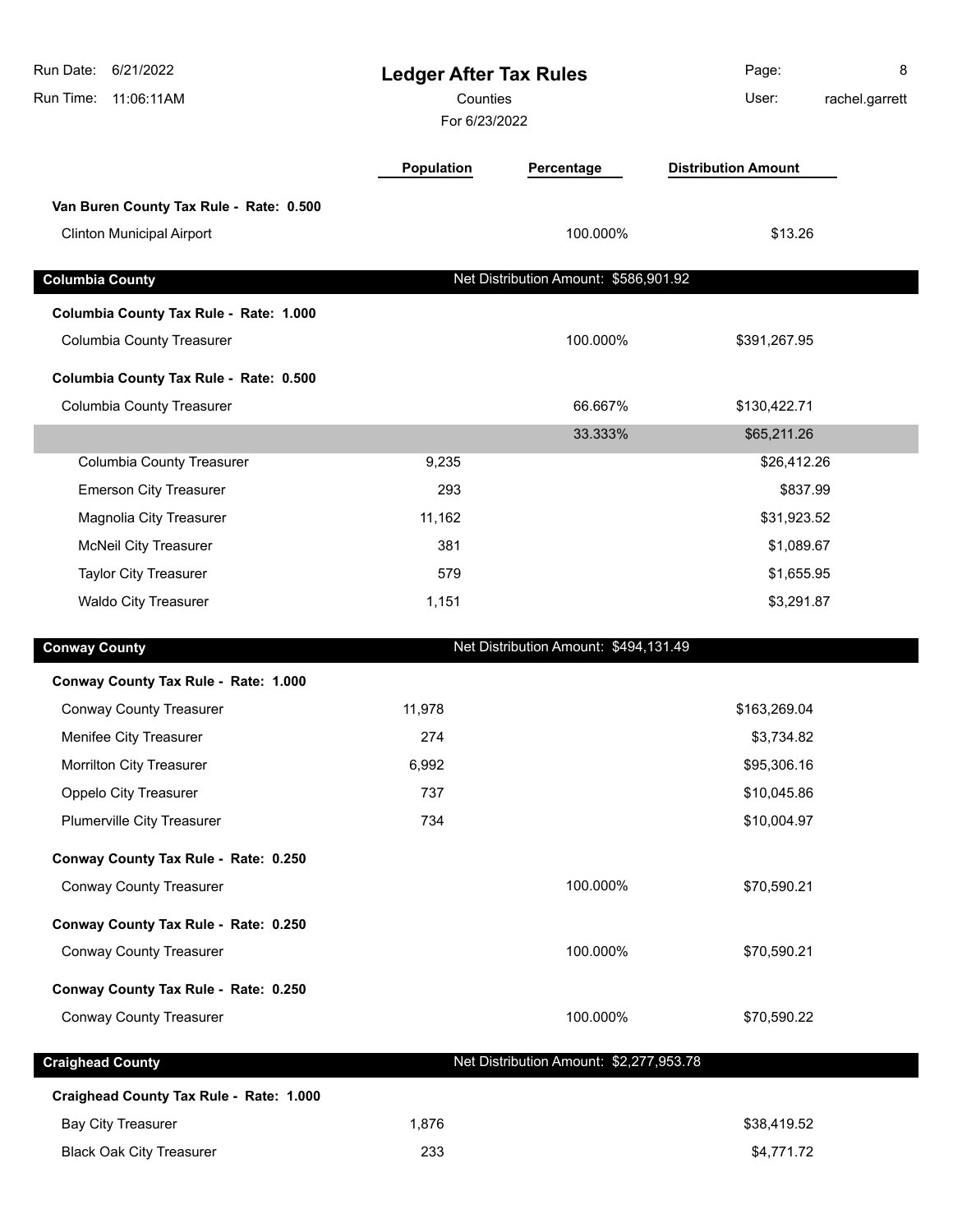## **Ledger After Tax Rules**

For 6/23/2022

Page: 9

Counties User:

rachel.garrett

|                                   | <b>Population</b> | Percentage                              | <b>Distribution Amount</b> |
|-----------------------------------|-------------------|-----------------------------------------|----------------------------|
| <b>Bono City Treasurer</b>        | 2,409             |                                         | \$49,335.08                |
| <b>Brookland City Treasurer</b>   | 4,064             |                                         | \$83,228.63                |
| Caraway City Treasurer            | 1,133             |                                         | \$23,203.26                |
| Cash City Treasurer               | 280               |                                         | \$5,734.26                 |
| <b>Craighead County Treasurer</b> | 18,715            |                                         | \$383,273.59               |
| <b>Egypt City Treasurer</b>       | 113               |                                         | \$2,314.18                 |
| Jonesboro City Treasurer          | 78,576            |                                         | \$1,609,196.14             |
| Lake City Treasurer               | 2,326             |                                         | \$47,635.29                |
| Monette City Treasurer            | 1,506             |                                         | \$30,842.11                |
|                                   |                   |                                         |                            |
| <b>Crawford County</b>            |                   | Net Distribution Amount: \$1,033,733.25 |                            |

| Crawford County Tax Rule - Rate: 1.000 |        |          |              |
|----------------------------------------|--------|----------|--------------|
| Alma City Treasurer                    | 5,825  |          | \$80,109.04  |
| Cedarville City Treasurer              | 1,424  |          | \$19,583.74  |
| <b>Chester City Treasurer</b>          | 144    |          | \$1,980.38   |
| <b>Crawford County Treasurer</b>       | 25,544 |          | \$351,297.05 |
| Dyer City Treasurer                    | 772    |          | \$10,617.03  |
| Kibler City Treasurer                  | 1,005  |          | \$13,821.39  |
| Mountainburg City Treasurer            | 528    |          | \$7,261.39   |
| <b>Mulberry City Treasurer</b>         | 1,543  |          | \$21,220.30  |
| <b>Rudy City Treasurer</b>             | 130    |          | \$1,787.84   |
| Van Buren City Treasurer               | 23,218 |          | \$319,308.44 |
| Crawford County Tax Rule - Rate: 0.250 |        |          |              |
| <b>Crawford County Treasurer</b>       |        | 100.000% | \$206,746.65 |

**Crittenden County** Crittenden County **Crittenden County** Net Distribution Amount: \$1,223,075.74

### **Crittenden County Tax Rule - Rate: 1.000**

|                                  |       | 50.000% | \$349,450.21 |
|----------------------------------|-------|---------|--------------|
| Anthonyville City Treasurer      | 135   |         | \$1,106.48   |
| <b>Clarkedale City Treasurer</b> | 336   |         | \$2,753.90   |
| Crawfordsville City Treasurer    | 462   |         | \$3,786.61   |
| Earle City Treasurer             | 1,831 |         | \$15,007.11  |
| <b>Edmondson City Treasurer</b>  | 243   |         | \$1,991.66   |
|                                  | 176   |         | \$1,442.52   |
| <b>Gilmore City Treasurer</b>    |       | 90.000% | \$1,298.27   |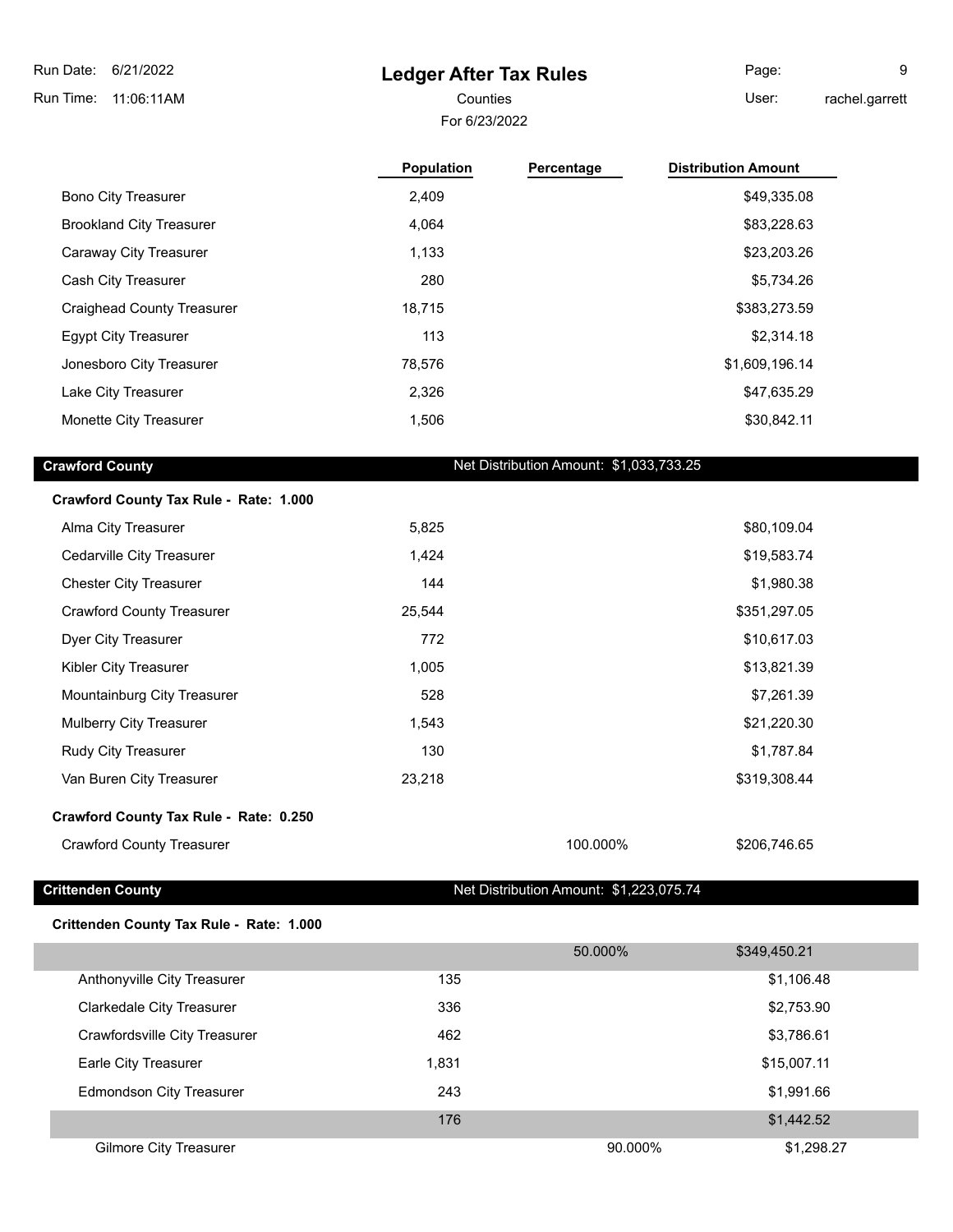**Ledger After Tax Rules** Run Time: 11:06:11AM 6/21/2022 Run Date: For 6/23/2022 Counties User: Page: 10 rachel.garrett

|                                          | Population | Percentage                            | <b>Distribution Amount</b> |  |
|------------------------------------------|------------|---------------------------------------|----------------------------|--|
| <b>Crittenden County Treasurer</b>       |            | 10.000%                               | \$144.25                   |  |
| Horseshoe Lake City Treasurer            | 264        |                                       | \$2,163.78                 |  |
|                                          | 118        |                                       | \$967.14                   |  |
| Jennette City Treasurer                  |            | 90.000%                               | \$870.43                   |  |
| <b>Crittenden County Treasurer</b>       |            | 10.000%                               | \$96.71                    |  |
| Jericho City Treasurer                   | 98         |                                       | \$803.22                   |  |
| <b>Marion City Treasurer</b>             | 13,752     |                                       | \$112,713.18               |  |
|                                          | 184        |                                       | \$1,508.09                 |  |
| <b>Sunset City Treasurer</b>             |            | 90.000%                               | \$1,357.28                 |  |
| <b>Crittenden County Treasurer</b>       |            | 10.000%                               | \$150.81                   |  |
|                                          | 517        |                                       | \$4,237.40                 |  |
| <b>Turrell City Treasurer</b>            |            | 90.000%                               | \$3,813.66                 |  |
| <b>Crittenden County Treasurer</b>       |            | 10.000%                               | \$423.74                   |  |
| West Memphis City Treasurer              | 24,520     |                                       | \$200,969.12               |  |
| <b>Crittenden County Treasurer</b>       |            | 50.000%                               | \$349,450.21               |  |
| Crittenden County Tax Rule - Rate: 0.750 |            |                                       |                            |  |
| <b>Crittenden County Treasurer</b>       |            | 100.000%                              | \$524,175.32               |  |
| <b>Cross County</b>                      |            | Net Distribution Amount: \$731,557.64 |                            |  |
| Cross County Tax Rule - Rate: 1.000      |            |                                       |                            |  |
| Cherry Valley City Treasurer             | 575        |                                       | \$8,329.78                 |  |
| <b>Cross County Treasurer</b>            | 6,922      |                                       | \$100,276.09               |  |
| Hickory Ridge City Treasurer             | 228        |                                       | \$3,302.94                 |  |
| Parkin City Treasurer                    | 794        |                                       | \$11,502.34                |  |
| Wynne City Treasurer                     | 8,314      |                                       | \$120,441.40               |  |
| Cross County Tax Rule - Rate: 1.000      |            |                                       |                            |  |
| <b>Cross County Treasurer</b>            |            | 100.000%                              | \$243,852.55               |  |
| Cross County Tax Rule - Rate: 0.130      |            |                                       |                            |  |
| <b>Cross County Treasurer</b>            |            | 100.000%                              | \$30,481.57                |  |
| Cross County Tax Rule - Rate: 0.880      |            |                                       |                            |  |
| <b>Cross County Treasurer</b>            |            | 100.000%                              | \$213,370.97               |  |
| <b>Dallas County</b>                     |            | Net Distribution Amount: \$167,855.89 |                            |  |

**Dallas County Tax Rule - Rate: 1.000**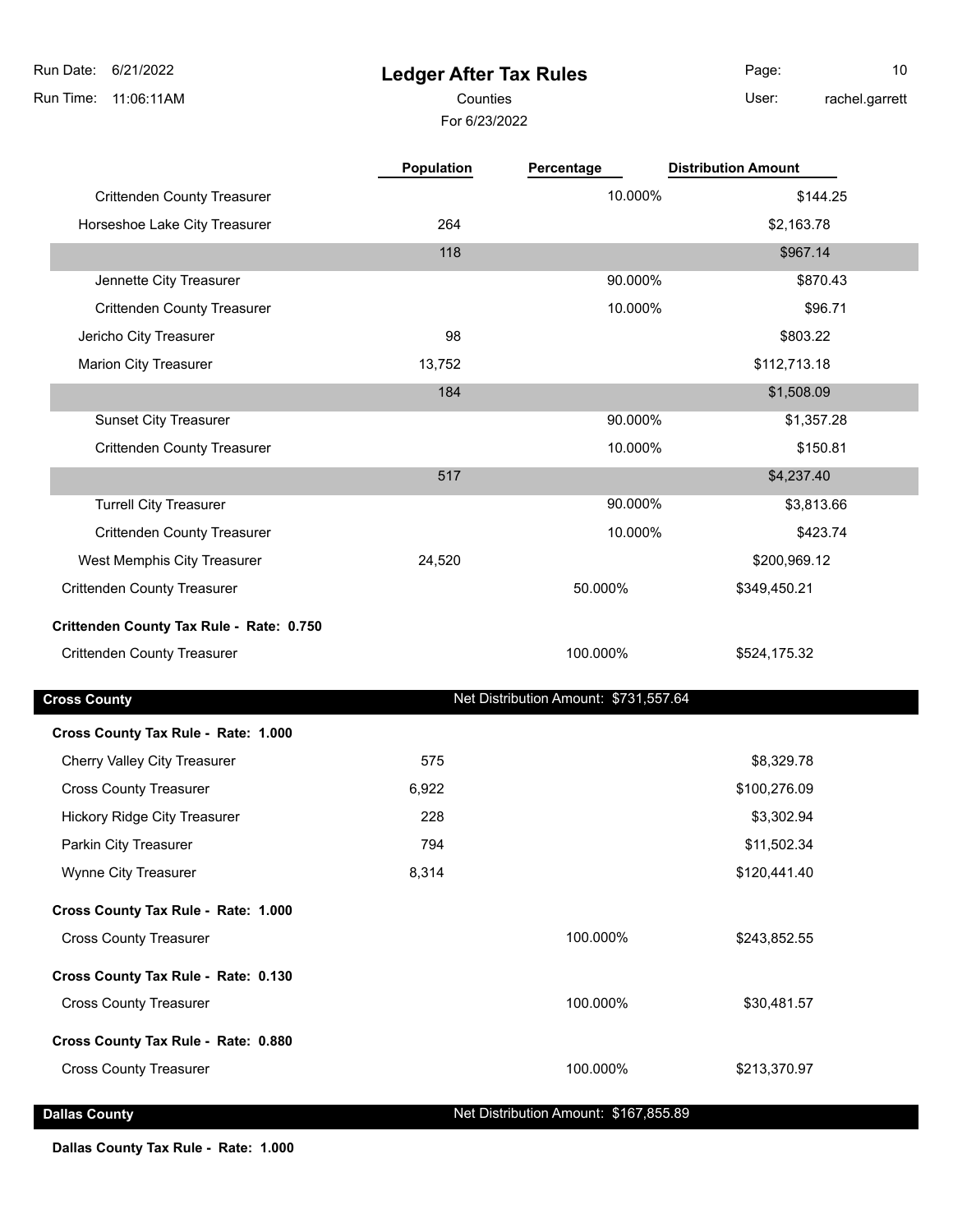| 6/21/2022<br>Run Date:<br>Run Time:<br>11:06:11AM | <b>Ledger After Tax Rules</b><br>Counties<br>For 6/23/2022 |                                       | Page:<br>User:             | 11<br>rachel.garrett |
|---------------------------------------------------|------------------------------------------------------------|---------------------------------------|----------------------------|----------------------|
|                                                   | <b>Population</b>                                          | Percentage                            | <b>Distribution Amount</b> |                      |
| <b>Dallas County Treasurer</b>                    |                                                            | 100.000%                              | \$83,927.95                |                      |
| Dallas County Tax Rule - Rate: 1.000              |                                                            |                                       |                            |                      |
| <b>Dallas County Treasurer</b>                    |                                                            | 100.000%                              | \$83,927.94                |                      |
| Dennis Cantrell AF Faulkner Co                    |                                                            | Net Distribution Amount: \$709.39     |                            |                      |
| Faulkner County Tax Rule - Rate: 0.500            |                                                            |                                       |                            |                      |
| <b>Dennis Cantrell Field</b>                      |                                                            | 100.000%                              | \$709.39                   |                      |
|                                                   |                                                            |                                       |                            |                      |
| <b>Desha County</b>                               |                                                            | Net Distribution Amount: \$262,723.46 |                            |                      |
| Desha County Tax Rule - Rate: 1.000               |                                                            |                                       |                            |                      |
| Arkansas City Treasurer                           | 376                                                        |                                       | \$5,779.38                 |                      |
| Desha County Treasurer                            | 2,529                                                      |                                       | \$38,872.47                |                      |
| <b>Dumas City Treasurer</b>                       | 4,001                                                      |                                       | \$61,498.12                |                      |
| McGehee City Treasurer                            | 3,849                                                      |                                       | \$59,161.77                |                      |
| Mitchellville City Treasurer                      | 293                                                        |                                       | \$4,503.61                 |                      |
| Reed City Treasurer                               | 130                                                        |                                       | \$1,998.19                 |                      |
| <b>Tillar City Treasurer</b>                      | 32                                                         |                                       | \$491.86                   |                      |
| Watson City Treasurer                             | 185                                                        |                                       | \$2,843.57                 |                      |
| Desha County Tax Rule - Rate: 0.500               |                                                            |                                       |                            |                      |
| Desha County Treasurer                            |                                                            | 100.000%                              | \$87,574.49                |                      |
| Drake Field AF Washington Co                      |                                                            | Net Distribution Amount: \$3,459.61   |                            |                      |
| Washington County Tax Rule - Rate: 1.000          |                                                            |                                       |                            |                      |
| Fayetteville Drake Field                          |                                                            | 75.000%                               | \$2,075.77                 |                      |
| Fayetteville Drake Field                          |                                                            | 25.000%                               | \$691.92                   |                      |
| Washington County Tax Rule - Rate: 0.250          |                                                            |                                       |                            |                      |
| Fayetteville Drake Field                          |                                                            | 100.000%                              | \$691.92                   |                      |
| <b>Drew County</b>                                |                                                            | Net Distribution Amount: \$673,016.76 |                            |                      |
| Drew County Tax Rule - Rate: 1.000                |                                                            |                                       |                            |                      |
| <b>Drew County Treasurer</b>                      | 8,236                                                      |                                       | \$141,990.80               |                      |
| Jerome City Treasurer                             |                                                            |                                       | \$0.00                     |                      |
| Monticello City Treasurer                         | 8,442                                                      |                                       | \$145,542.30               |                      |
| <b>Tillar City Treasurer</b>                      | 140                                                        |                                       | \$2,413.64                 |                      |
| <b>Wilmar City Treasurer</b>                      | 395                                                        |                                       | \$6,809.90                 |                      |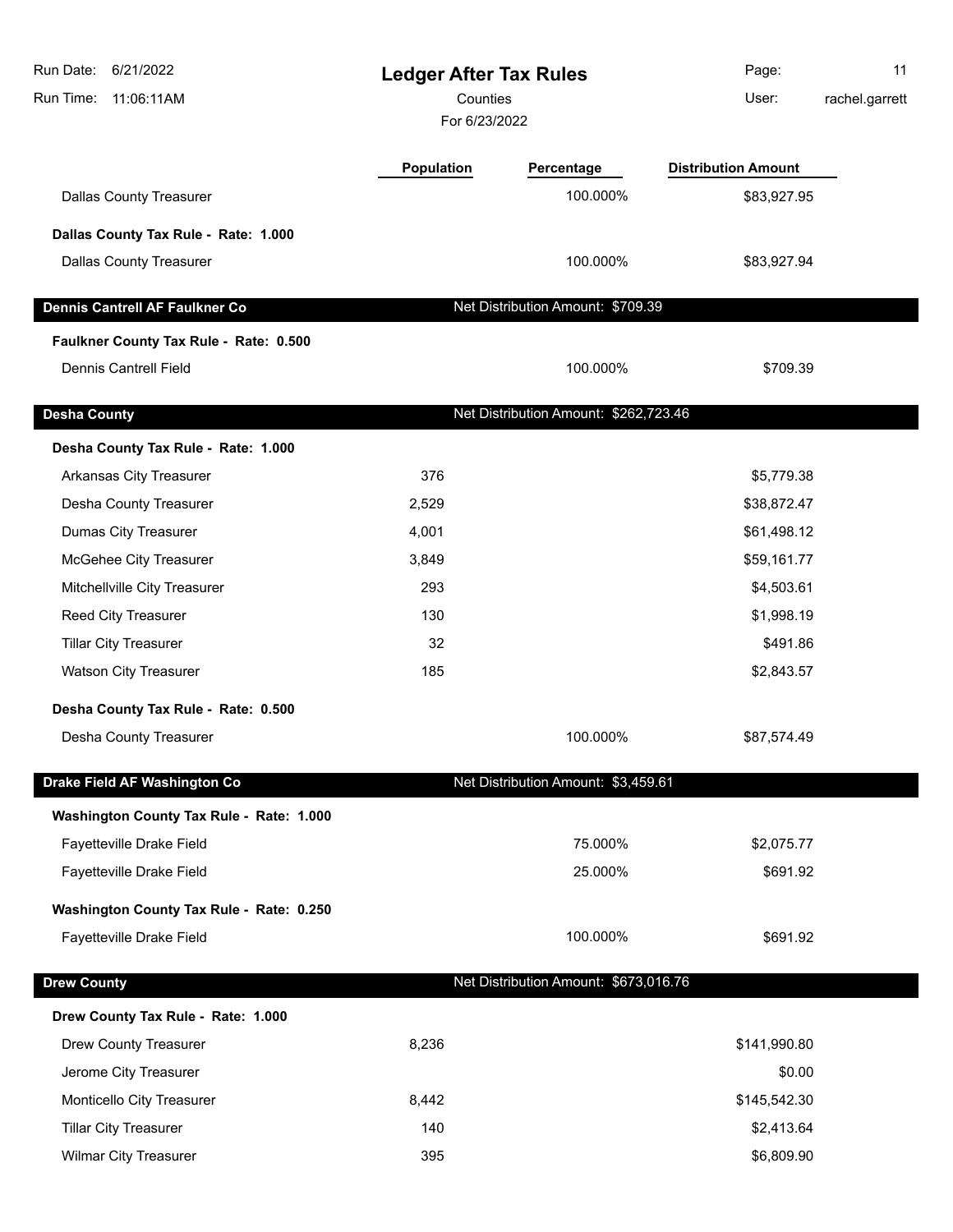| Run Date:<br>6/21/2022                             | <b>Ledger After Tax Rules</b> |                                         | Page:                        | 12             |
|----------------------------------------------------|-------------------------------|-----------------------------------------|------------------------------|----------------|
| Run Time:<br>11:06:11AM                            | Counties<br>For 6/23/2022     |                                         | User:                        | rachel.garrett |
|                                                    |                               |                                         |                              |                |
|                                                    | <b>Population</b>             | Percentage                              | <b>Distribution Amount</b>   |                |
| <b>Winchester City Treasurer</b>                   | 137                           |                                         | \$2,361.92                   |                |
| Drew County Tax Rule - Rate: 0.250                 |                               |                                         |                              |                |
| Drew County Treasurer                              |                               | 100.000%                                | \$74,779.64                  |                |
| Drew County Tax Rule - Rate: 1.000                 |                               |                                         |                              |                |
| Drew County Treasurer                              |                               | 75.000%                                 | \$224,338.92                 |                |
| Drew County Treasurer                              |                               | 25.000%                                 | \$74,779.64                  |                |
|                                                    |                               | Net Distribution Amount: \$1,063,845.00 |                              |                |
| <b>Faulkner County</b>                             |                               |                                         |                              |                |
| Faulkner County Tax - 26-74-401 - Rate: 0.500      | 318                           |                                         |                              |                |
| <b>Enola City Treasurer</b>                        |                               |                                         | \$2,739.34<br>\$1,043,110.45 |                |
| <b>Faulkner County Treasurer</b>                   | 121,091                       |                                         |                              |                |
| <b>Holland City Treasurer</b>                      | 586                           |                                         | \$5,047.96                   |                |
| Mount Vernon City Treasurer                        | 144                           |                                         | \$1,240.45                   |                |
| Twin Groves City Treasurer                         | 317                           |                                         | \$2,730.72                   |                |
| <b>Wooster City Treasurer</b>                      | 1,042                         |                                         | \$8,976.08                   |                |
| Fort Smith AF Sebastian Co                         |                               | Net Distribution Amount: \$3,283.96     |                              |                |
| Sebastian County Tax Rule - Rate: 1.000            |                               |                                         |                              |                |
| Fort Smith Regional Airport                        |                               | 100.000%                                | \$3,283.96                   |                |
| <b>Franklin County</b>                             |                               | Net Distribution Amount: \$427,516.92   |                              |                |
| Franklin County Tax Rule - 26-74-401 - Rate: 0.500 |                               |                                         |                              |                |
| Denning City Treasurer                             | 200                           |                                         | \$1,250.27                   |                |
| <b>Franklin County Treasurer</b>                   | 16,897                        |                                         | \$105,628.96                 |                |
| Franklin County Tax Rule - Rate: 0.130             |                               |                                         |                              |                |
| Altus City Treasurer                               | 665                           |                                         | \$1,039.29                   |                |
| <b>Branch City Treasurer</b>                       | 296                           |                                         | \$462.60                     |                |
| <b>Charleston City Treasurer</b>                   | 2,588                         |                                         | \$4,044.62                   |                |
| Denning City Treasurer                             | 200                           |                                         | \$312.57                     |                |
| Franklin County Treasurer                          | 9,756                         |                                         | \$15,247.03                  |                |
| <b>Ozark City Treasurer</b>                        | 3,542                         |                                         | \$5,535.57                   |                |
| Wiederkehr Village City Treasurer                  | 50                            |                                         | \$78.13                      |                |
|                                                    |                               |                                         |                              |                |
| Franklin County Tax Rule - Rate: 0.380             |                               | 100.000%                                |                              |                |
| Franklin County Treasurer                          |                               |                                         | \$80,159.42                  |                |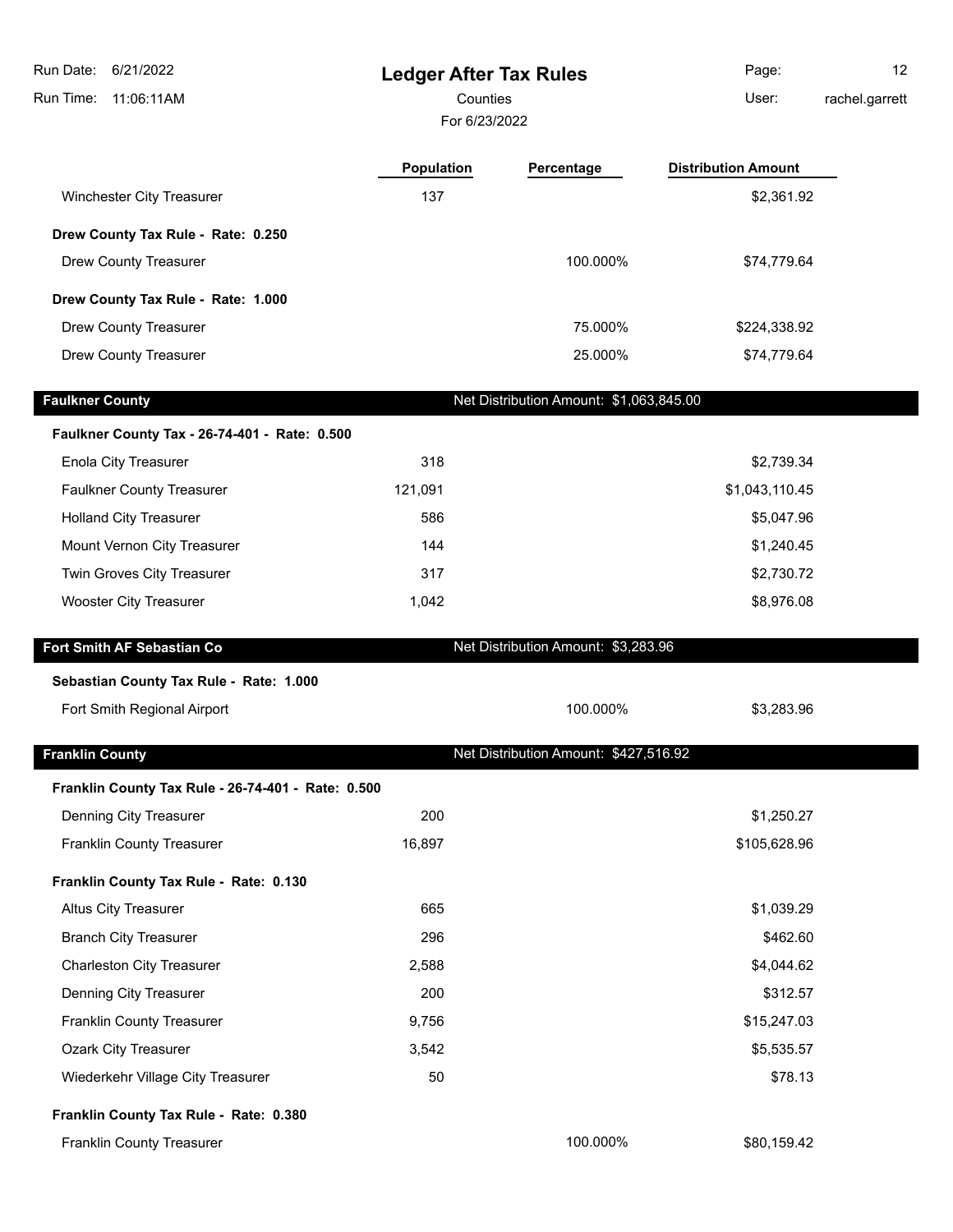| Run Date:<br>6/21/2022                            | <b>Ledger After Tax Rules</b> |                                         | Page:                      | 13             |
|---------------------------------------------------|-------------------------------|-----------------------------------------|----------------------------|----------------|
| Run Time:<br>11:06:11AM                           | Counties                      |                                         | User:                      | rachel.garrett |
|                                                   | For 6/23/2022                 |                                         |                            |                |
|                                                   | <b>Population</b>             | Percentage                              | <b>Distribution Amount</b> |                |
| Franklin County Tax Rule - Rate: 1.000            |                               |                                         |                            |                |
| <b>Altus City Treasurer</b>                       | 665                           |                                         | \$8,314.29                 |                |
| <b>Branch City Treasurer</b>                      | 296                           |                                         | \$3,700.80                 |                |
| <b>Charleston City Treasurer</b>                  | 2,588                         |                                         | \$32,356.96                |                |
| Denning City Treasurer                            | 200                           |                                         | \$2,500.54                 |                |
| Franklin County Treasurer                         | 9,756                         |                                         | \$121,976.23               |                |
| Ozark City Treasurer                              | 3,542                         |                                         | \$44,284.52                |                |
| Wiederkehr Village City Treasurer                 | 50                            |                                         | \$625.12                   |                |
| <b>Fulton County</b>                              |                               | Net Distribution Amount: \$359,396.30   |                            |                |
| Fulton County Tax Rule - Rate: 0.500              |                               |                                         |                            |                |
| <b>Fulton County Treasurer</b>                    |                               | 100.000%                                | \$59,899.38                |                |
| Fulton County Tax Rule - Rate: 0.500              |                               |                                         |                            |                |
| <b>Fulton County Treasurer</b>                    |                               | 100.000%                                | \$59,899.38                |                |
| Fulton County Tax Rule - Rate: 1.000              |                               |                                         |                            |                |
|                                                   |                               | 82.500%                                 | \$98,833.99                |                |
| Ash Flat City Treasurer                           | 113                           |                                         | \$924.91                   |                |
| Cherokee Village City Treasurer                   | 833                           |                                         | \$6,818.11                 |                |
| <b>Fulton County Treasurer</b>                    | 8,230                         |                                         | \$67,362.63                |                |
| Hardy City Treasurer                              | 35                            |                                         | \$286.48                   |                |
| Horseshoe Bend City Treasurer                     | 11                            |                                         | \$90.04                    |                |
| Mammoth Spring City Treasurer                     | 929                           |                                         | \$7,603.87                 |                |
| Salem City Treasurer                              | 1,566                         |                                         | \$12,817.72                |                |
| Viola City Treasurer                              | 358                           |                                         | \$2,930.23                 |                |
| <b>Fulton County Treasurer</b>                    |                               | 17.500%                                 | \$20,964.78                |                |
| Fulton County Tax Rule - Rate: 1.000              |                               |                                         |                            |                |
| <b>Fulton County Treasurer</b>                    |                               | 100.000%                                | \$119,798.77               |                |
| <b>Garland County</b>                             |                               | Net Distribution Amount: \$3,406,556.47 |                            |                |
| Garland County Tax Rule - 26-74-401 - Rate: 0.500 |                               |                                         |                            |                |
| Fountain Lake City Treasurer                      | 475                           |                                         | \$5,384.02                 |                |
| <b>Garland County Treasurer</b>                   | 99,017                        |                                         | \$1,122,336.46             |                |
| Lonsdale City Treasurer                           | 103                           |                                         | \$1,167.48                 |                |
| Mountain Pine City Treasurer                      | 585                           |                                         | \$6,630.86                 |                |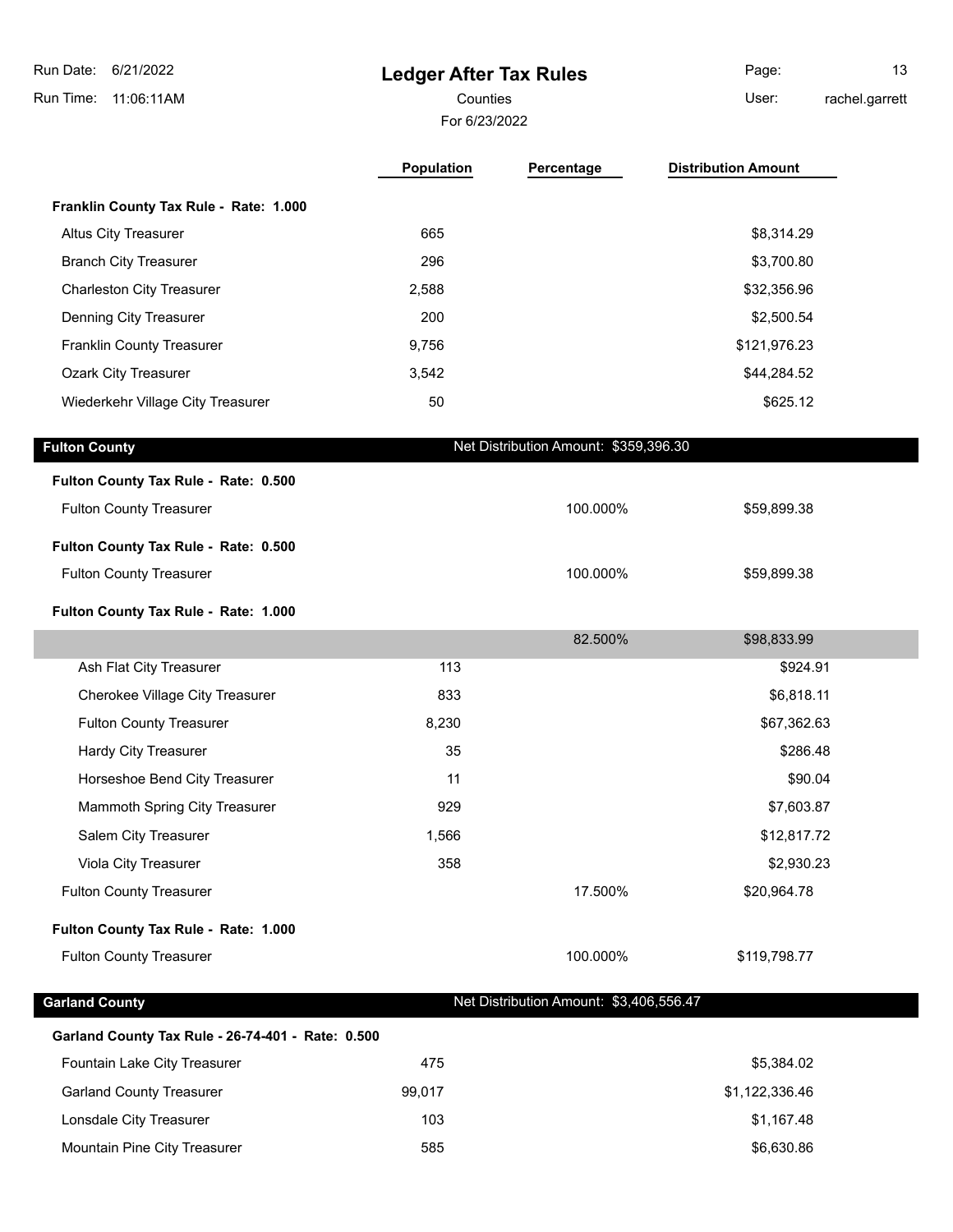| Run Date:<br>6/21/2022<br>Run Time:<br>11:06:11AM | <b>Ledger After Tax Rules</b><br>Counties<br>For 6/23/2022 |                                       | Page:<br>User:             | 14<br>rachel.garrett |
|---------------------------------------------------|------------------------------------------------------------|---------------------------------------|----------------------------|----------------------|
|                                                   | Population                                                 | Percentage                            | <b>Distribution Amount</b> |                      |
| Garland County Tax Rule - Rate: 0.380             |                                                            |                                       |                            |                      |
| Fountain Lake City Treasurer                      | 475                                                        |                                       | \$4,038.02                 |                      |
| <b>Garland County Treasurer</b>                   | 61,087                                                     |                                       | \$519,306.04               |                      |
| Hot Springs City Treasurer                        | 37,930                                                     |                                       | \$322,446.31               |                      |
| Lonsdale City Treasurer                           | 103                                                        |                                       | \$875.61                   |                      |
| Mountain Pine City Treasurer                      | 585                                                        |                                       | \$4,973.14                 |                      |
| Garland County Tax Rule - Rate: 0.630             |                                                            |                                       |                            |                      |
| <b>Garland County Treasurer</b>                   |                                                            | 100.000%                              | \$1,419,398.53             |                      |
| <b>Grant County</b>                               |                                                            | Net Distribution Amount: \$284,915.48 |                            |                      |
| Grant County Tax Rule - Rate: 1.000               |                                                            |                                       |                            |                      |
| <b>Grant County Treasurer</b>                     |                                                            | 100.000%                              | \$227,932.38               |                      |
| Grant County Tax Rule - Rate: 0.250               |                                                            |                                       |                            |                      |
| <b>Grant County Treasurer</b>                     |                                                            | 100.000%                              | \$56,983.10                |                      |
| <b>Greene County</b>                              |                                                            | Net Distribution Amount: \$921,480.63 |                            |                      |
| Greene County Tax Rule - Rate: 1.000              |                                                            |                                       |                            |                      |
| Delaplaine City Treasurer                         | 64                                                         |                                       | \$937.79                   |                      |
| <b>Greene County Treasurer</b>                    | 13,401                                                     |                                       | \$196,364.30               |                      |
| Lafe City Treasurer                               | 418                                                        |                                       | \$6,124.94                 |                      |
| Marmaduke City Treasurer                          | 1,212                                                      |                                       | \$17,759.39                |                      |
| Oak Grove Heights City Treasurer                  | 1,104                                                      |                                       | \$16,176.87                |                      |
| Paragould City Treasurer                          | 29,537                                                     |                                       | \$432,804.44               |                      |
| Greene County Tax Rule - Rate: 0.380              |                                                            |                                       |                            |                      |
| <b>Greene County Treasurer</b>                    |                                                            | 100.000%                              | \$251,312.90               |                      |
| Grider Field AF Jefferson Co                      |                                                            | Net Distribution Amount: \$553.15     |                            |                      |
| Jefferson County Tax Rule - Rate: 1.000           |                                                            |                                       |                            |                      |
| Pine Bluff Municipal Airport-Grider Field         |                                                            | 100.000%                              | \$442.52                   |                      |
| Jefferson County Tax Rule - Rate: 0.250           |                                                            |                                       |                            |                      |
| Pine Bluff Municipal Airport-Grider Field         |                                                            | 100.000%                              | \$110.63                   |                      |
| <b>Hempstead County</b>                           |                                                            | Net Distribution Amount: \$950,876.77 |                            |                      |
|                                                   |                                                            |                                       |                            |                      |

**Hempstead County Tax Rule - Rate: 1.000**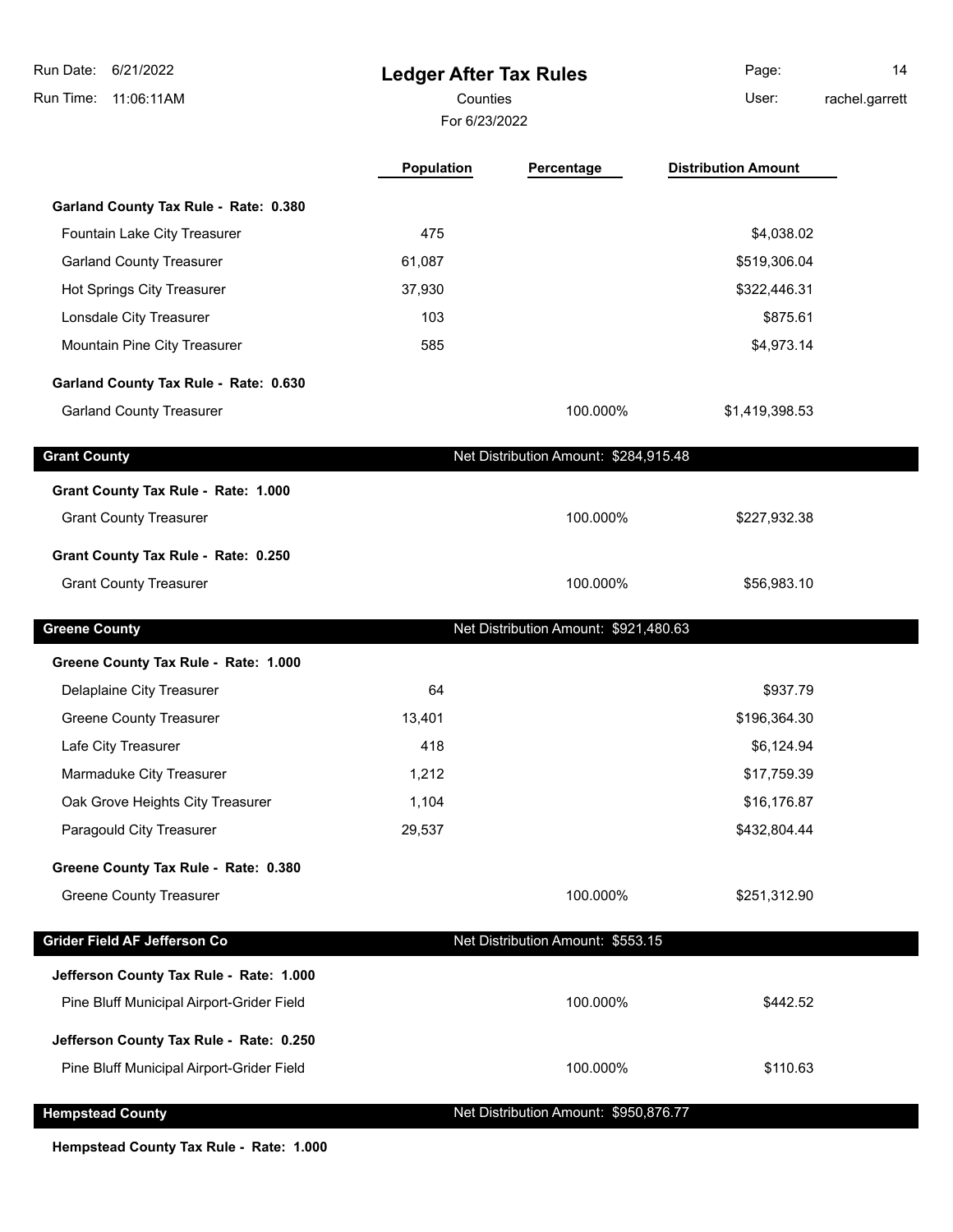# **Ledger After Tax Rules**

For 6/23/2022

Page: 15

Counties **Counties** User:

rachel.garrett

|                                          | <b>Population</b> | Percentage                            | <b>Distribution Amount</b> |
|------------------------------------------|-------------------|---------------------------------------|----------------------------|
| <b>Blevins City Treasurer</b>            | 288               |                                       | \$4,549.42                 |
| <b>Emmet City Treasurer</b>              | 18                |                                       | \$284.34                   |
| <b>Fulton City Treasurer</b>             | 115               |                                       | \$1,816.61                 |
| <b>Hempstead County Treasurer</b>        | 10,107            |                                       | \$159,656.31               |
| Hope City Treasurer                      | 8,952             |                                       | \$141,411.23               |
| <b>McCaskill City Treasurer</b>          | 57                |                                       | \$900.41                   |
| McNab City Treasurer                     | 30                |                                       | \$473.90                   |
| Oakhaven City Treasurer                  | 65                |                                       | \$1,026.78                 |
| Ozan City Treasurer                      | 50                |                                       | \$789.83                   |
| Patmos City Treasurer                    | 57                |                                       | \$900.41                   |
| Perrytown City Treasurer                 | 232               |                                       | \$3,664.81                 |
| <b>Washington City Treasurer</b>         | 94                |                                       | \$1,484.87                 |
| Hempstead County Tax Rule - Rate: 0.500  |                   |                                       |                            |
| <b>Hempstead County Treasurer</b>        |                   | 100.000%                              | \$158,479.46               |
| Hempstead County Tax Rule - Rate: 0.250  |                   |                                       |                            |
| <b>Hempstead County Treasurer</b>        |                   | 100.000%                              | \$79,239.73                |
| Hempstead County Tax Rule - Rate: 0.250  |                   |                                       |                            |
| Hempstead County Treasurer               |                   | 100.000%                              | \$79,239.73                |
| Hempstead County Tax Rule - Rate: 1.000  |                   |                                       |                            |
| <b>Hempstead County Treasurer</b>        |                   | 100.000%                              | \$316,958.93               |
| Horseshoe Bend AF Izard Co               |                   | Net Distribution Amount: \$26.36      |                            |
| Izard County Tax Rule - Rate: 0.500      |                   |                                       |                            |
| Horseshoe Bend Airport                   |                   | 100.000%                              | \$26.36                    |
| <b>Hot Spring County</b>                 |                   | Net Distribution Amount: \$584,303.91 |                            |
| Hot Spring County Tax Rule - Rate: 0.500 |                   |                                       |                            |
| Hot Spring County Treasurer              |                   | 100.000%                              | \$194,767.97               |
| Hot Spring County Tax Rule - Rate: 1.000 |                   |                                       |                            |
| Donaldson City Treasurer                 | 275               |                                       | \$3,242.20                 |
| Friendship City Treasurer                | 158               |                                       | \$1,862.79                 |
| Hot Spring County Treasurer              | 20,430            |                                       | \$240,866.20               |
| Malvern City Treasurer                   | 10,867            |                                       | \$128,120.07               |
| Midway City Treasurer                    | 377               |                                       | \$4,444.77                 |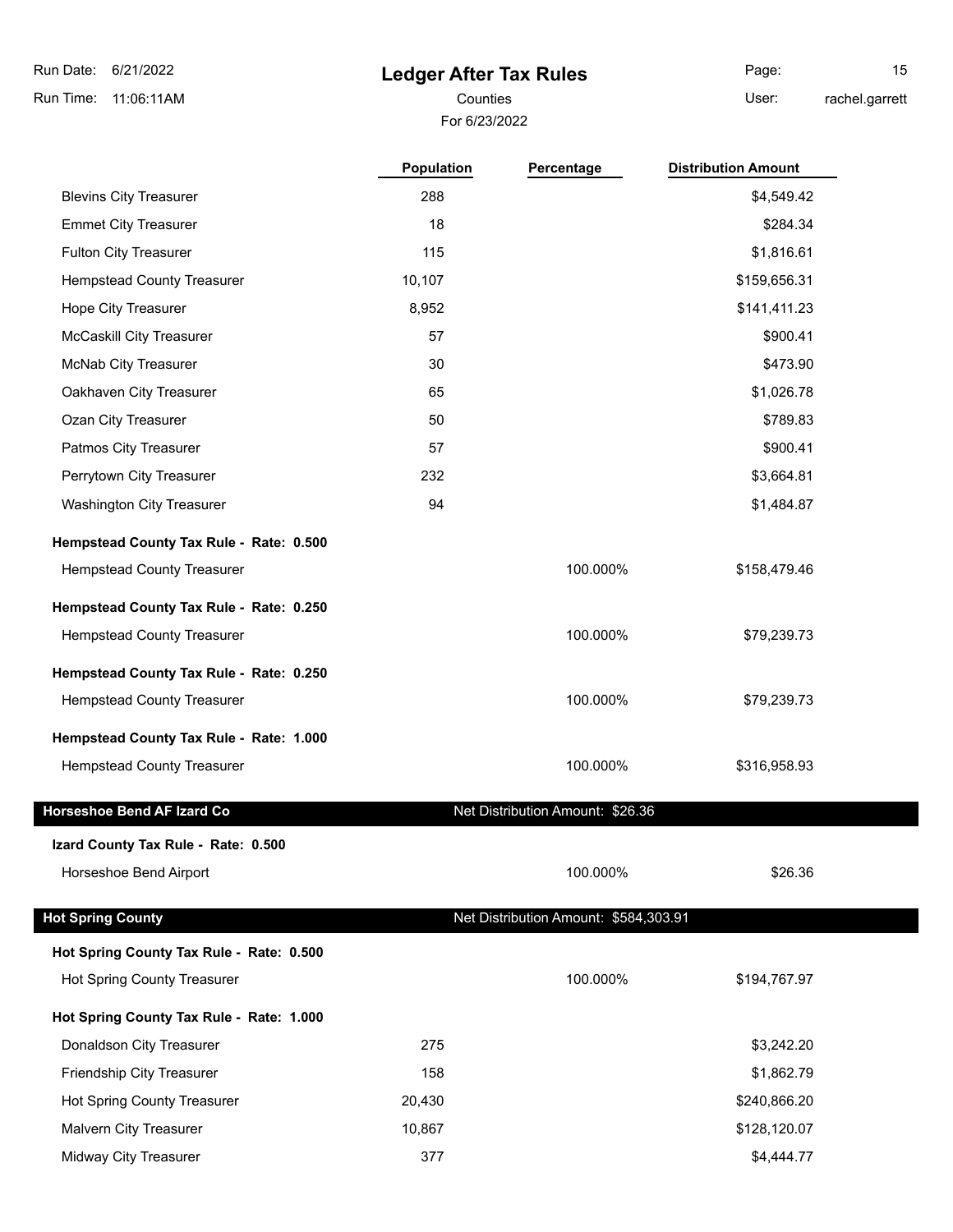| Run Date:<br>6/21/2022<br><b>Ledger After Tax Rules</b><br>11:06:11AM<br>Counties<br>Run Time:<br>For 6/23/2022 |            |                                       | Page:<br>User:             | 16<br>rachel.garrett |
|-----------------------------------------------------------------------------------------------------------------|------------|---------------------------------------|----------------------------|----------------------|
|                                                                                                                 | Population | Percentage                            | <b>Distribution Amount</b> |                      |
| Perla City Treasurer                                                                                            | 257        |                                       | \$3,029.99                 |                      |
| Rockport City Treasurer                                                                                         | 676        |                                       | \$7,969.92                 |                      |
| <b>Hot Springs AF Garland Co</b>                                                                                |            | Net Distribution Amount: \$4,505.74   |                            |                      |
| Garland County Tax Rule - Rate: 0.500                                                                           |            |                                       |                            |                      |
| Hot Springs Memorial Airport                                                                                    |            | 100.000%                              | \$1,501.91                 |                      |
| Garland County Tax Rule - Rate: 0.380                                                                           |            |                                       |                            |                      |
| Fountain Lake City Treasurer                                                                                    |            |                                       | \$0.00                     |                      |
| Hot Springs Memorial Airport                                                                                    |            | 100.000%                              | \$1,126.44                 |                      |
| <b>Hot Springs City Treasurer</b>                                                                               |            |                                       | \$0.00                     |                      |
| Lonsdale City Treasurer                                                                                         |            |                                       | \$0.00                     |                      |
| Mountain Pine City Treasurer                                                                                    |            |                                       | \$0.00                     |                      |
| Garland County Tax Rule - Rate: 0.630                                                                           |            |                                       |                            |                      |
| Hot Springs Memorial Airport                                                                                    |            | 100.000%                              | \$1,877.39                 |                      |
| <b>Howard County</b>                                                                                            |            | Net Distribution Amount: \$576,634.54 |                            |                      |
| Howard County Tax Rule - Rate: 1.000                                                                            |            |                                       |                            |                      |
| <b>Dierks City Treasurer</b>                                                                                    | 916        |                                       | \$15,023.21                |                      |
| <b>Howard County Treasurer</b>                                                                                  | 6,446      |                                       | \$105,720.09               |                      |
| Mineral Springs City Treasurer                                                                                  | 1,085      |                                       | \$17,794.96                |                      |
| Nashville City Treasurer                                                                                        | 4,153      |                                       | \$68,112.87                |                      |
| <b>Tollette City Treasurer</b>                                                                                  | 185        |                                       | \$3,034.16                 |                      |
| Howard County Tax Rule - Rate: 0.250                                                                            |            |                                       |                            |                      |
| <b>Howard County Treasurer</b>                                                                                  |            | 100.000%                              | \$52,421.32                |                      |
| Howard County Tax Rule - Rate: 0.250                                                                            |            |                                       |                            |                      |
| <b>Dierks City Treasurer</b>                                                                                    | 916        |                                       | \$3,755.80                 |                      |
| <b>Howard County Treasurer</b>                                                                                  | 6,446      |                                       | \$26,430.02                |                      |
| Mineral Springs City Treasurer                                                                                  | 1,085      |                                       | \$4,448.74                 |                      |
| Nashville City Treasurer                                                                                        | 4,153      |                                       | \$17,028.22                |                      |
| <b>Tollette City Treasurer</b>                                                                                  | 185        |                                       | \$758.54                   |                      |
| Howard County Tax Rule - Rate: 0.250                                                                            |            |                                       |                            |                      |
| <b>Howard County Treasurer</b>                                                                                  |            | 100.000%                              | \$52,421.32                |                      |
| Howard County Tax Rule - Rate: 1.000                                                                            |            |                                       |                            |                      |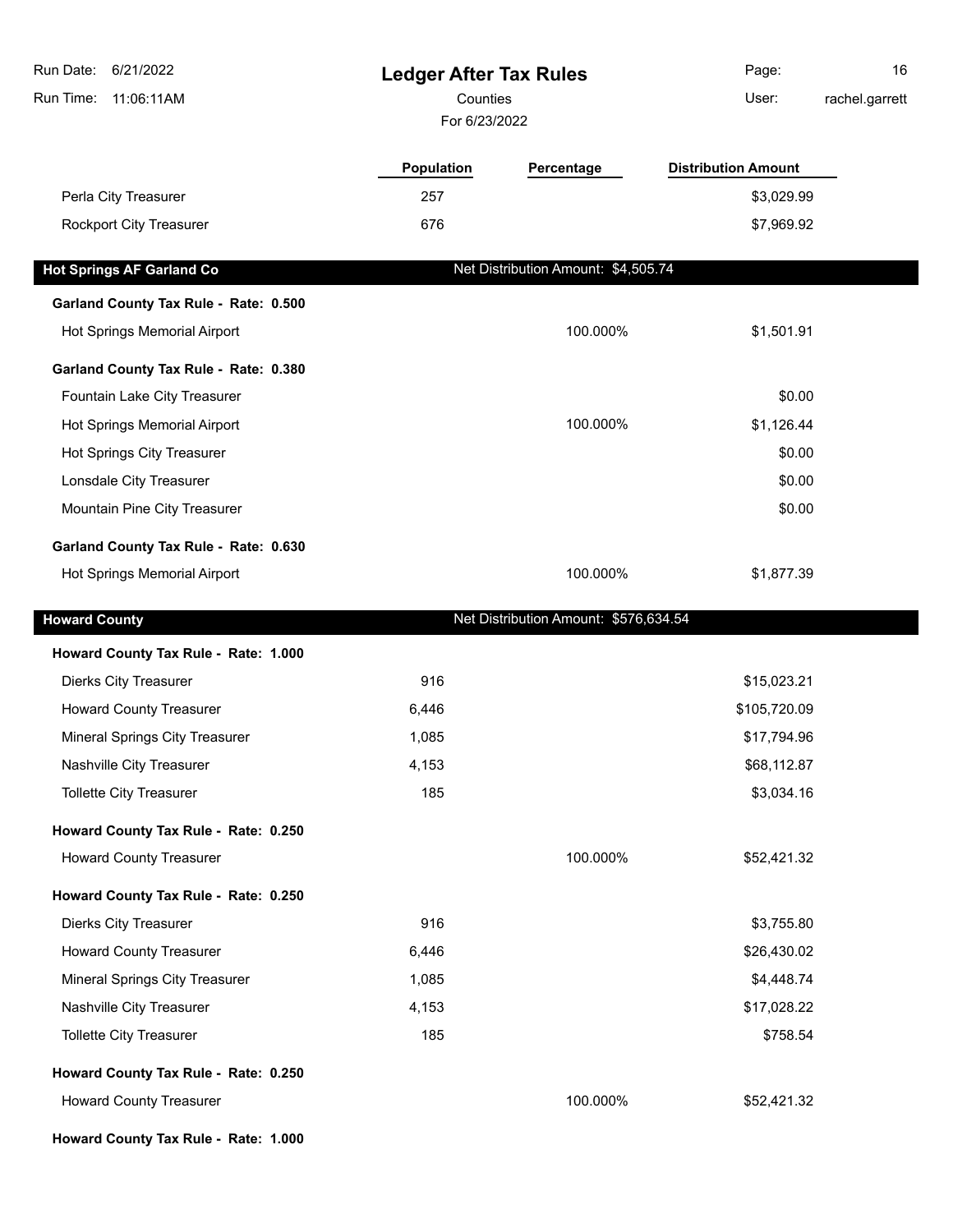| Run Date:<br>6/21/2022<br>Run Time:<br>11:06:11AM | <b>Ledger After Tax Rules</b><br>Counties<br>For 6/23/2022 |                                       | Page:<br>User:             | 17<br>rachel.garrett |
|---------------------------------------------------|------------------------------------------------------------|---------------------------------------|----------------------------|----------------------|
|                                                   | <b>Population</b>                                          | Percentage                            | <b>Distribution Amount</b> |                      |
| <b>Howard County Treasurer</b>                    |                                                            | 100.000%                              | \$209,685.29               |                      |
| <b>Huntsville AF Madison Co</b>                   |                                                            | Net Distribution Amount: \$53.37      |                            |                      |
| Madison County Tax Rule - Rate: 1.000             |                                                            |                                       |                            |                      |
| Huntsville Municipal Airport                      |                                                            | 100.000%                              | \$26.69                    |                      |
| Madison County Tax Rule - Rate: 1.000             |                                                            |                                       |                            |                      |
| Huntsville Municipal Airport                      |                                                            | 100.000%                              | \$26.68                    |                      |
| <b>Independence County</b>                        |                                                            | Net Distribution Amount: \$997,730.56 |                            |                      |
| Independence County Tax Rule - Rate: 1.000        |                                                            |                                       |                            |                      |
| <b>Batesville City Treasurer</b>                  | 11,191                                                     |                                       | \$196,207.90               |                      |
| Cave City Treasurer                               | 182                                                        |                                       | \$3,190.94                 |                      |
| <b>Cushman City Treasurer</b>                     | 433                                                        |                                       | \$7,591.64                 |                      |
| Independence County Treasurer                     | 19,140                                                     |                                       | \$335,574.94               |                      |
| <b>Magness City Treasurer</b>                     | 220                                                        |                                       | \$3,857.18                 |                      |
| Moorefield City Treasurer                         | 126                                                        |                                       | \$2,209.11                 |                      |
| Newark City Treasurer                             | 1,180                                                      |                                       | \$20,688.53                |                      |
| Oil Trough City Treasurer                         | 226                                                        |                                       | \$3,962.38                 |                      |
| Pleasant Plains City Treasurer                    | 352                                                        |                                       | \$6,171.49                 |                      |
| Southside City Treasurer                          | 4,279                                                      |                                       | \$75,022.21                |                      |
| Sulphur Rock City Treasurer                       | 609                                                        |                                       | \$10,677.39                |                      |
| Independence County Tax Rule - Rate: 0.500        |                                                            |                                       |                            |                      |
| Independence County Treasurer                     |                                                            | 100.000%                              | \$332,576.85               |                      |
| <b>Izard County</b>                               |                                                            | Net Distribution Amount: \$59,048.19  |                            |                      |
| Izard County Tax Rule - Rate: 0.500               |                                                            |                                       |                            |                      |
| Izard County Treasurer                            |                                                            | 100.000%                              | \$59,048.19                |                      |
| <b>Jackson County</b>                             |                                                            | Net Distribution Amount: \$487,471.96 |                            |                      |
| Jackson County Tax Rule - Rate: 1.000             |                                                            |                                       |                            |                      |
| Amagon City Treasurer                             | 69                                                         |                                       | \$892.22                   |                      |
| <b>Beedeville City Treasurer</b>                  | 84                                                         |                                       | \$1,086.18                 |                      |
| <b>Campbell Station City Treasurer</b>            | 232                                                        |                                       | \$2,999.93                 |                      |
| Diaz City Treasurer                               | 1,224                                                      |                                       | \$15,827.20                |                      |
| <b>Grubbs City Treasurer</b>                      | 301                                                        |                                       | \$3,892.15                 |                      |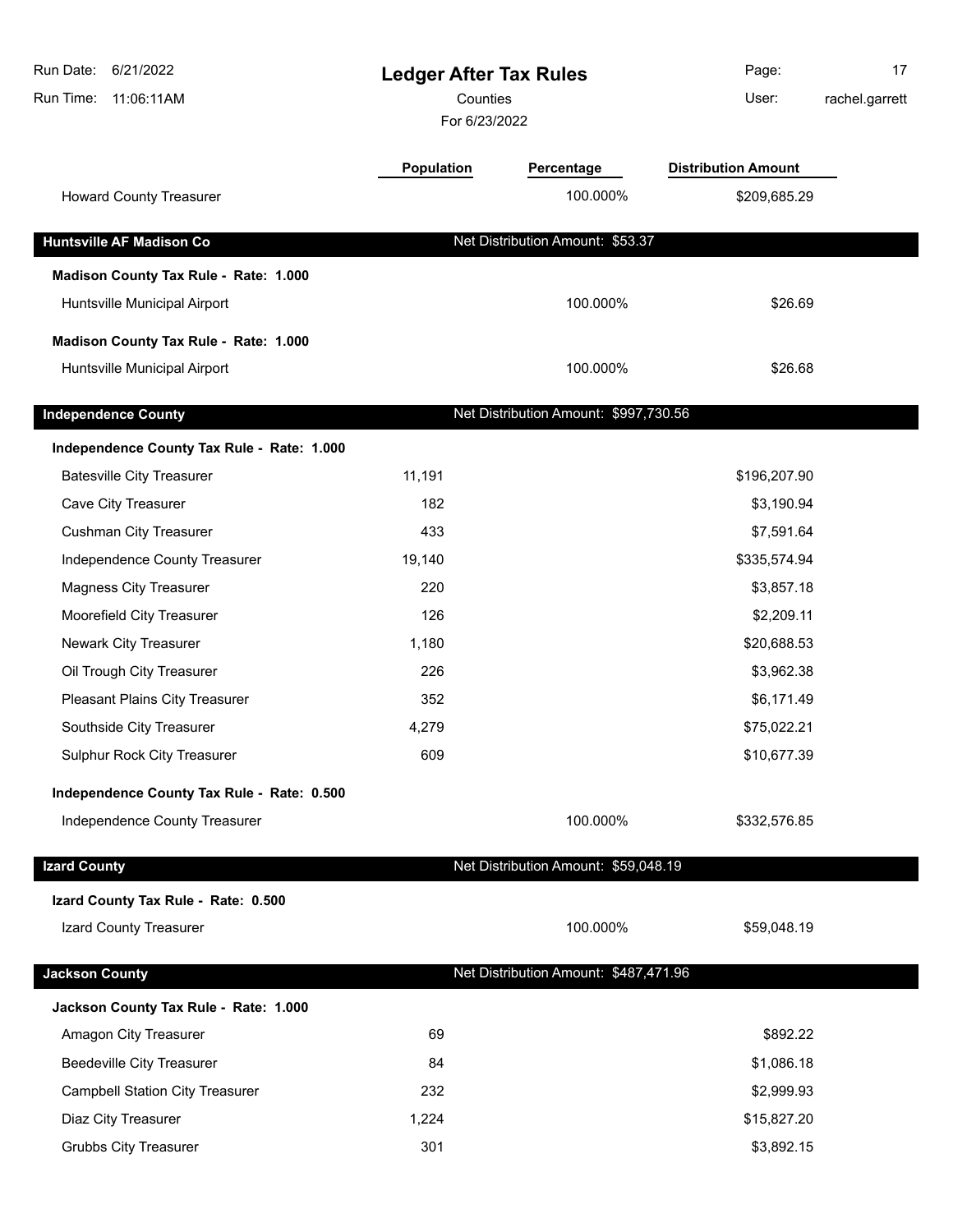## **Ledger After Tax Rules**

Page: 18 rachel.garrett

For 6/23/2022 Counties **User:** 

|                                         | Population | Percentage                              | <b>Distribution Amount</b> |
|-----------------------------------------|------------|-----------------------------------------|----------------------------|
| Jackson County Treasurer                | 4,123      |                                         | \$53,313.36                |
| Jacksonport City Treasurer              | 150        |                                         | \$1,939.61                 |
| Newport City Treasurer                  | 8,005      |                                         | \$103,510.41               |
| Swifton City Treasurer                  | 733        |                                         | \$9,478.22                 |
| <b>Tuckerman City Treasurer</b>         | 1,707      |                                         | \$22,072.74                |
| <b>Tupelo City Treasurer</b>            | 70         |                                         | \$905.15                   |
| <b>Weldon City Treasurer</b>            | 57         |                                         | \$737.03                   |
| Jackson County Tax Rule - Rate: 0.500   |            |                                         |                            |
| Jackson County Treasurer                |            | 100.000%                                | \$108,327.10               |
| Jackson County Tax Rule - Rate: 0.380   |            |                                         |                            |
| Jackson County Treasurer                |            | 100.000%                                | \$81,245.33                |
| Jackson County Tax Rule - Rate: 0.380   |            |                                         |                            |
| Jackson County Treasurer                |            | 100.000%                                | \$81,245.33                |
| <b>Jefferson County</b>                 |            | Net Distribution Amount: \$1,121,628.38 |                            |
| Jefferson County Tax Rule - Rate: 1.000 |            |                                         |                            |
| Altheimer City Treasurer                | 696        |                                         | \$9,285.20                 |
| Humphrey City Treasurer                 | 214        |                                         | \$2,854.93                 |
| Jefferson County Treasurer              | 17,778     |                                         | \$237,172.87               |
| Pine Bluff City Treasurer               | 41,253     |                                         | \$550,348.32               |
| Redfield City Treasurer                 | 1,505      |                                         | \$20,077.92                |
| Sherrill City Treasurer                 | 53         |                                         | \$707.06                   |
| Wabbaseka City Treasurer                | 180        |                                         | \$2,401.35                 |
| White Hall City Treasurer               | 5,581      |                                         | \$74,455.05                |
| Jefferson County Tax Rule - Rate: 0.250 |            |                                         |                            |
| Jefferson County Treasurer              |            | 100.000%                                | \$224,325.68               |
| <b>Johnson County</b>                   |            | Net Distribution Amount: \$342,403.50   |                            |
| Johnson County Tax Rule - Rate: 1.000   |            |                                         |                            |
| <b>Clarksville City Treasurer</b>       | 9,381      |                                         | \$124,746.10               |
| Coal Hill City Treasurer                | 820        |                                         | \$10,904.15                |
| Hartman City Treasurer                  | 516        |                                         | \$6,861.63                 |

Johnson County Treasurer 12,653 **\$168,256.30** \$168,256.30 Knoxville City Treasurer **660** \$8,776.51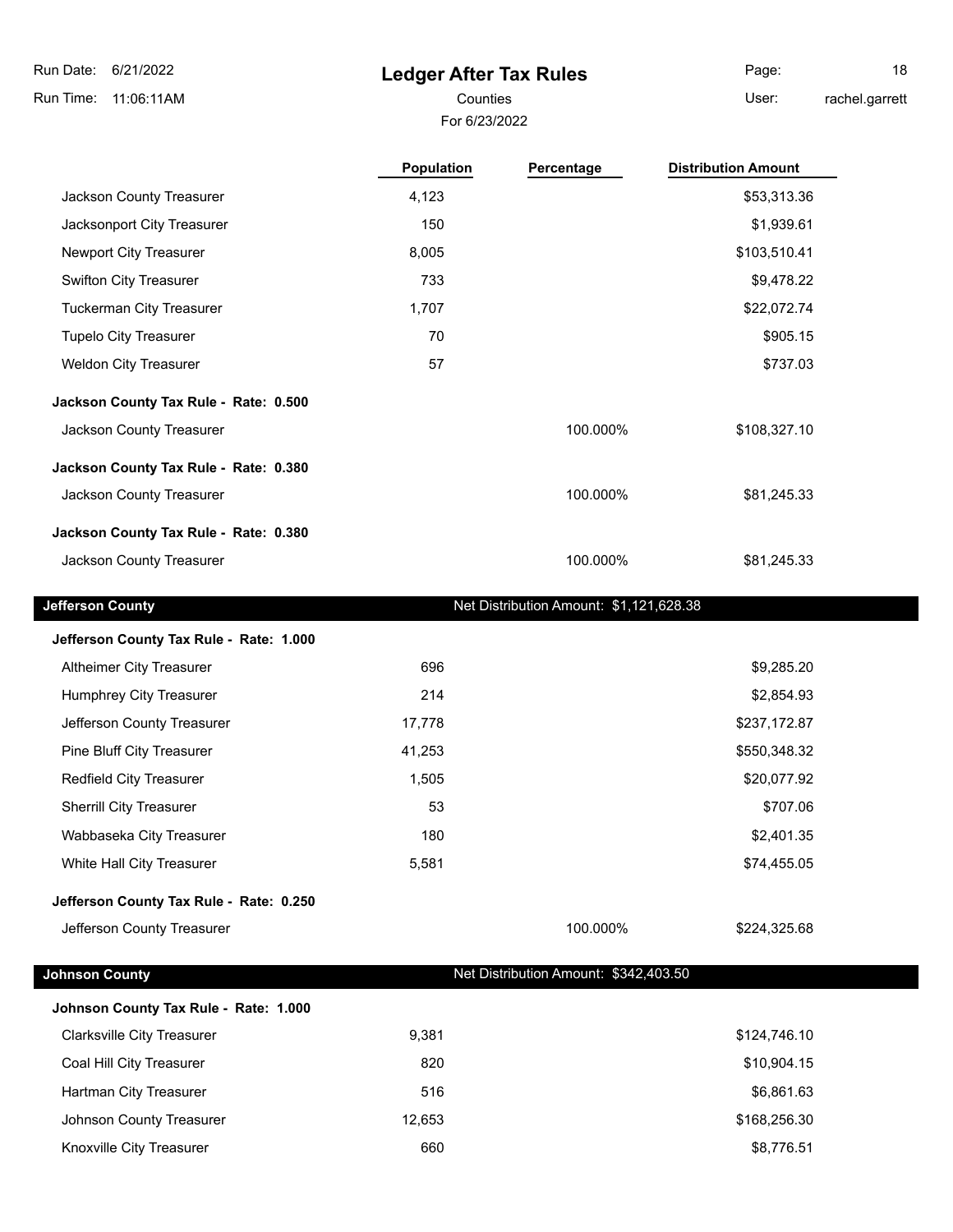| Run Date:<br>6/21/2022<br>Run Time:<br>11:06:11AM | <b>Ledger After Tax Rules</b><br>Counties<br>For 6/23/2022 |                                       | Page:<br>User:                            | 19<br>rachel.garrett |
|---------------------------------------------------|------------------------------------------------------------|---------------------------------------|-------------------------------------------|----------------------|
| Lamar City Treasurer                              | Population<br>1,719                                        | Percentage                            | <b>Distribution Amount</b><br>\$22,858.81 |                      |
| Jonesboro AF Craighead Co                         |                                                            | Net Distribution Amount: \$3,020.00   |                                           |                      |
| Craighead County Tax Rule - Rate: 1.000           |                                                            |                                       |                                           |                      |
| Jonesboro Municipal Airport                       |                                                            | 100.000%                              | \$3,020.00                                |                      |
| Kirk Field AF Greene Co                           |                                                            | Net Distribution Amount: \$121.30     |                                           |                      |
| Greene County Tax Rule - Rate: 1.000              |                                                            |                                       |                                           |                      |
| Kirk Field Airport                                |                                                            | 100.000%                              | \$88.22                                   |                      |
| Greene County Tax Rule - Rate: 0.380              |                                                            |                                       |                                           |                      |
| Kirk Field Airport                                |                                                            | 100.000%                              | \$33.08                                   |                      |
| <b>Lafayette County</b>                           |                                                            | Net Distribution Amount: \$120,384.26 |                                           |                      |
| Lafayette County Tax Rule - Rate: 1.000           |                                                            |                                       |                                           |                      |
| <b>Bradley City Treasurer</b>                     | 405                                                        |                                       | \$3,435.19                                |                      |
| <b>Buckner City Treasurer</b>                     | 165                                                        |                                       | \$1,399.52                                |                      |
| Lafayette County Treasurer                        | 3,565                                                      |                                       | \$30,238.14                               |                      |
| Lewisville City Treasurer                         | 915                                                        |                                       | \$7,760.98                                |                      |
| <b>Stamps City Treasurer</b>                      | 1,258                                                      |                                       | \$10,670.29                               |                      |
| Lafayette County Tax Rule - Rate: 1.250           |                                                            |                                       |                                           |                      |
| Lafayette County Treasurer                        |                                                            | 100.000%                              | \$66,880.14                               |                      |
| Lake Village AF Chicot Co                         |                                                            | Net Distribution Amount: \$798.67     |                                           |                      |
| Chicot County Tax Rule - Rate: 1.000              |                                                            |                                       |                                           |                      |
| Lake Village Municipal Airport                    |                                                            | 100.000%                              | \$399.34                                  |                      |
| Chicot County Tax Rule - Rate: 1.000              |                                                            |                                       |                                           |                      |
| Lake Village Municipal Airport                    |                                                            | 100.000%                              | \$399.33                                  |                      |
| <b>Lawrence County</b>                            |                                                            | Net Distribution Amount: \$513,462.40 |                                           |                      |
| Lawrence County Tax Rule - Rate: 1.000            |                                                            |                                       |                                           |                      |
|                                                   |                                                            | 50.000%                               | \$102,692.48                              |                      |
| Alicia City Treasurer                             | 143                                                        |                                       | \$1,314.45                                |                      |
| <b>Black Rock City Treasurer</b>                  | 590                                                        |                                       | \$5,423.25                                |                      |
| <b>College City Treasurer</b>                     |                                                            |                                       | \$0.00                                    |                      |
| Hoxie City Treasurer                              | 2,598                                                      |                                       | \$23,880.69                               |                      |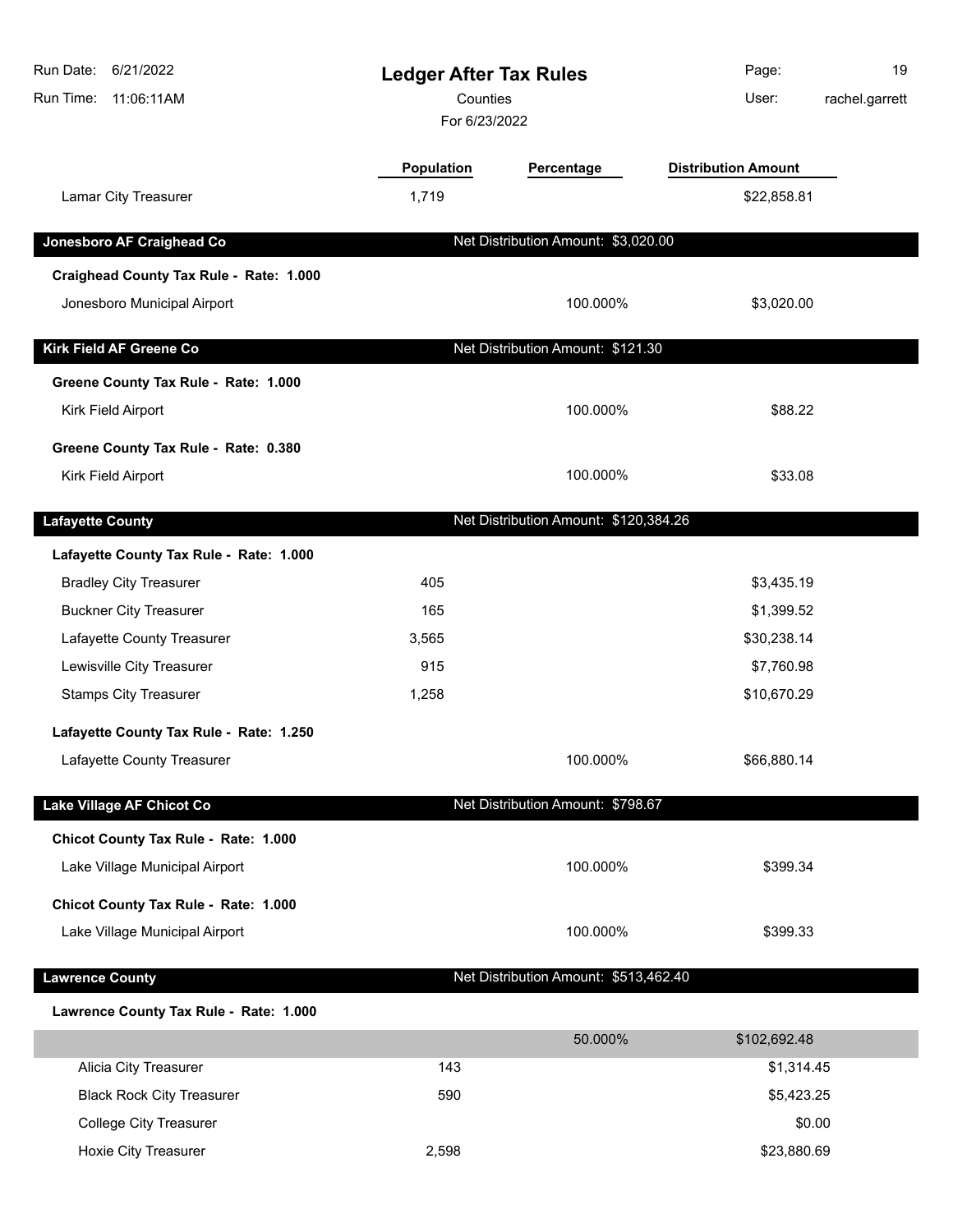Imboden City Treasurer

## **Ledger After Tax Rules**

For 6/23/2022

Page: 20 rachel.garrett

Counties **User:** 

| <b>Population</b> | Percentage | <b>Distribution Amount</b> |
|-------------------|------------|----------------------------|
| 640               |            | \$5,882.85                 |
| 258               |            | \$2,371.52                 |
| 87                |            | \$799.70                   |
| 424               |            | \$3,897.39                 |
| 104               |            | \$955.96                   |
| 426               |            | \$3,915.77                 |
| 163               |            | \$1,498.29                 |
| 87                |            | \$799.70                   |

| Lynn City Treasurer                    | 258   |          | \$2,371.52   |
|----------------------------------------|-------|----------|--------------|
| Minturn City Treasurer                 | 87    |          | \$799.70     |
| Portia City Treasurer                  | 424   |          | \$3,897.39   |
| Powhatan City Treasurer                | 104   |          | \$955.96     |
| Ravenden City Treasurer                | 426   |          | \$3,915.77   |
| Sedgwick City Treasurer                | 163   |          | \$1,498.29   |
| Smithville City Treasurer              | 87    |          | \$799.70     |
| <b>Strawberry City Treasurer</b>       | 268   |          | \$2,463.44   |
| <b>Walnut Ridge City Treasurer</b>     | 5,384 |          | \$49,489.47  |
| Lawrence County Treasurer              |       | 50.000%  | \$102,692.48 |
| Lawrence County Tax Rule - Rate: 0.500 |       |          |              |
| Lawrence County Treasurer              |       | 100.000% | \$102,692.48 |
| Lawrence County Tax Rule - Rate: 0.500 |       |          |              |
| Lawrence County Treasurer              |       | 100.000% | \$102,692.48 |
| Lawrence County Tax Rule - Rate: 0.130 |       |          |              |
| Lawrence County Treasurer              |       | 100.000% | \$25,673.12  |
| Lawrence County Tax Rule - Rate: 0.380 |       |          |              |
| Lawrence County Treasurer              |       | 100.000% | \$77,019.36  |
|                                        |       |          |              |

## **Lee County Lee County Net Distribution Amount: \$70,749.36**

| Lee County Tax Rule - Rate: 1.000 |       |             |
|-----------------------------------|-------|-------------|
| Aubrey City Treasurer             | 108   | \$888.48    |
| Haynes City Treasurer             | 122   | \$1,003.65  |
| LaGrange City Treasurer           | 52    | \$427.79    |
| Lee County Treasurer              | 4,403 | \$36,222.03 |
| Marianna City Treasurer           | 3.575 | \$29,410.34 |
| Moro City Treasurer               | 177   | \$1,456.12  |
| Rondo City Treasurer              | 163   | \$1,340.95  |

| <b>Lincoln County</b>                 | Net Distribution Amount: \$221,796.05 |            |
|---------------------------------------|---------------------------------------|------------|
| Lincoln County Tax Rule - Rate: 1.000 |                                       |            |
| <b>Gould City Treasurer</b>           | 663                                   | \$5.681.59 |
| <b>Grady City Treasurer</b>           | 305                                   | \$2,613.70 |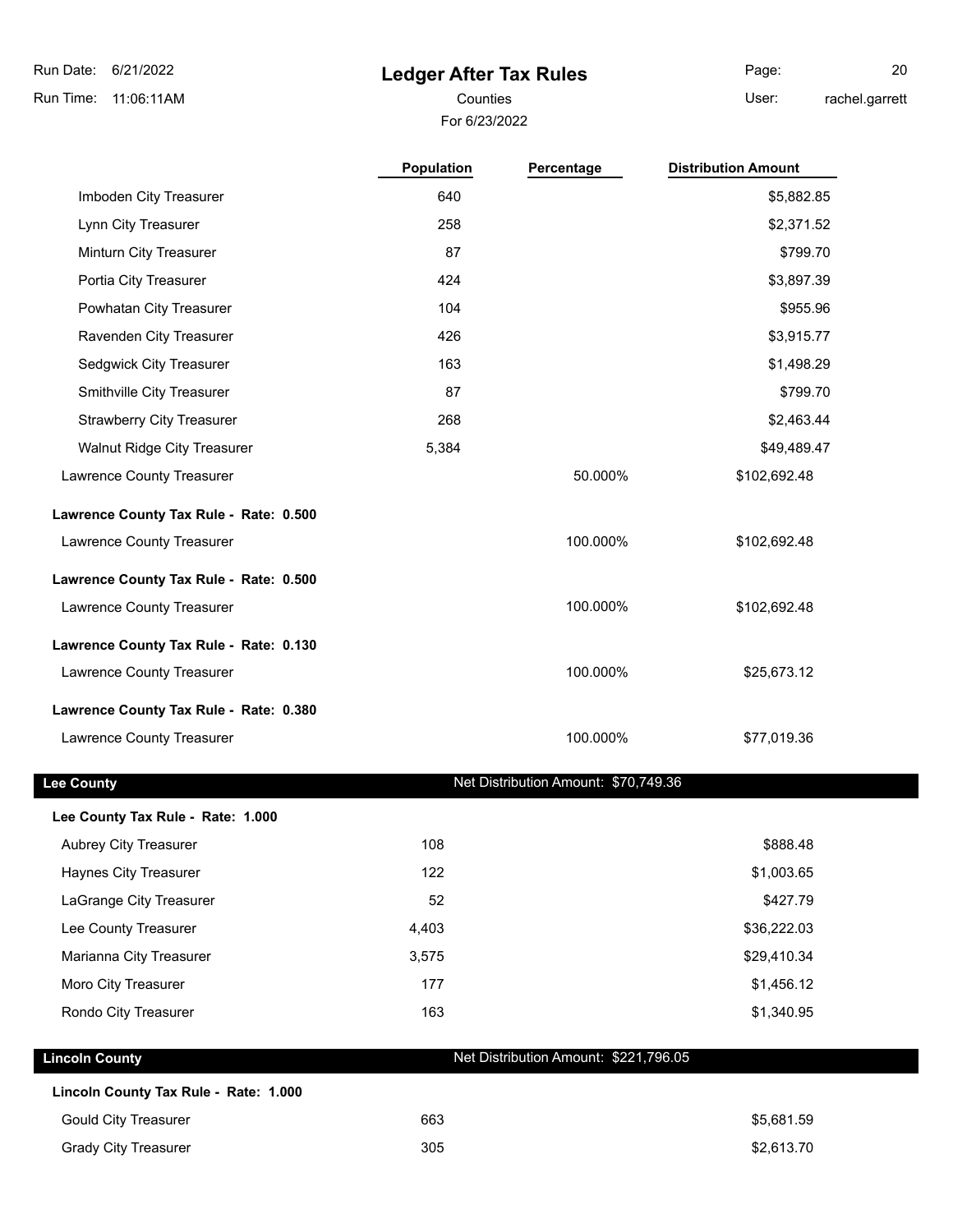| Run Date:<br>6/21/2022<br>11:06:11AM<br>Run Time:                        | <b>Ledger After Tax Rules</b><br>Counties |                                       | Page:<br>User:             | 21<br>rachel.garrett |
|--------------------------------------------------------------------------|-------------------------------------------|---------------------------------------|----------------------------|----------------------|
|                                                                          | For 6/23/2022                             |                                       |                            |                      |
|                                                                          | <b>Population</b>                         | Percentage                            | <b>Distribution Amount</b> |                      |
| <b>Lincoln County Treasurer</b>                                          | 9,800                                     |                                       | \$83,981.20                |                      |
| <b>Star City Treasurer</b>                                               | 2,173                                     |                                       | \$18,621.54                |                      |
| Lincoln County Tax Rule - Rate: 0.380                                    |                                           |                                       |                            |                      |
| <b>Lincoln County Treasurer</b>                                          |                                           | 100.000%                              | \$41,586.76                |                      |
|                                                                          |                                           |                                       |                            |                      |
| Lincoln County Tax Rule - Rate: 0.630<br><b>Lincoln County Treasurer</b> |                                           | 100.000%                              | \$69,311.26                |                      |
|                                                                          |                                           |                                       |                            |                      |
| <b>Little River County</b>                                               |                                           | Net Distribution Amount: \$447,430.63 |                            |                      |
| Little River County Tax Rule - Rate: 1.000                               |                                           |                                       |                            |                      |
| Ashdown City Treasurer                                                   | 4,261                                     |                                       | \$55,141.45                |                      |
| Foreman City Treasurer                                                   | 977                                       |                                       | \$12,643.32                |                      |
| Little River County Treasurer                                            | 6,254                                     |                                       | \$80,932.80                |                      |
| Ogden City Treasurer                                                     | 131                                       |                                       | \$1,695.27                 |                      |
| <b>Wilton City Treasurer</b>                                             | 287                                       |                                       | \$3,714.06                 |                      |
| Winthrop City Treasurer                                                  | 116                                       |                                       | \$1,501.15                 |                      |
| Little River County Tax Rule - Rate: 0.500                               |                                           |                                       |                            |                      |
| <b>Little River County Treasurer</b>                                     |                                           | 100.000%                              | \$77,814.02                |                      |
| Little River County Tax Rule - Rate: 0.500                               |                                           |                                       |                            |                      |
| Little River County Treasurer                                            |                                           | 100.000%                              | \$77,814.02                |                      |
| Little River County Tax Rule - Rate: 0.250                               |                                           |                                       |                            |                      |
| Little River County Treasurer                                            |                                           | 100.000%                              | \$38,907.01                |                      |
| Little River County Tax Rule - Rate: 0.250                               |                                           |                                       |                            |                      |
| <b>Little River County Treasurer</b>                                     |                                           | 100.000%                              | \$38,907.01                |                      |
| Little River County Tax Rule - Rate: 0.380                               |                                           |                                       |                            |                      |
| Little River County Treasurer                                            |                                           | 100.000%                              | \$58,360.52                |                      |
|                                                                          |                                           |                                       |                            |                      |
| Little Rock National AF Pulaski Co                                       |                                           | Net Distribution Amount: \$34,636.87  |                            |                      |
| Pulaski County Tax Rule - Rate: 1.000                                    |                                           |                                       |                            |                      |
| Alexander City Treasurer                                                 | 220                                       |                                       | \$19.09                    |                      |
| <b>Cammack Village City Treasurer</b>                                    | 778                                       |                                       | \$67.52                    |                      |
| Jacksonville City Treasurer                                              | 29,477                                    |                                       | \$2,558.07                 |                      |
| Little Rock City Treasurer                                               | 202,591                                   |                                       | \$17,581.25                |                      |
| Maumelle City Treasurer                                                  | 19,251                                    |                                       | \$1,670.64                 |                      |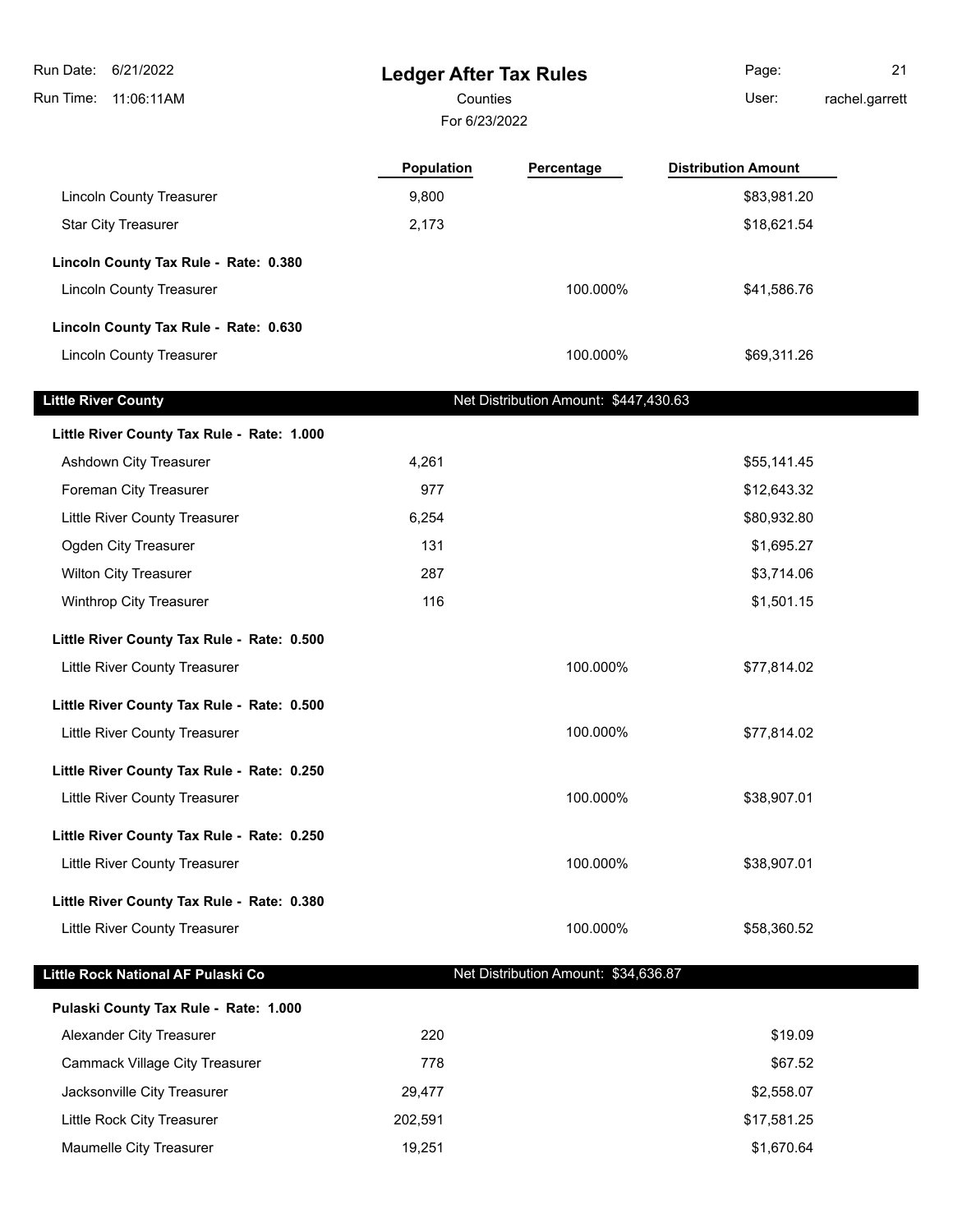| Run Date:<br>6/21/2022               | <b>Ledger After Tax Rules</b> |                                         | Page:                      | 22             |
|--------------------------------------|-------------------------------|-----------------------------------------|----------------------------|----------------|
| Run Time:<br>11:06:11AM              | Counties                      |                                         | User:                      | rachel.garrett |
|                                      | For 6/23/2022                 |                                         |                            |                |
|                                      | Population                    | Percentage                              | <b>Distribution Amount</b> |                |
| North Little Rock City Treasurer     | 64,591                        |                                         | \$5,605.34                 |                |
| Little Rock National Airport         | 47,944                        |                                         | \$4,160.68                 |                |
| Sherwood City Treasurer              | 32,731                        |                                         | \$2,840.46                 |                |
| Wrightsville City Treasurer          | 1,542                         |                                         | \$133.82                   |                |
| <b>Logan County</b>                  |                               | Net Distribution Amount: \$493,675.40   |                            |                |
| Logan County Tax Rule - Rate: 1.000  |                               |                                         |                            |                |
| <b>Blue Mountain City Treasurer</b>  | 88                            |                                         | \$1,027.96                 |                |
| <b>Booneville City Treasurer</b>     | 3,809                         |                                         | \$44,494.10                |                |
| Caulksville City Treasurer           | 154                           |                                         | \$1,798.92                 |                |
| Logan County Treasurer               | 12,273                        |                                         | \$143,364.68               |                |
| Magazine City Treasurer              | 740                           |                                         | \$8,644.17                 |                |
| Morrison Bluff City Treasurer        | 78                            |                                         | \$911.14                   |                |
| Paris City Treasurer                 | 3,176                         |                                         | \$37,099.83                |                |
| <b>Ratcliff City Treasurer</b>       | 167                           |                                         | \$1,950.78                 |                |
| <b>Scranton City Treasurer</b>       | 245                           |                                         | \$2,861.92                 |                |
| Subiaco City Treasurer               | 401                           |                                         | \$4,684.20                 |                |
| Logan County Tax Rule - Rate: 0.500  |                               |                                         |                            |                |
| Logan County Treasurer               |                               | 100.000%                                | \$123,418.85               |                |
| Logan County Tax Rule - Rate: 0.500  |                               |                                         |                            |                |
| Logan County Treasurer               |                               | 100.000%                                | \$123,418.85               |                |
| <b>Lonoke County</b>                 |                               | Net Distribution Amount: \$1,481,746.87 |                            |                |
| Lonoke County Tax Rule - Rate: 1.000 |                               |                                         |                            |                |
| <b>Allport City Treasurer</b>        | 86                            |                                         | \$1,147.79                 |                |
| <b>Austin City Treasurer</b>         | 3,460                         |                                         | \$46,178.42                |                |
| <b>Cabot City Treasurer</b>          | 26,569                        |                                         | \$354,599.59               |                |
| Carlisle City Treasurer              | 2,033                         |                                         | \$27,133.16                |                |
| Coy City Treasurer                   | 87                            |                                         | \$1,161.13                 |                |
| <b>England City Treasurer</b>        | 2,477                         |                                         | \$33,058.95                |                |
| Humnoke City Treasurer               | 219                           |                                         | \$2,922.85                 |                |
| Keo City Treasurer                   | 207                           |                                         | \$2,762.70                 |                |
| Lonoke City Treasurer                | 4,276                         |                                         | \$57,069.06                |                |
| Lonoke County Treasurer              | 28,549                        |                                         | \$381,025.39               |                |
| Ward City Treasurer                  | 6,052                         |                                         | \$80,772.21                |                |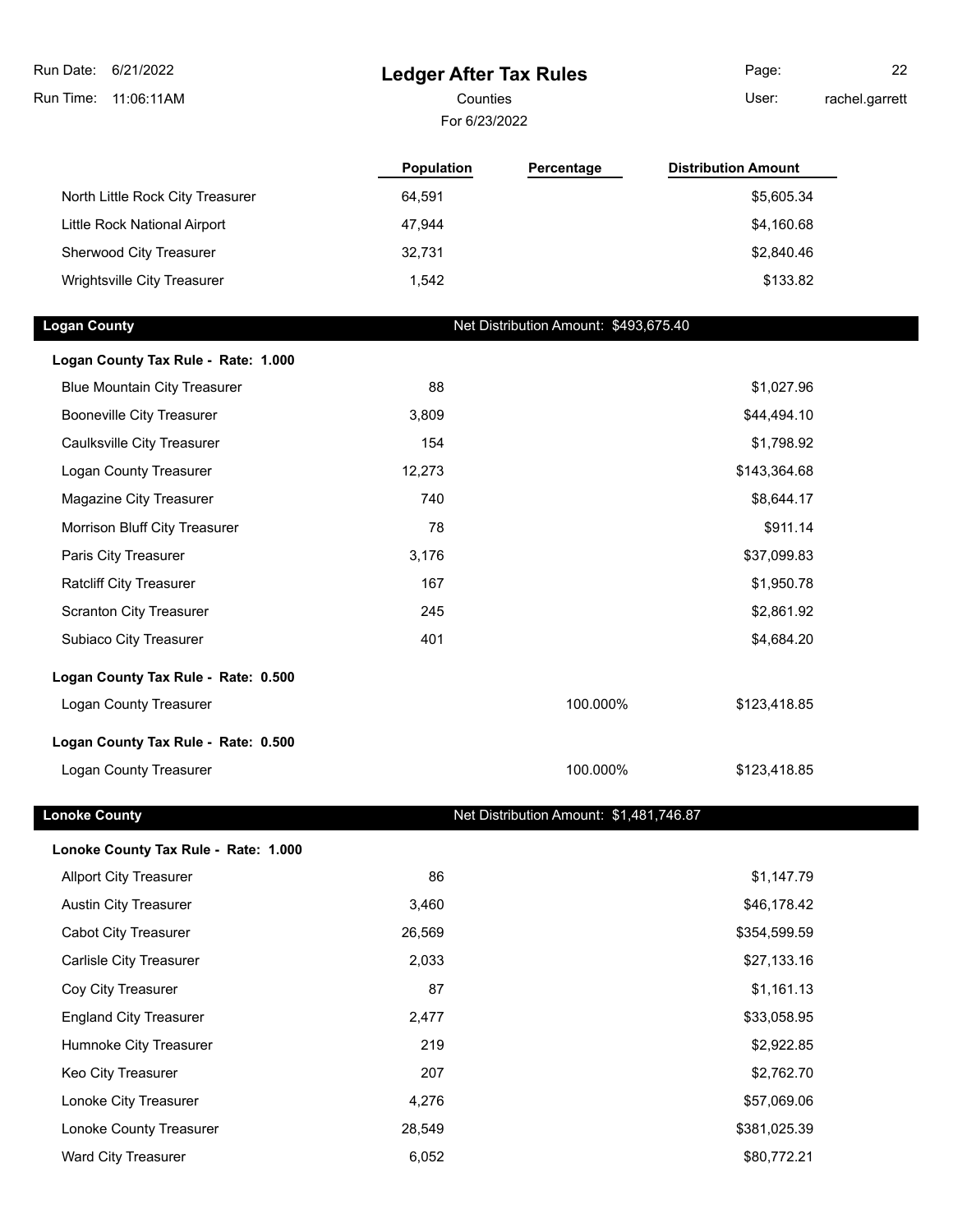| Run Date:<br>6/21/2022<br>Run Time:<br>11:06:11AM | <b>Ledger After Tax Rules</b><br>Counties<br>For 6/23/2022 |                                       | Page:<br>User:             | 23<br>rachel.garrett |
|---------------------------------------------------|------------------------------------------------------------|---------------------------------------|----------------------------|----------------------|
|                                                   | <b>Population</b>                                          | Percentage                            | <b>Distribution Amount</b> |                      |
| Lonoke County Tax Rule - Rate: 0.500              |                                                            |                                       |                            |                      |
| Lonoke County Treasurer                           |                                                            | 100.000%                              | \$493,915.62               |                      |
| <b>Madison County</b>                             |                                                            | Net Distribution Amount: \$362,886.42 |                            |                      |
| Madison County Tax Rule - Rate: 1.000             |                                                            |                                       |                            |                      |
| Hindsville City Treasurer                         | 90                                                         |                                       | \$988.43                   |                      |
| Huntsville City Treasurer                         | 2,879                                                      |                                       | \$31,618.85                |                      |
| <b>Madison County Treasurer</b>                   | 13,441                                                     |                                       | \$147,616.86               |                      |
| St. Paul City Treasurer                           | 111                                                        |                                       | \$1,219.07                 |                      |
| Madison County Tax Rule - Rate: 1.000             |                                                            |                                       |                            |                      |
| <b>Madison County Treasurer</b>                   |                                                            | 100.000%                              | \$181,443.21               |                      |
| Magnolia AF Columbia Co                           |                                                            | Net Distribution Amount: \$73.75      |                            |                      |
| Columbia County Tax Rule - Rate: 1.000            |                                                            |                                       |                            |                      |
| Magnolia Municipal Airport                        |                                                            | 100.000%                              | \$49.17                    |                      |
| Columbia County Tax Rule - Rate: 0.500            |                                                            |                                       |                            |                      |
| Magnolia Municipal Airport                        |                                                            | 66.667%                               | \$16.39                    |                      |
| Magnolia Municipal Airport                        |                                                            | 33.333%                               | \$8.19                     |                      |
| <b>Malvern AF Hot Spring Co</b>                   |                                                            | Net Distribution Amount: \$45.61      |                            |                      |
| Hot Spring County Tax Rule - Rate: 0.500          |                                                            |                                       |                            |                      |
| Hot Spring County Treasurer                       |                                                            | 100.000%                              | \$15.20                    |                      |
| Hot Spring County Tax Rule - Rate: 1.000          |                                                            |                                       |                            |                      |
| Donaldson City Treasurer                          | 275                                                        |                                       | \$0.25                     |                      |
| Friendship City Treasurer                         | 158                                                        |                                       | \$0.15                     |                      |
| <b>Hot Spring County Treasurer</b>                | 20,430                                                     |                                       | \$18.80                    |                      |
| Malvern City Treasurer                            | 10,867                                                     |                                       | \$10.00                    |                      |
| Midway City Treasurer                             | 377                                                        |                                       | \$0.35                     |                      |
| Perla City Treasurer                              | 257                                                        |                                       | \$0.24                     |                      |
| <b>Rockport City Treasurer</b>                    | 676                                                        |                                       | \$0.62                     |                      |
| Marianna/Lee County AF Lee Co                     |                                                            | Net Distribution Amount: \$66.96      |                            |                      |
| Lee County Tax Rule - Rate: 0.750                 |                                                            |                                       |                            |                      |
| Aubrey City Treasurer                             | 108                                                        |                                       | \$0.63                     |                      |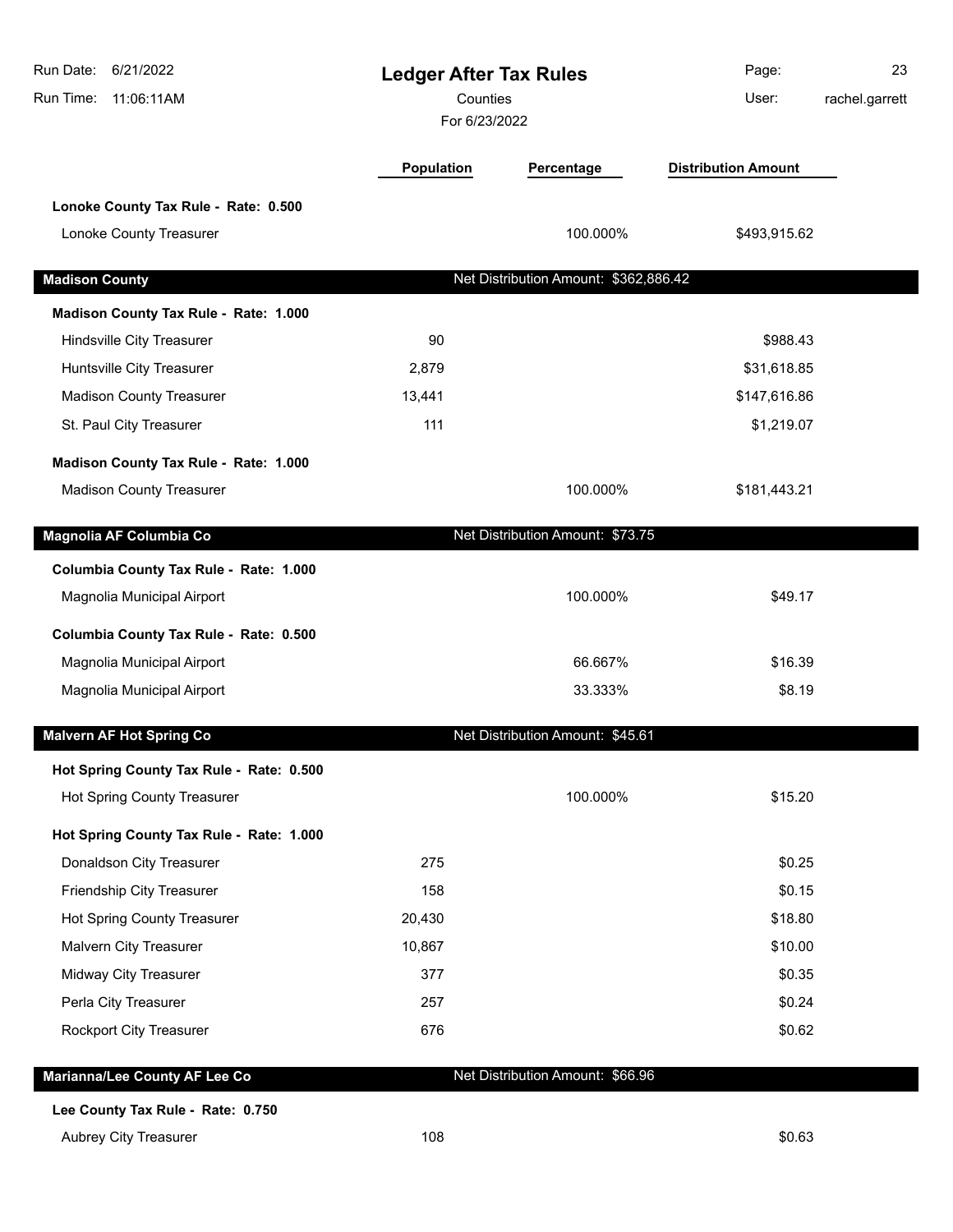| Run Date:<br>6/21/2022               | <b>Ledger After Tax Rules</b> |                                       | Page:                      | 24             |
|--------------------------------------|-------------------------------|---------------------------------------|----------------------------|----------------|
| Run Time:<br>11:06:11AM              | Counties                      |                                       | User:                      | rachel.garrett |
|                                      | For 6/23/2022                 |                                       |                            |                |
|                                      | Population                    | Percentage                            | <b>Distribution Amount</b> |                |
| Haynes City Treasurer                | 122                           |                                       | \$0.71                     |                |
| LaGrange City Treasurer              | 52                            |                                       | \$0.30                     |                |
| Lee County Treasurer                 | 4,403                         |                                       | \$25.71                    |                |
| Marianna City Treasurer              | 3,575                         |                                       | \$20.88                    |                |
| Moro City Treasurer                  | 177                           |                                       | \$1.03                     |                |
| Rondo City Treasurer                 | 163                           |                                       | \$0.96                     |                |
| Lee County Tax Rule - Rate: 0.250    |                               |                                       |                            |                |
| Marianna - Lee County Airport        |                               | 100.000%                              | \$16.74                    |                |
| <b>Marion County</b>                 |                               | Net Distribution Amount: \$324,447.61 |                            |                |
| Marion County Tax Rule - Rate: 1.000 |                               |                                       |                            |                |
| <b>Bull Shoals City Treasurer</b>    | 1,952                         |                                       | \$21,508.27                |                |
| <b>Flippin City Treasurer</b>        | 1,345                         |                                       | \$14,819.99                |                |
| <b>Marion County Treasurer</b>       | 11,626                        |                                       | \$128,102.01               |                |
| <b>Pyatt City Treasurer</b>          | 181                           |                                       | \$1,994.36                 |                |
| <b>Summit City Treasurer</b>         | 544                           |                                       | \$5,994.11                 |                |
| Yellville City Treasurer             | 1,178                         |                                       | \$12,979.89                |                |
| Marion County Tax Rule - Rate: 0.250 |                               |                                       |                            |                |
| <b>Marion County Treasurer</b>       |                               | 100.000%                              | \$46,349.66                |                |
| Marion County Tax Rule - Rate: 0.500 |                               |                                       |                            |                |
| <b>Marion County Treasurer</b>       |                               | 100.000%                              | \$92,699.32                |                |
| Melbourne AF Izard Co                |                               | Net Distribution Amount: \$48.52      |                            |                |
| Izard County Tax Rule - Rate: 0.500  |                               |                                       |                            |                |
| Melbourne Airport Commission         |                               | 100.000%                              | \$48.52                    |                |
| Mena Intermountain AF Polk Co        |                               | Net Distribution Amount: \$909.05     |                            |                |
| Polk County Tax Rule - Rate: 1.000   |                               |                                       |                            |                |
| Mena Intermountain Municipal Airport |                               | 100.000%                              | \$454.53                   |                |
| Polk County Tax Rule - Rate: 1.000   |                               |                                       |                            |                |
| Mena Intermountain Municipal Airport |                               | 100.000%                              | \$454.52                   |                |
| <b>Miller County</b>                 |                               | Net Distribution Amount: \$608,746.60 |                            |                |

**Miller County Tax Rule - Rate: 1.000**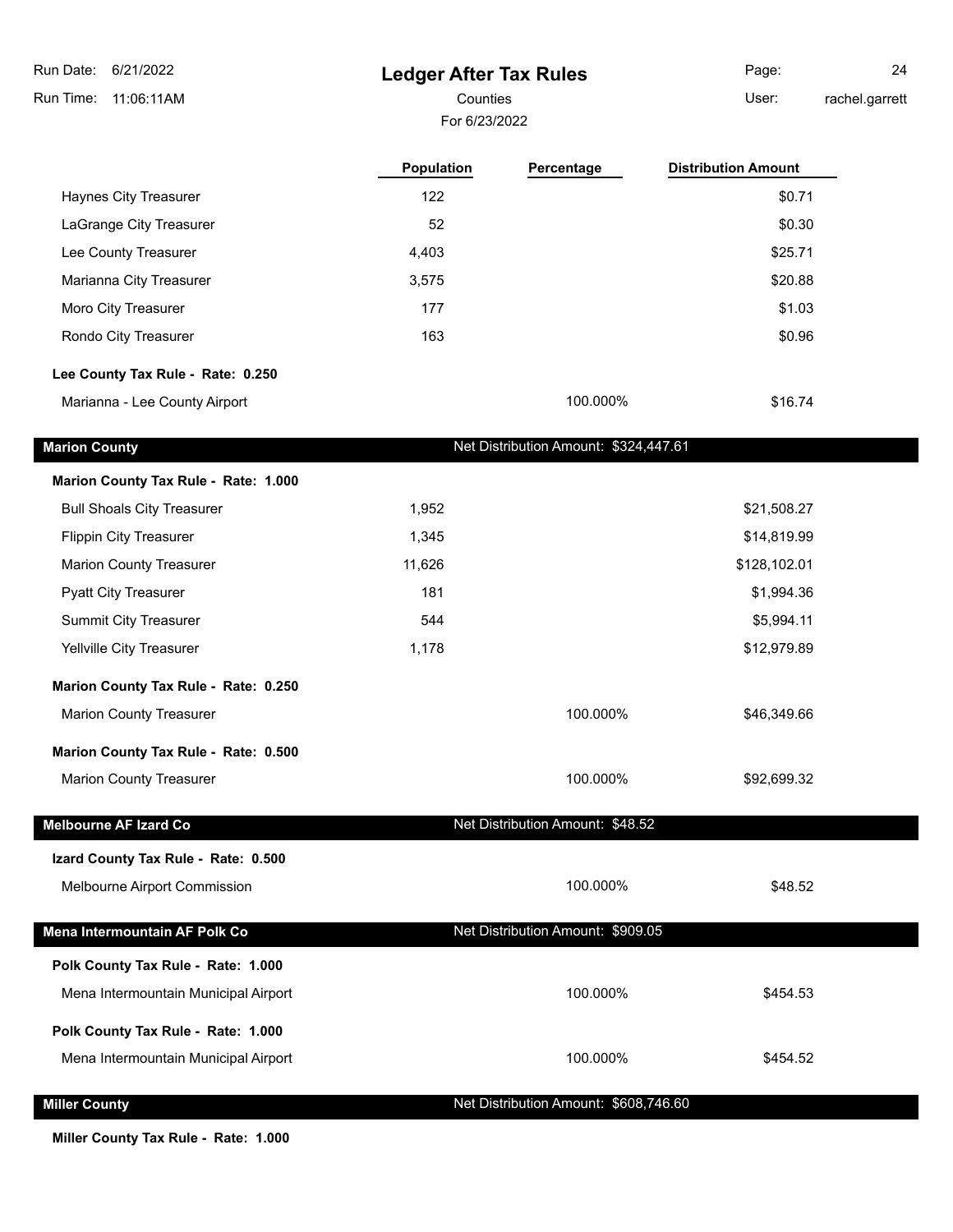# **Ledger After Tax Rules**

Counties **Counties** User:

For 6/23/2022

Page: 25 rachel.garrett

|                                           | Population | Percentage                              | <b>Distribution Amount</b> |
|-------------------------------------------|------------|-----------------------------------------|----------------------------|
| Fouke City Treasurer                      |            | 2.000%                                  | \$9,739.95                 |
| <b>Garland City Treasurer</b>             |            | 2.000%                                  | \$9,739.95                 |
| <b>Miller County Treasurer</b>            |            | 51.000%                                 | \$248,368.61               |
| Texarkana City Treasurer                  |            | 45.000%                                 | \$219,148.77               |
| Miller County Tax Rule - Rate: 0.250      |            |                                         |                            |
| <b>Miller County Treasurer</b>            |            | 100.000%                                | \$121,749.32               |
| <b>Mississippi County</b>                 |            | Net Distribution Amount: \$2,274,865.16 |                            |
| Mississippi County Tax Rule - Rate: 1.000 |            |                                         |                            |
| <b>Bassett City Treasurer</b>             | 124        |                                         | \$2,773.34                 |
| <b>Birdsong City Treasurer</b>            | 32         |                                         | \$715.70                   |
| <b>Blytheville City Treasurer</b>         | 13,406     |                                         | \$299,833.77               |
| <b>Burdette City Treasurer</b>            | 140        |                                         | \$3,131.19                 |
| Dell City Treasurer                       | 194        |                                         | \$4,338.93                 |
| <b>Dyess City Treasurer</b>               | 339        |                                         | \$7,581.95                 |
| Etowah City Treasurer                     | 254        |                                         | \$5,680.87                 |
| <b>Gosnell City Treasurer</b>             | 2,910      |                                         | \$65,084.01                |
| Joiner City Treasurer                     | 498        |                                         | \$11,138.09                |
| Keiser City Treasurer                     | 751        |                                         | \$16,796.60                |
| Leachville City Treasurer                 | 2,039      |                                         | \$45,603.54                |
| Luxora City Treasurer                     | 942        |                                         | \$21,068.43                |
| Manila City Treasurer                     | 3,682      |                                         | \$82,350.29                |
| Marie City Treasurer                      | 108        |                                         | \$2,415.49                 |
| Mississippi County Treasurer              | 7,504      |                                         | \$167,831.76               |
| Osceola City Treasurer                    | 6,976      |                                         | \$156,022.70               |
| Victoria City Treasurer                   | 20         |                                         | \$447.31                   |
| <b>Wilson City Treasurer</b>              | 766        |                                         | \$17,132.09                |
| Mississippi County Tax Rule - Rate: 0.250 |            |                                         |                            |
| Mississippi County Treasurer              |            | 100.000%                                | \$227,486.52               |
| Mississippi County Tax Rule - Rate: 0.250 |            |                                         |                            |
| Mississippi County Treasurer              |            | 50.000%                                 | \$113,743.26               |
| Mississippi County Treasurer              |            | 50.000%                                 | \$113,743.26               |
| Mississippi County Tax Rule - Rate: 0.500 |            |                                         |                            |
| Mississippi County Treasurer              |            | 100.000%                                | \$454,973.03               |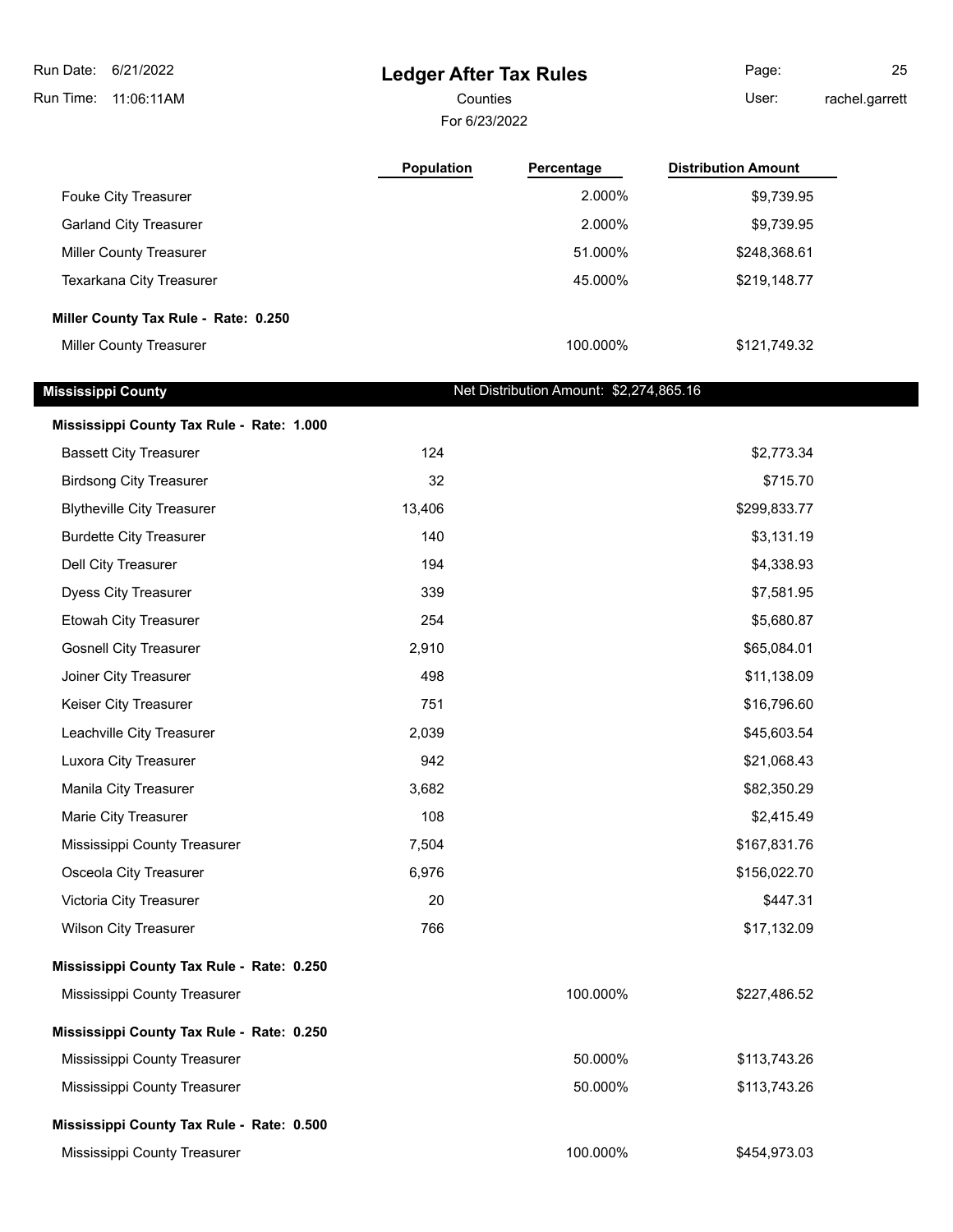| Run Date: 6/21/2022<br>Run Time:<br>11:06:11AM | <b>Ledger After Tax Rules</b><br>Counties<br>For 6/23/2022 |                                       | Page:<br>User:             | 26<br>rachel.garrett |
|------------------------------------------------|------------------------------------------------------------|---------------------------------------|----------------------------|----------------------|
|                                                | Population                                                 | Percentage                            | <b>Distribution Amount</b> |                      |
| Mississippi County Tax Rule - Rate: 0.500      |                                                            |                                       |                            |                      |
| Mississippi County Treasurer                   |                                                            | 100.000%                              | \$454,973.03               |                      |
| <b>Montgomery County</b>                       |                                                            | Net Distribution Amount: \$265,666.15 |                            |                      |
| Montgomery County Tax Rule - Rate: 1.000       |                                                            |                                       |                            |                      |
| <b>Black Springs City Treasurer</b>            | 96                                                         |                                       | \$1,002.04                 |                      |
| <b>Glenwood City Treasurer</b>                 | 62                                                         |                                       | \$647.15                   |                      |
| Montgomery County Treasurer                    | 6,847                                                      |                                       | \$71,468.49                |                      |
| Mount Ida City Treasurer                       | 996                                                        |                                       | \$10,396.18                |                      |
| Norman City Treasurer                          | 303                                                        |                                       | \$3,162.69                 |                      |
| Oden City Treasurer                            | 180                                                        |                                       | \$1,878.83                 |                      |
| Montgomery County Tax Rule - Rate: 1.000       |                                                            |                                       |                            |                      |
| Montgomery County Treasurer                    |                                                            | 100.000%                              | \$88,555.38                |                      |
| Montgomery County Tax Rule - Rate: 1.000       |                                                            |                                       |                            |                      |
| Montgomery County Treasurer                    |                                                            | 100.000%                              | \$88,555.39                |                      |
| <b>Morrilton AF Conway Co</b>                  |                                                            | Net Distribution Amount: \$100.93     |                            |                      |
| Conway County Tax Rule - Rate: 1.000           |                                                            |                                       |                            |                      |
| <b>Morrilton Municipal Airport</b>             |                                                            | 100.000%                              | \$57.67                    |                      |
| Conway County Tax Rule - Rate: 0.250           |                                                            |                                       |                            |                      |
| Morrilton Municipal Airport                    |                                                            | 100.000%                              | \$14.42                    |                      |
| Conway County Tax Rule - Rate: 0.250           |                                                            |                                       |                            |                      |
| Morrilton Municipal Airport                    |                                                            | 100.000%                              | \$14.42                    |                      |
| Conway County Tax Rule - Rate: 0.250           |                                                            |                                       |                            |                      |
| Morrilton Municipal Airport                    |                                                            | 100.000%                              | \$14.42                    |                      |
| <b>Nevada County</b>                           |                                                            | Net Distribution Amount: \$162,040.95 |                            |                      |
| Nevada County Tax Rule - Rate: 1.000           |                                                            |                                       |                            |                      |
| <b>Bluff City Treasurer</b>                    | 118                                                        |                                       | \$1,150.47                 |                      |
| <b>Bodcaw City Treasurer</b>                   | 121                                                        |                                       | \$1,179.72                 |                      |
| Cale City Treasurer                            | 73                                                         |                                       | \$711.73                   |                      |
| <b>Emmet City Treasurer</b>                    | 397                                                        |                                       | \$3,870.65                 |                      |
| Nevada County Treasurer                        | 4,080                                                      |                                       | \$39,779.01                |                      |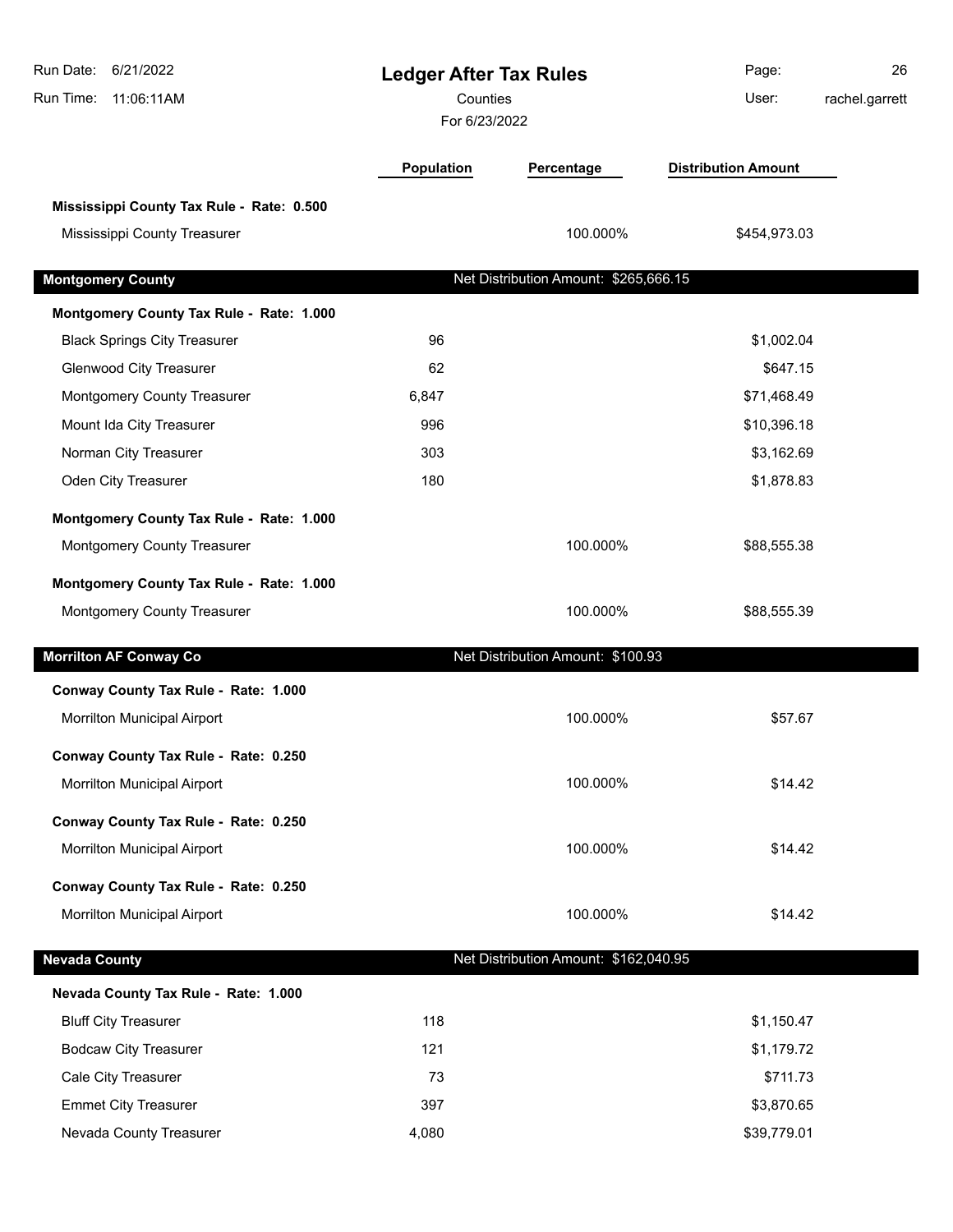| 6/21/2022<br>Run Date:                                             | <b>Ledger After Tax Rules</b> |                                      | Page:                      | 27             |
|--------------------------------------------------------------------|-------------------------------|--------------------------------------|----------------------------|----------------|
| Counties<br>Run Time:<br>11:06:11AM                                |                               |                                      | User:                      | rachel.garrett |
|                                                                    | For 6/23/2022                 |                                      |                            |                |
|                                                                    | <b>Population</b>             | Percentage                           | <b>Distribution Amount</b> |                |
| Prescott City Treasurer                                            | 3,101                         |                                      | \$30,234.00                |                |
| Rosston City Treasurer                                             | 272                           |                                      | \$2,651.93                 |                |
| <b>Willisville City Treasurer</b>                                  | 148                           |                                      | \$1,442.97                 |                |
| Nevada County Tax Rule - Rate: 0.250                               |                               |                                      |                            |                |
| Nevada County Treasurer                                            |                               | 100.000%                             | \$20,255.12                |                |
| Nevada County Tax Rule - Rate: 0.750                               |                               |                                      |                            |                |
| Nevada County Treasurer                                            |                               | 100.000%                             | \$60,765.35                |                |
| <b>Newport AF Jackson Co</b>                                       |                               | Net Distribution Amount: \$208.64    |                            |                |
|                                                                    |                               |                                      |                            |                |
| Jackson County Tax Rule - Rate: 1.000<br>Newport Municipal Airport |                               | 100.000%                             | \$92.73                    |                |
| Jackson County Tax Rule - Rate: 0.500                              |                               |                                      |                            |                |
| Newport Municipal Airport                                          |                               | 100.000%                             | \$46.36                    |                |
| Jackson County Tax Rule - Rate: 0.380                              |                               |                                      |                            |                |
| Newport Municipal Airport                                          |                               | 100.000%                             | \$34.77                    |                |
| Jackson County Tax Rule - Rate: 0.380                              |                               |                                      |                            |                |
| Newport Municipal Airport                                          |                               | 100.000%                             | \$34.78                    |                |
| <b>Newton County</b>                                               |                               | Net Distribution Amount: \$62,156.05 |                            |                |
| Newton County Tax Rule - Rate: 1.000                               |                               |                                      |                            |                |
| Jasper City Treasurer                                              | 547                           |                                      | \$4,705.79                 |                |
| Newton County Treasurer                                            | 6,324                         |                                      | \$54,404.82                |                |
| Western Grove City Treasurer                                       | 354                           |                                      | \$3,045.44                 |                |
| North Little Rock AF Pulaski Co                                    |                               | Net Distribution Amount: \$812.26    |                            |                |
| Pulaski County Tax Rule - Rate: 1.000                              |                               |                                      |                            |                |
| Alexander City Treasurer                                           | 220                           |                                      | \$0.45                     |                |
| <b>Cammack Village City Treasurer</b>                              | 778                           |                                      | \$1.58                     |                |
| Jacksonville City Treasurer                                        | 29,477                        |                                      | \$59.99                    |                |
| Little Rock City Treasurer                                         | 202,591                       |                                      | \$412.29                   |                |
| Maumelle City Treasurer                                            | 19,251                        |                                      | \$39.18                    |                |
| North Little Rock City Treasurer                                   | 64,591                        |                                      | \$131.45                   |                |
| Little Rock National Airport                                       | 47,944                        |                                      | \$97.57                    |                |
| Sherwood City Treasurer                                            | 32,731                        |                                      | \$66.61                    |                |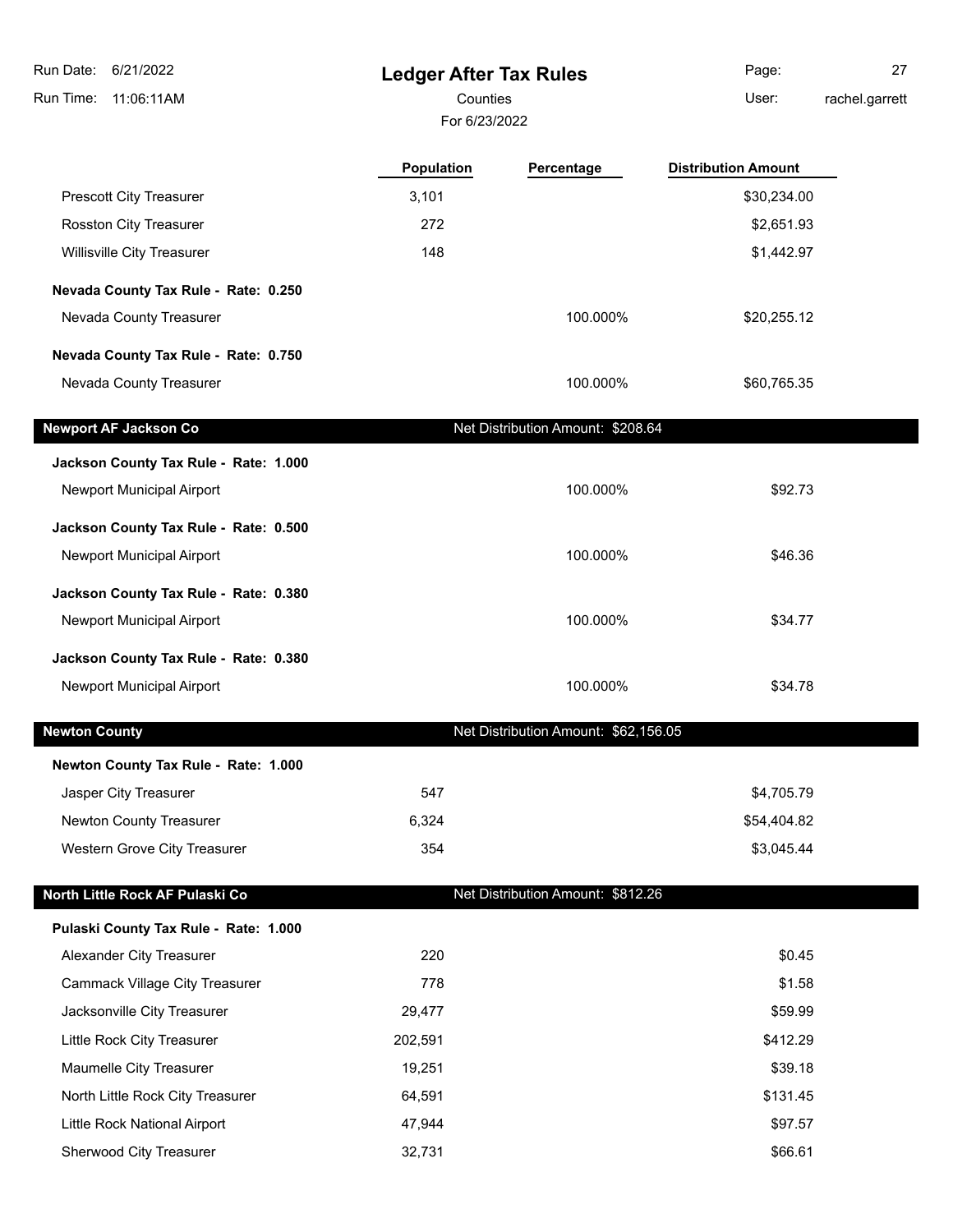| Run Date:<br>6/21/2022<br>Run Time:<br>11:06:11AM | <b>Ledger After Tax Rules</b><br>Counties<br>For 6/23/2022 |                                       | Page:<br>User:             | 28<br>rachel.garrett |
|---------------------------------------------------|------------------------------------------------------------|---------------------------------------|----------------------------|----------------------|
|                                                   | <b>Population</b>                                          | Percentage                            | <b>Distribution Amount</b> |                      |
| Wrightsville City Treasurer                       | 1,542                                                      |                                       | \$3.14                     |                      |
| <b>Ouachita County</b>                            |                                                            | Net Distribution Amount: \$775,668.28 |                            |                      |
| Ouachita County Tax Rule - Rate: 1.000            |                                                            |                                       |                            |                      |
| <b>Bearden City Treasurer</b>                     | 776                                                        |                                       | \$10,629.91                |                      |
| Camden City Treasurer                             | 10,612                                                     |                                       | \$145,366.74               |                      |
| <b>Chidester City Treasurer</b>                   | 253                                                        |                                       | \$3,465.68                 |                      |
| East Camden City Treasurer                        | 798                                                        |                                       | \$10,931.27                |                      |
| Louann City Treasurer                             | 153                                                        |                                       | \$2,095.85                 |                      |
| <b>Ouachita County Treasurer</b>                  | 9,288                                                      |                                       | \$127,230.14               |                      |
| <b>Stephens City Treasurer</b>                    | 770                                                        |                                       | \$10,547.72                |                      |
| Ouachita County Tax Rule - Rate: 1.000            |                                                            |                                       |                            |                      |
| <b>Ouachita County Treasurer</b>                  |                                                            | 100.000%                              | \$310,267.31               |                      |
| Ouchita County Tax Rule - Rate: 0.500             |                                                            |                                       |                            |                      |
| <b>Ouachita County Treasurer</b>                  |                                                            | 100.000%                              | \$155,133.66               |                      |
| <b>Ozark Regional AF Baxter Co</b>                |                                                            | Net Distribution Amount: \$459.99     |                            |                      |
| Baxter County Tax Rule - Rate: 1.000              |                                                            |                                       |                            |                      |
| <b>Baxter County Airport</b>                      |                                                            | 100.000%                              | \$459.99                   |                      |
| <b>Ozark-Franklin AF Franklin Co</b>              |                                                            | Net Distribution Amount: \$73.16      |                            |                      |
| Franklin County Tax Rule - Rate: 0.500            |                                                            |                                       |                            |                      |
| Ozark/Franklin County Airport                     |                                                            | 100.000%                              | \$18.29                    |                      |
| Franklin County Tax Rule - Rate: 0.130            |                                                            |                                       |                            |                      |
| Ozark/Franklin County Airport                     | 9,756                                                      | 100.000%                              | \$4.57                     |                      |
| Denning City Treasurer                            |                                                            |                                       | \$0.00                     |                      |
| <b>Charleston City Treasurer</b>                  |                                                            |                                       | \$0.00                     |                      |
| <b>Branch City Treasurer</b>                      |                                                            |                                       | \$0.00                     |                      |
| <b>Altus City Treasurer</b>                       |                                                            |                                       | \$0.00                     |                      |
| Wiederkehr Village City Treasurer                 |                                                            |                                       | \$0.00                     |                      |
| <b>Ozark City Treasurer</b>                       |                                                            |                                       | \$0.00                     |                      |
| Franklin County Tax Rule - Rate: 0.380            |                                                            |                                       |                            |                      |
| Ozark/Franklin County Airport                     |                                                            | 100.000%                              | \$13.72                    |                      |
| Franklin County Tax Rule - Rate: 1.000            |                                                            |                                       |                            |                      |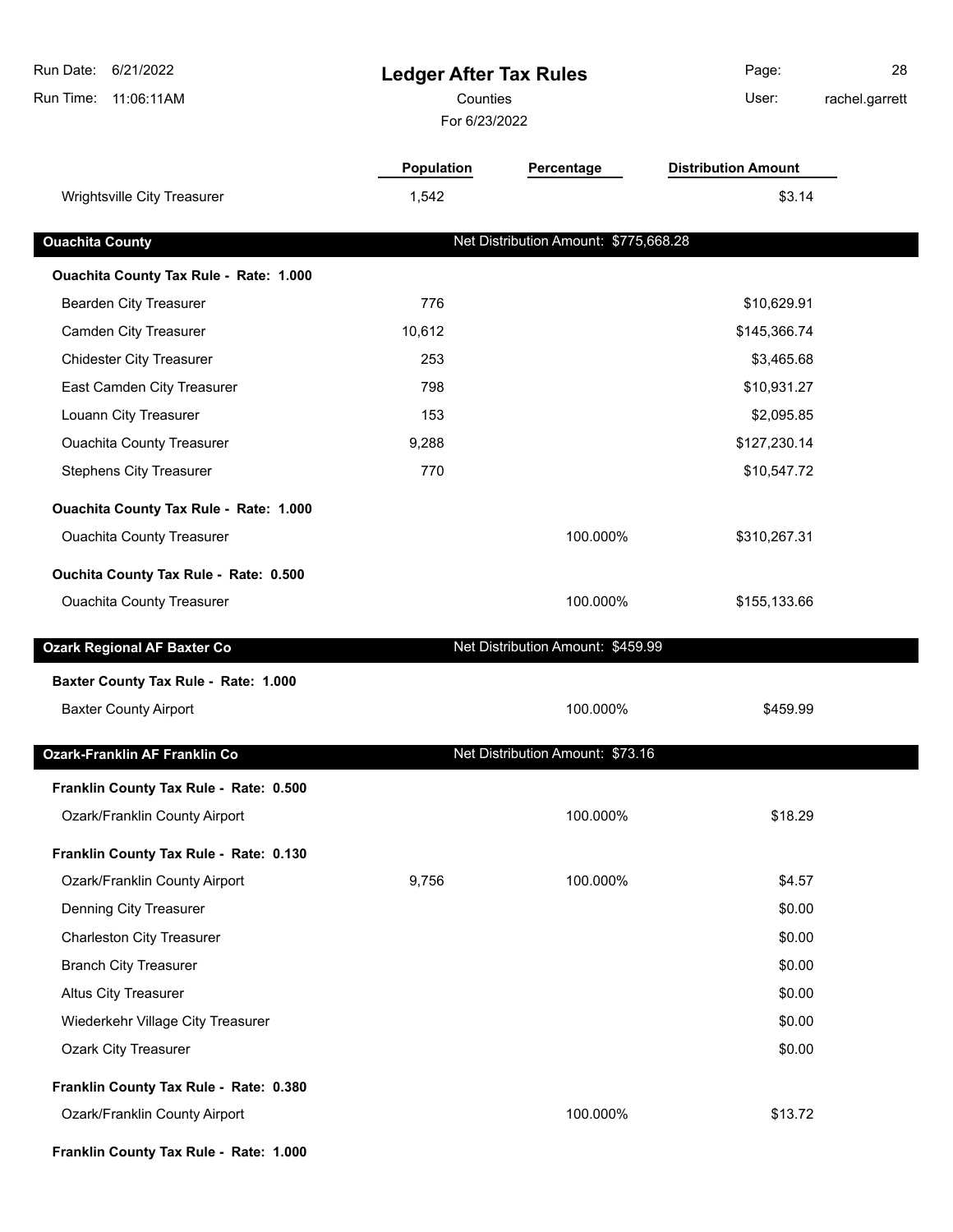| Run Date:<br>6/21/2022                 | <b>Ledger After Tax Rules</b> |                                       | Page:                      | 29             |
|----------------------------------------|-------------------------------|---------------------------------------|----------------------------|----------------|
| Run Time:<br>11:06:11AM                | Counties                      |                                       | User:                      | rachel.garrett |
|                                        | For 6/23/2022                 |                                       |                            |                |
|                                        | Population                    | Percentage                            | <b>Distribution Amount</b> |                |
| Ozark/Franklin County Airport          | 9,756                         | 100.000%                              | \$36.58                    |                |
| <b>Altus City Treasurer</b>            |                               |                                       | \$0.00                     |                |
| <b>Branch City Treasurer</b>           |                               |                                       | \$0.00                     |                |
| <b>Charleston City Treasurer</b>       |                               |                                       | \$0.00                     |                |
| Denning City Treasurer                 |                               |                                       | \$0.00                     |                |
| <b>Ozark City Treasurer</b>            |                               |                                       | \$0.00                     |                |
| Wiederkehr Village City Treasurer      |                               |                                       | \$0.00                     |                |
| <b>Perry County</b>                    |                               | Net Distribution Amount: \$185,582.80 |                            |                |
| Perry County Tax Rule - Rate: 1.000    |                               |                                       |                            |                |
| Adona City Treasurer                   | 149                           |                                       | \$1,003.61                 |                |
| <b>Bigelow City Treasurer</b>          | 352                           |                                       | \$2,370.95                 |                |
| Casa City Treasurer                    | 120                           |                                       | \$808.28                   |                |
| Fourche City Treasurer                 | 56                            |                                       | \$377.20                   |                |
| <b>Houston City Treasurer</b>          | 143                           |                                       | \$963.20                   |                |
| Perry City Treasurer                   | 262                           |                                       | \$1,764.74                 |                |
| Perry County Treasurer                 | 7,564                         |                                       | \$50,948.59                |                |
| Perryville City Treasurer              | 1,373                         |                                       | \$9,248.08                 |                |
| Perry County Tax Rule - Rate: 1.000    |                               |                                       |                            |                |
| Perry County Treasurer                 |                               | 100.000%                              | \$67,484.65                |                |
| Perry County Tax Rule - Rate: 0.250    |                               |                                       |                            |                |
| Perry County Treasurer                 |                               | 100.000%                              | \$16,871.16                |                |
| Perry County Tax Rule - Rate: 0.500    |                               |                                       |                            |                |
| Perry County Treasurer                 |                               | 100.000%                              | \$33,742.34                |                |
| <b>Phillips County</b>                 |                               | Net Distribution Amount: \$458,687.67 |                            |                |
| Phillips County Tax Rule - Rate: 1.000 |                               |                                       |                            |                |
| <b>Elaine City Treasurer</b>           | 509                           |                                       | \$7,045.87                 |                |
| Helena-West Helena City Treasurer      | 9,519                         |                                       | \$131,767.50               |                |
| Lake View City Treasurer               | 327                           |                                       | \$4,526.52                 |                |
| Lexa City Treasurer                    | 207                           |                                       | \$2,865.41                 |                |
| Marvell City Treasurer                 | 855                           |                                       | \$11,835.40                |                |

٠

Phillips County Treasurer 6,151 5,151 \$71,303.14

**Phillips County Tax Rule - Rate: 1.000**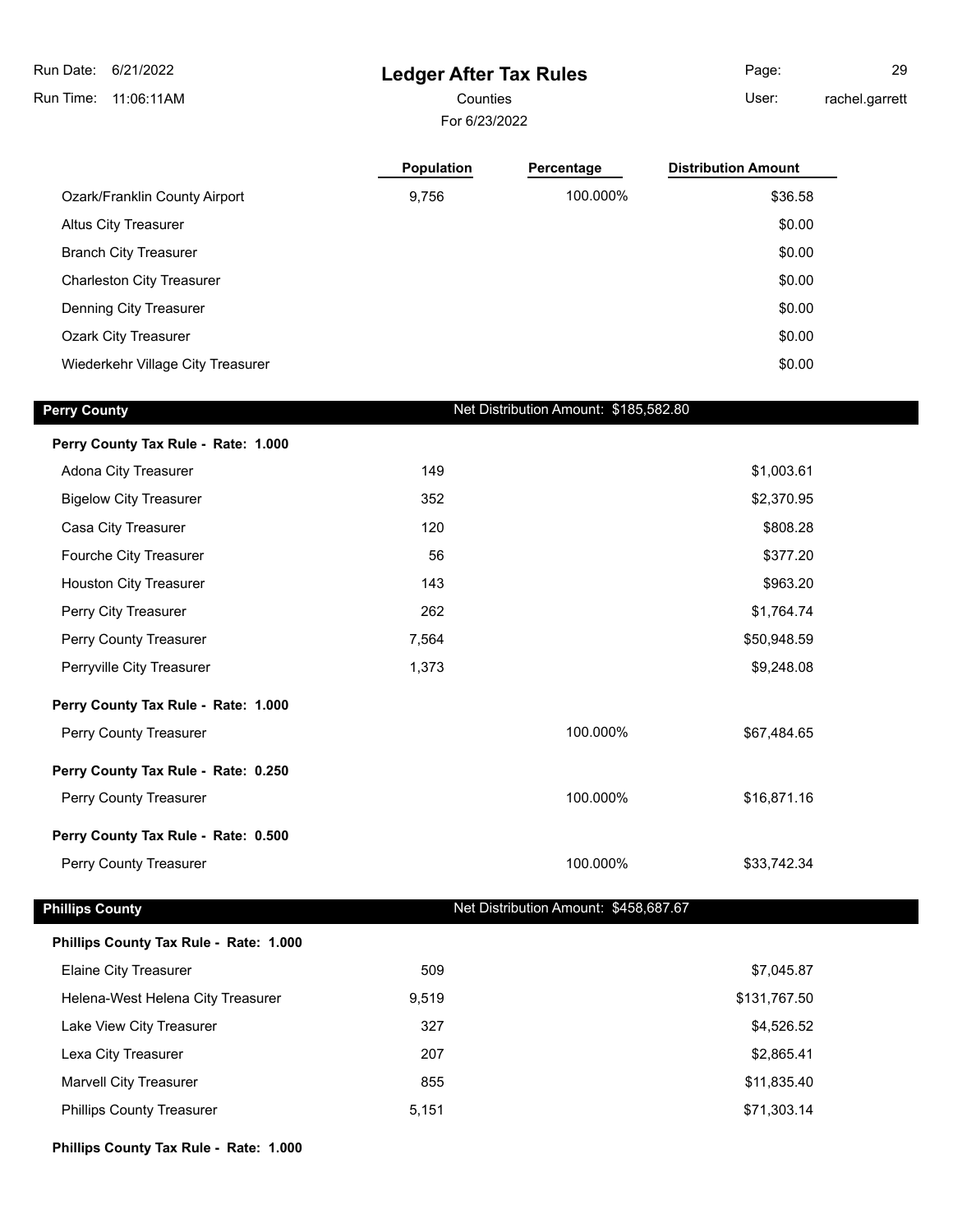| Counties<br>For 6/23/2022<br><b>Distribution Amount</b><br>Population<br>Percentage<br>1.610%<br>\$3,692.44<br><b>Elaine City Treasurer</b><br>Helena-West Helena City Treasurer<br>31.050%<br>\$71,211.26<br>1.120%<br>Lake View City Treasurer<br>\$2,568.65<br>Lexa City Treasurer<br>0.720%<br>\$1,651.28<br><b>Marvell City Treasurer</b><br>3.000%<br>\$6,880.31<br><b>Phillips County Treasurer</b><br>62.500%<br>\$143,339.89<br>Net Distribution Amount: \$296,342.38<br><b>Pike County</b><br>Pike County Tax Rule - Rate: 1.000<br>113<br>Antoine City Treasurer<br>\$1,646.18<br>Daisy City Treasurer<br>88<br>\$1,281.98<br>Delight City Treasurer<br>288<br>\$4,195.59<br><b>Glenwood City Treasurer</b><br>\$29,223.42<br>2,006<br>Murfreesboro City Treasurer<br>1,495<br>\$21,779.17<br>6,181<br>Pike County Treasurer<br>\$90,044.85<br>Pike County Tax Rule - Rate: 1.000<br>Pike County Treasurer<br>100.000%<br>\$148,171.19<br><b>Pocahontas AF Randolph Co</b><br>Net Distribution Amount: \$178.56<br>Randolph County Tax Rule - Rate: 1.000<br>Pocahontas Municipal Airport<br>100.000%<br>\$142.85<br>Randolph County Tax Rule - Rate: 0.250<br>100.000%<br>Pocahontas Municipal Airport<br>\$35.71<br>Net Distribution Amount: \$508,768.84<br><b>Poinsett County</b><br>Poinsett County Tax Rule - Rate: 1.000<br><b>Fisher City Treasurer</b><br>180<br>\$2,278.71<br>Harrisburg City Treasurer<br>2,212<br>\$28,002.78<br>Lepanto City Treasurer<br>1,732<br>\$21,926.23<br>Marked Tree City Treasurer<br>2,286<br>\$28,939.58<br><b>Poinsett County Treasurer</b><br>7,740<br>\$97,984.41<br>Trumann City Treasurer<br>7,399<br>\$93,667.52<br>Tyronza City Treasurer<br>716<br>\$9,064.19<br><b>Waldenburg City Treasurer</b><br>53<br>\$670.95<br>\$8,190.68<br>Weiner City Treasurer<br>647 | 6/21/2022<br>Run Date:  | <b>Ledger After Tax Rules</b> | Page: | 30             |
|-------------------------------------------------------------------------------------------------------------------------------------------------------------------------------------------------------------------------------------------------------------------------------------------------------------------------------------------------------------------------------------------------------------------------------------------------------------------------------------------------------------------------------------------------------------------------------------------------------------------------------------------------------------------------------------------------------------------------------------------------------------------------------------------------------------------------------------------------------------------------------------------------------------------------------------------------------------------------------------------------------------------------------------------------------------------------------------------------------------------------------------------------------------------------------------------------------------------------------------------------------------------------------------------------------------------------------------------------------------------------------------------------------------------------------------------------------------------------------------------------------------------------------------------------------------------------------------------------------------------------------------------------------------------------------------------------------------------------------------------------------------------------------------------------------------------------------|-------------------------|-------------------------------|-------|----------------|
|                                                                                                                                                                                                                                                                                                                                                                                                                                                                                                                                                                                                                                                                                                                                                                                                                                                                                                                                                                                                                                                                                                                                                                                                                                                                                                                                                                                                                                                                                                                                                                                                                                                                                                                                                                                                                               | Run Time:<br>11:06:11AM |                               | User: | rachel.garrett |
|                                                                                                                                                                                                                                                                                                                                                                                                                                                                                                                                                                                                                                                                                                                                                                                                                                                                                                                                                                                                                                                                                                                                                                                                                                                                                                                                                                                                                                                                                                                                                                                                                                                                                                                                                                                                                               |                         |                               |       |                |
|                                                                                                                                                                                                                                                                                                                                                                                                                                                                                                                                                                                                                                                                                                                                                                                                                                                                                                                                                                                                                                                                                                                                                                                                                                                                                                                                                                                                                                                                                                                                                                                                                                                                                                                                                                                                                               |                         |                               |       |                |
|                                                                                                                                                                                                                                                                                                                                                                                                                                                                                                                                                                                                                                                                                                                                                                                                                                                                                                                                                                                                                                                                                                                                                                                                                                                                                                                                                                                                                                                                                                                                                                                                                                                                                                                                                                                                                               |                         |                               |       |                |
|                                                                                                                                                                                                                                                                                                                                                                                                                                                                                                                                                                                                                                                                                                                                                                                                                                                                                                                                                                                                                                                                                                                                                                                                                                                                                                                                                                                                                                                                                                                                                                                                                                                                                                                                                                                                                               |                         |                               |       |                |
|                                                                                                                                                                                                                                                                                                                                                                                                                                                                                                                                                                                                                                                                                                                                                                                                                                                                                                                                                                                                                                                                                                                                                                                                                                                                                                                                                                                                                                                                                                                                                                                                                                                                                                                                                                                                                               |                         |                               |       |                |
|                                                                                                                                                                                                                                                                                                                                                                                                                                                                                                                                                                                                                                                                                                                                                                                                                                                                                                                                                                                                                                                                                                                                                                                                                                                                                                                                                                                                                                                                                                                                                                                                                                                                                                                                                                                                                               |                         |                               |       |                |
|                                                                                                                                                                                                                                                                                                                                                                                                                                                                                                                                                                                                                                                                                                                                                                                                                                                                                                                                                                                                                                                                                                                                                                                                                                                                                                                                                                                                                                                                                                                                                                                                                                                                                                                                                                                                                               |                         |                               |       |                |
|                                                                                                                                                                                                                                                                                                                                                                                                                                                                                                                                                                                                                                                                                                                                                                                                                                                                                                                                                                                                                                                                                                                                                                                                                                                                                                                                                                                                                                                                                                                                                                                                                                                                                                                                                                                                                               |                         |                               |       |                |
|                                                                                                                                                                                                                                                                                                                                                                                                                                                                                                                                                                                                                                                                                                                                                                                                                                                                                                                                                                                                                                                                                                                                                                                                                                                                                                                                                                                                                                                                                                                                                                                                                                                                                                                                                                                                                               |                         |                               |       |                |
|                                                                                                                                                                                                                                                                                                                                                                                                                                                                                                                                                                                                                                                                                                                                                                                                                                                                                                                                                                                                                                                                                                                                                                                                                                                                                                                                                                                                                                                                                                                                                                                                                                                                                                                                                                                                                               |                         |                               |       |                |
|                                                                                                                                                                                                                                                                                                                                                                                                                                                                                                                                                                                                                                                                                                                                                                                                                                                                                                                                                                                                                                                                                                                                                                                                                                                                                                                                                                                                                                                                                                                                                                                                                                                                                                                                                                                                                               |                         |                               |       |                |
|                                                                                                                                                                                                                                                                                                                                                                                                                                                                                                                                                                                                                                                                                                                                                                                                                                                                                                                                                                                                                                                                                                                                                                                                                                                                                                                                                                                                                                                                                                                                                                                                                                                                                                                                                                                                                               |                         |                               |       |                |
|                                                                                                                                                                                                                                                                                                                                                                                                                                                                                                                                                                                                                                                                                                                                                                                                                                                                                                                                                                                                                                                                                                                                                                                                                                                                                                                                                                                                                                                                                                                                                                                                                                                                                                                                                                                                                               |                         |                               |       |                |
|                                                                                                                                                                                                                                                                                                                                                                                                                                                                                                                                                                                                                                                                                                                                                                                                                                                                                                                                                                                                                                                                                                                                                                                                                                                                                                                                                                                                                                                                                                                                                                                                                                                                                                                                                                                                                               |                         |                               |       |                |
|                                                                                                                                                                                                                                                                                                                                                                                                                                                                                                                                                                                                                                                                                                                                                                                                                                                                                                                                                                                                                                                                                                                                                                                                                                                                                                                                                                                                                                                                                                                                                                                                                                                                                                                                                                                                                               |                         |                               |       |                |
|                                                                                                                                                                                                                                                                                                                                                                                                                                                                                                                                                                                                                                                                                                                                                                                                                                                                                                                                                                                                                                                                                                                                                                                                                                                                                                                                                                                                                                                                                                                                                                                                                                                                                                                                                                                                                               |                         |                               |       |                |
|                                                                                                                                                                                                                                                                                                                                                                                                                                                                                                                                                                                                                                                                                                                                                                                                                                                                                                                                                                                                                                                                                                                                                                                                                                                                                                                                                                                                                                                                                                                                                                                                                                                                                                                                                                                                                               |                         |                               |       |                |
|                                                                                                                                                                                                                                                                                                                                                                                                                                                                                                                                                                                                                                                                                                                                                                                                                                                                                                                                                                                                                                                                                                                                                                                                                                                                                                                                                                                                                                                                                                                                                                                                                                                                                                                                                                                                                               |                         |                               |       |                |
|                                                                                                                                                                                                                                                                                                                                                                                                                                                                                                                                                                                                                                                                                                                                                                                                                                                                                                                                                                                                                                                                                                                                                                                                                                                                                                                                                                                                                                                                                                                                                                                                                                                                                                                                                                                                                               |                         |                               |       |                |
|                                                                                                                                                                                                                                                                                                                                                                                                                                                                                                                                                                                                                                                                                                                                                                                                                                                                                                                                                                                                                                                                                                                                                                                                                                                                                                                                                                                                                                                                                                                                                                                                                                                                                                                                                                                                                               |                         |                               |       |                |
|                                                                                                                                                                                                                                                                                                                                                                                                                                                                                                                                                                                                                                                                                                                                                                                                                                                                                                                                                                                                                                                                                                                                                                                                                                                                                                                                                                                                                                                                                                                                                                                                                                                                                                                                                                                                                               |                         |                               |       |                |
|                                                                                                                                                                                                                                                                                                                                                                                                                                                                                                                                                                                                                                                                                                                                                                                                                                                                                                                                                                                                                                                                                                                                                                                                                                                                                                                                                                                                                                                                                                                                                                                                                                                                                                                                                                                                                               |                         |                               |       |                |
|                                                                                                                                                                                                                                                                                                                                                                                                                                                                                                                                                                                                                                                                                                                                                                                                                                                                                                                                                                                                                                                                                                                                                                                                                                                                                                                                                                                                                                                                                                                                                                                                                                                                                                                                                                                                                               |                         |                               |       |                |
|                                                                                                                                                                                                                                                                                                                                                                                                                                                                                                                                                                                                                                                                                                                                                                                                                                                                                                                                                                                                                                                                                                                                                                                                                                                                                                                                                                                                                                                                                                                                                                                                                                                                                                                                                                                                                               |                         |                               |       |                |
|                                                                                                                                                                                                                                                                                                                                                                                                                                                                                                                                                                                                                                                                                                                                                                                                                                                                                                                                                                                                                                                                                                                                                                                                                                                                                                                                                                                                                                                                                                                                                                                                                                                                                                                                                                                                                               |                         |                               |       |                |
|                                                                                                                                                                                                                                                                                                                                                                                                                                                                                                                                                                                                                                                                                                                                                                                                                                                                                                                                                                                                                                                                                                                                                                                                                                                                                                                                                                                                                                                                                                                                                                                                                                                                                                                                                                                                                               |                         |                               |       |                |
|                                                                                                                                                                                                                                                                                                                                                                                                                                                                                                                                                                                                                                                                                                                                                                                                                                                                                                                                                                                                                                                                                                                                                                                                                                                                                                                                                                                                                                                                                                                                                                                                                                                                                                                                                                                                                               |                         |                               |       |                |
|                                                                                                                                                                                                                                                                                                                                                                                                                                                                                                                                                                                                                                                                                                                                                                                                                                                                                                                                                                                                                                                                                                                                                                                                                                                                                                                                                                                                                                                                                                                                                                                                                                                                                                                                                                                                                               |                         |                               |       |                |
|                                                                                                                                                                                                                                                                                                                                                                                                                                                                                                                                                                                                                                                                                                                                                                                                                                                                                                                                                                                                                                                                                                                                                                                                                                                                                                                                                                                                                                                                                                                                                                                                                                                                                                                                                                                                                               |                         |                               |       |                |
|                                                                                                                                                                                                                                                                                                                                                                                                                                                                                                                                                                                                                                                                                                                                                                                                                                                                                                                                                                                                                                                                                                                                                                                                                                                                                                                                                                                                                                                                                                                                                                                                                                                                                                                                                                                                                               |                         |                               |       |                |
|                                                                                                                                                                                                                                                                                                                                                                                                                                                                                                                                                                                                                                                                                                                                                                                                                                                                                                                                                                                                                                                                                                                                                                                                                                                                                                                                                                                                                                                                                                                                                                                                                                                                                                                                                                                                                               |                         |                               |       |                |
|                                                                                                                                                                                                                                                                                                                                                                                                                                                                                                                                                                                                                                                                                                                                                                                                                                                                                                                                                                                                                                                                                                                                                                                                                                                                                                                                                                                                                                                                                                                                                                                                                                                                                                                                                                                                                               |                         |                               |       |                |
|                                                                                                                                                                                                                                                                                                                                                                                                                                                                                                                                                                                                                                                                                                                                                                                                                                                                                                                                                                                                                                                                                                                                                                                                                                                                                                                                                                                                                                                                                                                                                                                                                                                                                                                                                                                                                               |                         |                               |       |                |
|                                                                                                                                                                                                                                                                                                                                                                                                                                                                                                                                                                                                                                                                                                                                                                                                                                                                                                                                                                                                                                                                                                                                                                                                                                                                                                                                                                                                                                                                                                                                                                                                                                                                                                                                                                                                                               |                         |                               |       |                |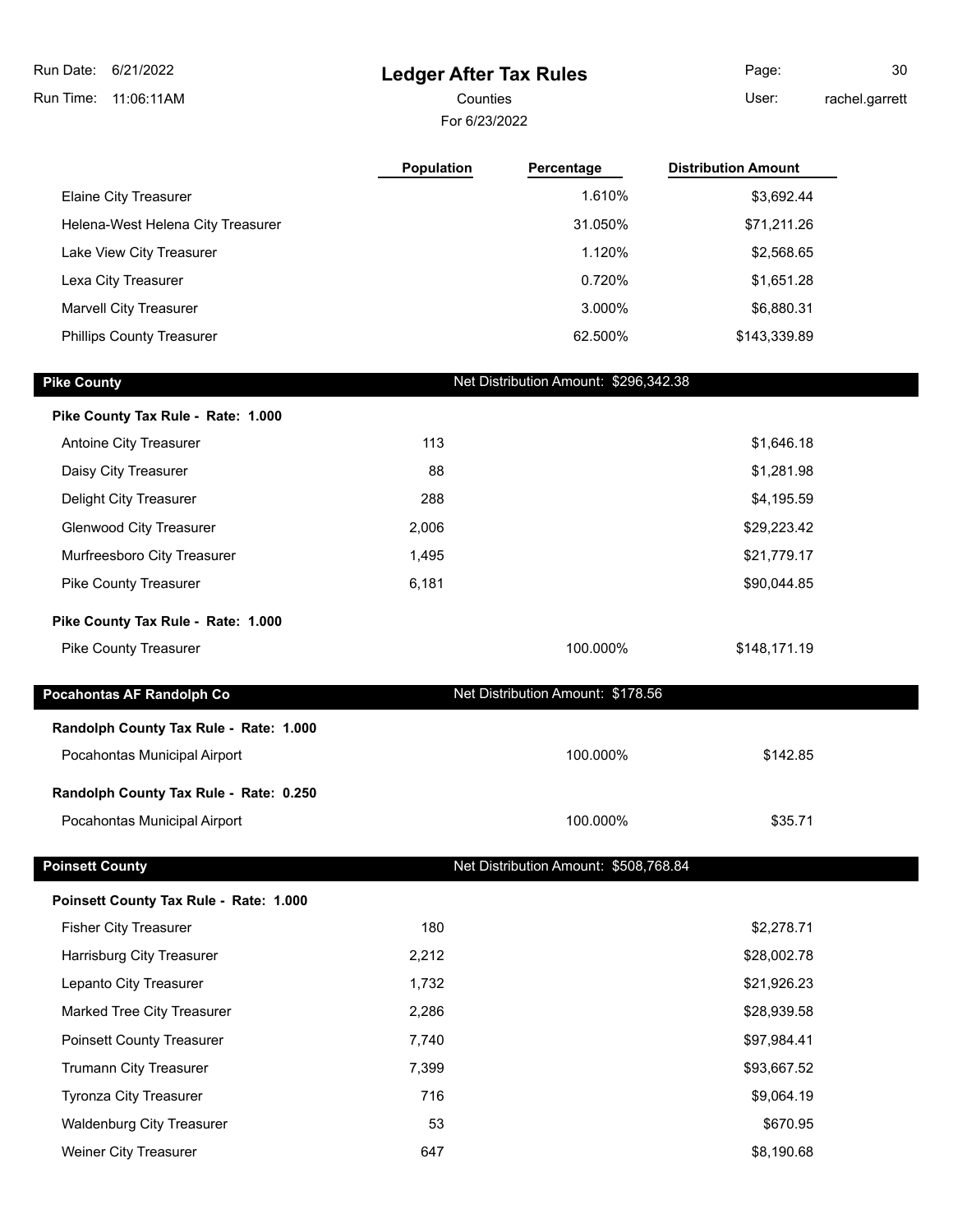| Run Date:<br>6/21/2022<br>11:06:11AM<br>Run Time: |            | <b>Ledger After Tax Rules</b><br>Counties<br>For 6/23/2022 |                            | 31<br>rachel.garrett |
|---------------------------------------------------|------------|------------------------------------------------------------|----------------------------|----------------------|
|                                                   | Population | Percentage                                                 | <b>Distribution Amount</b> |                      |
| Poinsett County Tax Rule - Rate: 0.250            |            |                                                            |                            |                      |
| <b>Poinsett County Treasurer</b>                  |            | 100.000%                                                   | \$72,681.26                |                      |
| Poinsett County Tax Rule - Rate: 0.500            |            |                                                            |                            |                      |
| <b>Poinsett County Treasurer</b>                  |            | 100.000%                                                   | \$145,362.53               |                      |
| <b>Polk County</b>                                |            | Net Distribution Amount: \$545,674.53                      |                            |                      |
|                                                   |            |                                                            |                            |                      |
| Polk County Tax Rule - Rate: 1.000                |            |                                                            |                            |                      |
| Cove City Treasurer                               | 319        |                                                            | \$4,528.12                 |                      |
| <b>Grannis City Treasurer</b>                     | 496        |                                                            | \$7,040.60                 |                      |
| <b>Hatfield City Treasurer</b>                    | 345        |                                                            | \$4,897.19                 |                      |
| Mena City Treasurer                               | 5,589      |                                                            | \$79,334.45                |                      |
| Polk County Treasurer                             | 11,720     |                                                            | \$166,362.46               |                      |
| Vandervoort City Treasurer                        | 115        |                                                            | \$1,632.40                 |                      |
| <b>Wickes City Treasurer</b>                      | 637        |                                                            | \$9,042.05                 |                      |
| Polk County Tax Rule - Rate: 1.000                |            |                                                            |                            |                      |
| Cove City Treasurer                               | 319        |                                                            | \$4,528.12                 |                      |
| <b>Grannis City Treasurer</b>                     | 496        |                                                            | \$7,040.60                 |                      |
| <b>Hatfield City Treasurer</b>                    | 345        |                                                            | \$4,897.19                 |                      |
| Mena City Treasurer                               | 5,589      |                                                            | \$79,334.45                |                      |
| <b>Polk County Treasurer</b>                      | 11,720     |                                                            | \$166,362.45               |                      |
| Vandervoort City Treasurer                        | 115        |                                                            | \$1,632.40                 |                      |
| <b>Wickes City Treasurer</b>                      | 637        |                                                            | \$9,042.05                 |                      |
| <b>Pope County</b>                                |            | Net Distribution Amount: \$1,247,684.90                    |                            |                      |
| Pope County Tax Rule - Rate: 1.000                |            |                                                            |                            |                      |
| <b>Atkins City Treasurer</b>                      | 2,859      |                                                            | \$56,280.76                |                      |
| Dover City Treasurer                              | 1,337      |                                                            | \$26,319.48                |                      |
| <b>Hector City Treasurer</b>                      | 411        |                                                            | \$8,090.73                 |                      |
| London City Treasurer                             | 936        |                                                            | \$18,425.60                |                      |
| Pope County Treasurer                             | 25,758     |                                                            | \$507,058.39               |                      |
| Pottsville City Treasurer                         | 3,140      |                                                            | \$61,812.38                |                      |
| Russellville City Treasurer                       | 28,940     |                                                            | \$569,697.56               |                      |
| <b>Prairie County</b>                             |            | Net Distribution Amount: \$145,864.91                      |                            |                      |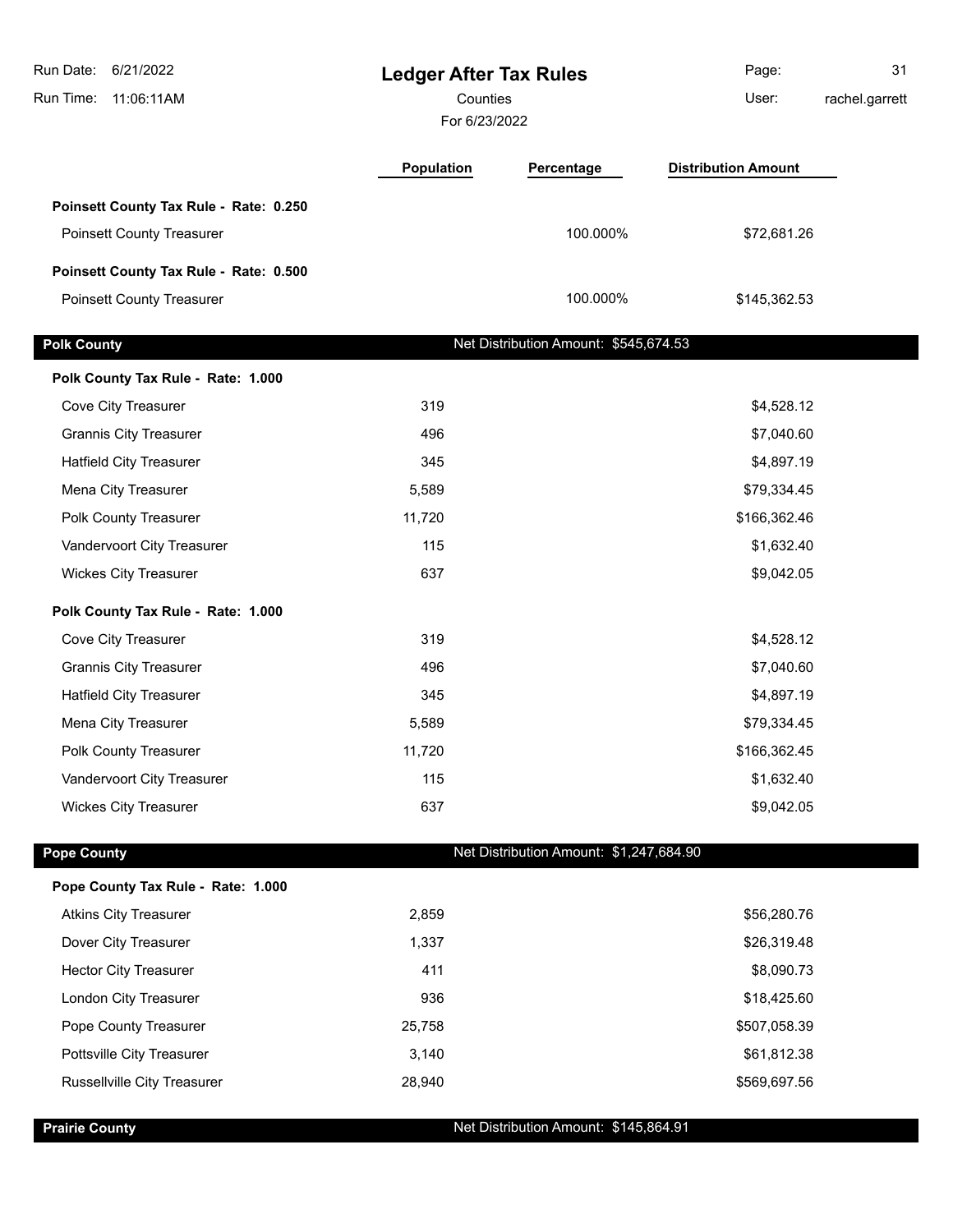**Ledger After Tax Rules** Run Time: 11:06:11AM 6/21/2022 Run Date: For 6/23/2022 Counties User: Page: 32 rachel.garrett **Population Percentage Distribution Amount**

| Prairie County Tax Rule - Rate: 1.000 |       |          |             |
|---------------------------------------|-------|----------|-------------|
| <b>Biscoe City Treasurer</b>          | 305   |          | \$3,581.16  |
| Des Arc City Treasurer                | 1,905 |          | \$22,367.60 |
| DeValls Bluff City Treasurer          | 520   |          | \$6,105.59  |
| Hazen City Treasurer                  | 1,481 |          | \$17,389.19 |
| <b>Prairie County Treasurer</b>       | 3,896 |          | \$45,744.96 |
| Ulm City Treasurer                    | 175   |          | \$2,054.77  |
| Prairie County Tax Rule - Rate: 0.130 |       |          |             |
| <b>Prairie County Treasurer</b>       |       | 100.000% | \$12,155.41 |
| Prairie County Tax Rule - Rate: 0.380 |       |          |             |
| <b>Prairie County Treasurer</b>       |       | 100.000% | \$36,466.23 |

**Pulaski County Pulaski County Net Distribution Amount: \$8,792,419.99** 

| Pulaski County Tax Rule - Rate: 1.000 |         |                |
|---------------------------------------|---------|----------------|
| Alexander City Treasurer              | 220     | \$4,846.43     |
| Cammack Village City Treasurer        | 778     | \$17,138.75    |
| Jacksonville City Treasurer           | 29.477  | \$649,355.88   |
| Little Rock City Treasurer            | 202,591 | \$4,462,925.55 |
| Maumelle City Treasurer               | 19.251  | \$424,084.88   |
| North Little Rock City Treasurer      | 64.591  | \$1,422,890.57 |
| <b>Pulaski County Treasurer</b>       | 47.944  | \$1,056,169.83 |
| <b>Sherwood City Treasurer</b>        | 32,731  | \$721,039.02   |
| <b>Wrightsville City Treasurer</b>    | 1.542   | \$33,969.08    |

### **Randolph County Net Distribution Amount: \$331,391.42**

| Randolph County Tax Rule - Rate: 1.000 |       |              |
|----------------------------------------|-------|--------------|
| <b>Biggers City Treasurer</b>          | 305   | \$4,354.07   |
| Maynard City Treasurer                 | 379   | \$5,410.47   |
| O'Kean City Treasurer                  | 192   | \$2,740.93   |
| Pocahontas City Treasurer              | 7.371 | \$105,225.83 |
| <b>Randolph County Treasurer</b>       | 9.814 | \$140,101.25 |
| Ravenden Springs City Treasurer        | 119   | \$1,698.80   |
| <b>Reyno City Treasurer</b>            | 391   | \$5,581.79   |

**Randolph County Tax Rule - Rate: 0.250**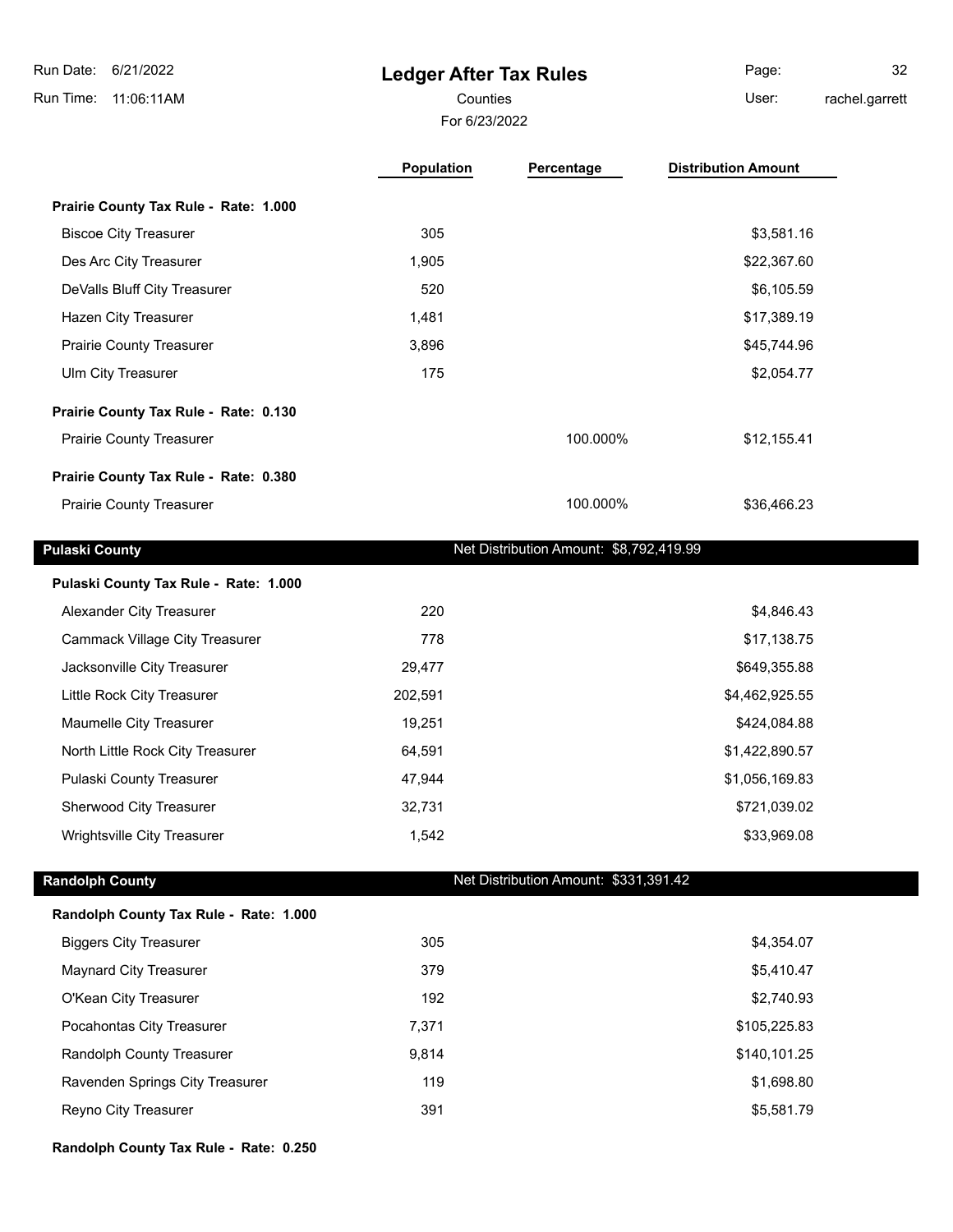| 6/21/2022<br>Run Date:<br>Run Time:<br>11:06:11AM | <b>Ledger After Tax Rules</b><br>Counties<br>For 6/23/2022 |                                       | Page:<br>User:             | 33<br>rachel.garrett |
|---------------------------------------------------|------------------------------------------------------------|---------------------------------------|----------------------------|----------------------|
|                                                   | <b>Population</b>                                          | Percentage                            | <b>Distribution Amount</b> |                      |
| Randolph County Treasurer                         |                                                            | 100.000%                              | \$66,278.28                |                      |
| <b>Rogers AF Benton Co</b>                        |                                                            | Net Distribution Amount: \$17,529.99  |                            |                      |
| Benton County Tax Rule - Rate: 1.000              |                                                            |                                       |                            |                      |
| Rogers Municipal Airport                          |                                                            | 100.000%                              | \$17,529.99                |                      |
| <b>Russellville AF Pope Co</b>                    |                                                            | Net Distribution Amount: \$465.81     |                            |                      |
| Pope County Tax Rule - Rate: 1.000                |                                                            |                                       |                            |                      |
| Russellville Municipal Airport                    |                                                            | 100.000%                              | \$465.81                   |                      |
| <b>Saline County</b>                              |                                                            | Net Distribution Amount: \$677,962.02 |                            |                      |
| Saline County Tax Rule - Rate: 0.380              |                                                            |                                       |                            |                      |
| Saline County Treasurer                           |                                                            | 100.000%                              | \$677,962.02               |                      |
| <b>Saline County AF Co</b>                        |                                                            | Net Distribution Amount: \$138.77     |                            |                      |
| Saline County Tax Rule - Rate: 0.380              |                                                            |                                       |                            |                      |
| Saline County Airport Commission                  |                                                            | 100.000%                              | \$138.77                   |                      |
| <b>Scott County</b>                               |                                                            | Net Distribution Amount: \$175,858.20 |                            |                      |
| Scott County Tax Rule - Rate: 1.000               |                                                            |                                       |                            |                      |
| Mansfield City Treasurer                          |                                                            | 10.000%                               | \$8,792.91                 |                      |
| Scott County Treasurer                            |                                                            | 50.000%                               | \$43,964.55                |                      |
| <b>Waldron City Treasurer</b>                     |                                                            | 40.000%                               | \$35,171.64                |                      |
| Scott County Tax Rule - Rate: 1.000               |                                                            |                                       |                            |                      |
| <b>Scott County Treasurer</b>                     |                                                            | 100.000%                              | \$87,929.10                |                      |
| <b>Searcy City AF White Co</b>                    |                                                            | Net Distribution Amount: \$1,020.90   |                            |                      |
| White County Tax Rule - Rate: 0.500               |                                                            |                                       |                            |                      |
| Searcy Municipal Airport                          |                                                            | 100.000%                              | \$291.69                   |                      |
| White County Tax Rule - Rate: 1.000               |                                                            |                                       |                            |                      |
| Searcy Municipal Airport                          |                                                            | 100.000%                              | \$583.37                   |                      |
| White County Tax Rule - Rate: 0.250               |                                                            |                                       |                            |                      |
| Searcy Municipal Airport                          |                                                            | 100.000%                              | \$145.84                   |                      |
| <b>Searcy County</b>                              |                                                            | Net Distribution Amount: \$116,965.28 |                            |                      |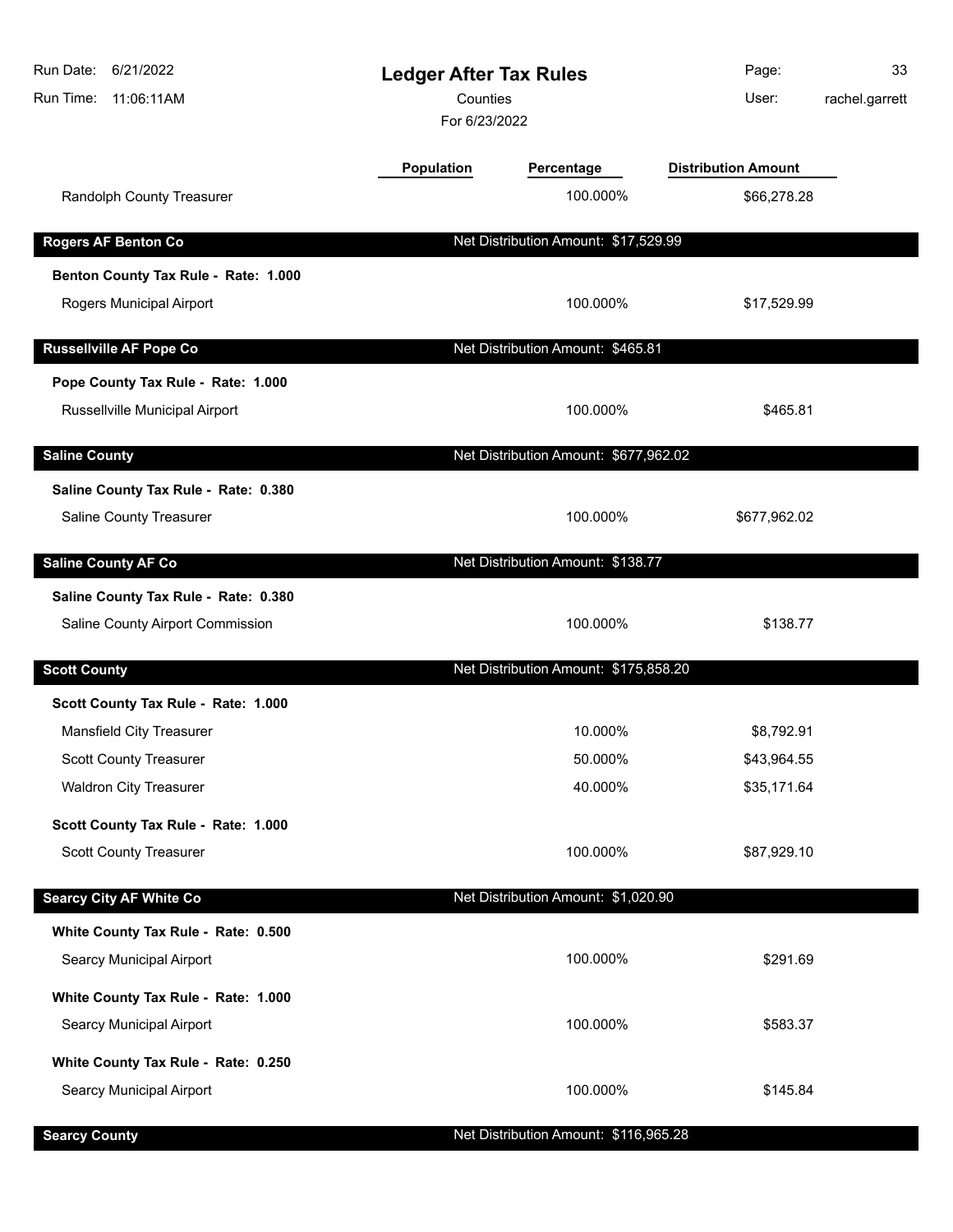| Run Date:<br>6/21/2022                  | <b>Ledger After Tax Rules</b> |                                         | Page:                      | 34             |
|-----------------------------------------|-------------------------------|-----------------------------------------|----------------------------|----------------|
| 11:06:11AM<br>Run Time:                 | Counties                      |                                         | User:                      | rachel.garrett |
|                                         | For 6/23/2022                 |                                         |                            |                |
|                                         | <b>Population</b>             | Percentage                              | <b>Distribution Amount</b> |                |
| Searcy County Tax Rule - Rate: 1.000    |                               |                                         |                            |                |
| <b>Big Flat City Treasurer</b>          |                               |                                         | \$0.00                     |                |
| <b>Gilbert City Treasurer</b>           | 26                            |                                         | \$258.99                   |                |
| Leslie City Treasurer                   | 375                           |                                         | \$3,735.48                 |                |
| <b>Marshall City Treasurer</b>          | 1,329                         |                                         | \$13,238.53                |                |
| <b>Pindall City Treasurer</b>           | 95                            |                                         | \$946.32                   |                |
| <b>Searcy County Treasurer</b>          | 5,874                         |                                         | \$58,512.52                |                |
| St. Joe City Treasurer                  | 129                           |                                         | \$1,285.01                 |                |
| Searcy County Tax Rule - Rate: 0.500    |                               |                                         |                            |                |
| <b>Searcy County Treasurer</b>          |                               | 100.000%                                | \$38,988.43                |                |
| <b>Searcy County AF Co</b>              |                               | Net Distribution Amount: \$0.97         |                            |                |
| Searcy County Tax Rule - Rate: 1.000    |                               |                                         |                            |                |
| <b>Searcy County Treasurer</b>          |                               | 100.000%                                | \$0.65                     |                |
| Searcy County Tax Rule - Rate: 0.500    |                               |                                         |                            |                |
| <b>Searcy County Airport Commission</b> |                               | 100.000%                                | \$0.32                     |                |
| <b>Sebastian County</b>                 |                               | Net Distribution Amount: \$2,681,954.16 |                            |                |
| Sebastian County Tax Rule - Rate: 1.000 |                               |                                         |                            |                |
| <b>Barling City Treasurer</b>           | 4,782                         |                                         | \$100,353.72               |                |
| <b>Bonanza City Treasurer</b>           | 587                           |                                         | \$12,318.62                |                |
| <b>Central City Treasurer</b>           | 461                           |                                         | \$9,674.42                 |                |
| Fort Smith City Treasurer               | 89,142                        |                                         | \$1,870,709.14             |                |
| <b>Greenwood City Treasurer</b>         | 9,516                         |                                         | \$199,700.12               |                |
| <b>Hackett City Treasurer</b>           | 784                           |                                         | \$16,452.81                |                |
| <b>Hartford City Treasurer</b>          | 499                           |                                         | \$10,471.87                |                |
| <b>Huntington City Treasurer</b>        | 490                           |                                         | \$10,283.00                |                |
| Lavaca City Treasurer                   | 2,450                         |                                         | \$51,415.02                |                |
| Mansfield City Treasurer                | 684                           |                                         | \$14,354.23                |                |
| <b>Midland City Treasurer</b>           | 227                           |                                         | \$4,763.76                 |                |
| Sebastian County Treasurer              | 18,177                        |                                         | \$381,457.45               |                |
|                                         |                               |                                         |                            |                |

**Sevier County Net Distribution Amount: \$683,662.06** 

**Sevier County Tax Rule - Rate: 1.000**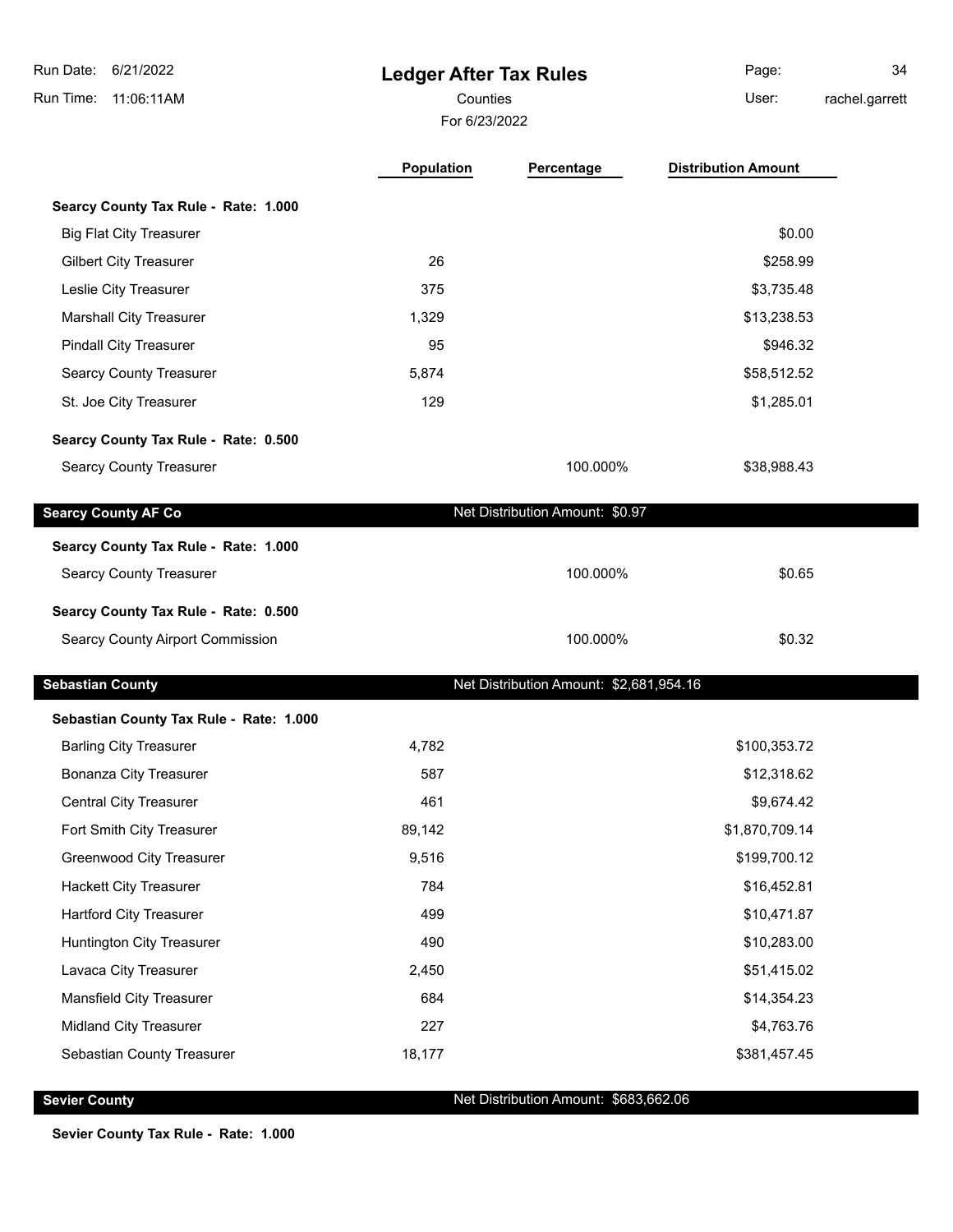# **Ledger After Tax Rules**

For 6/23/2022

Counties **User:** Page: 35

rachel.garrett

|                                      | Population | Percentage                            | <b>Distribution Amount</b> |
|--------------------------------------|------------|---------------------------------------|----------------------------|
| Ben Lomond City Treasurer            | 140        |                                       | \$1,933.71                 |
| DeQueen City Treasurer               | 6,105      |                                       | \$84,323.64                |
| <b>Gillham City Treasurer</b>        | 157        |                                       | \$2,168.52                 |
| Horatio City Treasurer               | 920        |                                       | \$12,707.25                |
| Lockesburg City Treasurer            | 594        |                                       | \$8,204.46                 |
| Sevier County Treasurer              | 7,923      |                                       | \$109,434.28               |
| Sevier County Tax Rule - Rate: 0.500 |            |                                       |                            |
| Sevier County Treasurer              |            | 100.000%                              | \$109,385.93               |
| Sevier County Tax Rule - Rate: 0.250 |            |                                       |                            |
| Sevier County Treasurer              |            | 100.000%                              | \$54,692.96                |
| Sevier County Tax Rule - Rate: 0.380 |            |                                       |                            |
| Sevier County Treasurer              |            | 100.000%                              | \$82,039.45                |
| Sevier County Tax Rule - Rate: 1.000 |            |                                       |                            |
| Sevier County Treasurer              |            | 100.000%                              | \$218,771.86               |
| <b>Sevier County AF Co</b>           |            | Net Distribution Amount: \$375.56     |                            |
| Sevier County Tax Rule - Rate: 1.000 |            |                                       |                            |
| Sevier County Airport Commission     |            | 100.000%                              | \$120.18                   |
| Sevier County Tax Rule - Rate: 0.500 |            |                                       |                            |
| Sevier County Airport Commission     |            | 100.000%                              | \$60.09                    |
| Sevier County Tax Rule - Rate: 0.250 |            |                                       |                            |
| Sevier County Airport Commission     |            | 100.000%                              | \$30.04                    |
| Sevier County Tax Rule - Rate: 0.380 |            |                                       |                            |
| Sevier County Airport Commission     |            | 100.000%                              | \$45.07                    |
| Sevier County Tax Rule - Rate: 1.000 |            |                                       |                            |
| Sevier County Airport Commission     |            | 100.000%                              | \$120.18                   |
| <b>Sharp County</b>                  |            | Net Distribution Amount: \$433,033.43 |                            |
| Sharp County Tax Rule - Rate: 1.000  |            |                                       |                            |
| Ash Flat City Treasurer              | 1,024      |                                       | \$14,671.21                |
| Cave City Treasurer                  | 1,740      |                                       | \$24,929.59                |
| Cherokee Village City Treasurer      | 3,947      |                                       | \$56,550.05                |
| Evening Shade City Treasurer         | 420        |                                       | \$6,017.49                 |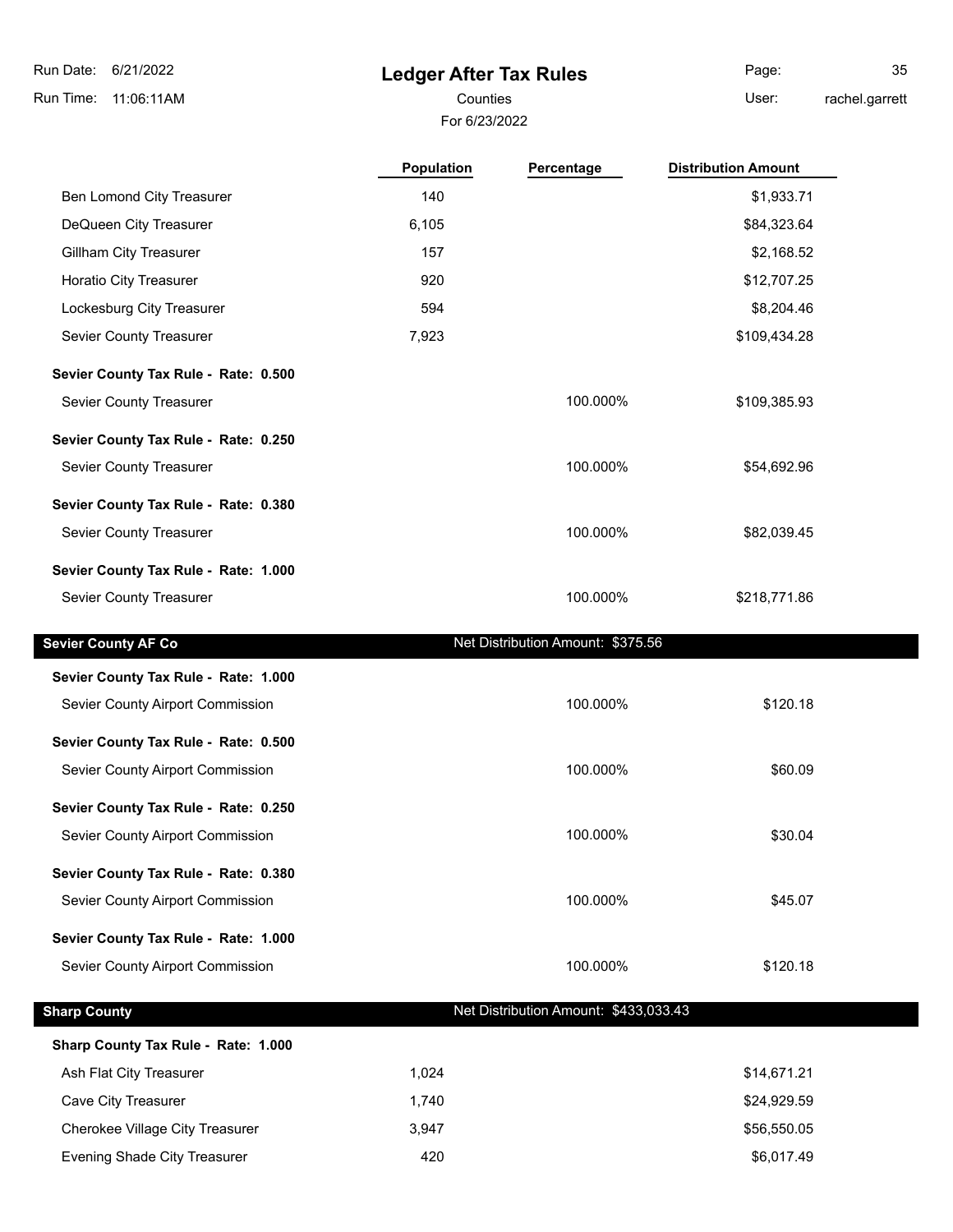**Ledger After Tax Rules** Run Time: 11:06:11AM 6/21/2022 Run Date: For 6/23/2022 Counties **Counties** User:

 $\overline{\phantom{a}}$ 

 $\overline{\phantom{a}}$ 

 $\overline{\phantom{a}}$ 

Page: 36 rachel.garrett

|                                          | Population | Percentage                            | <b>Distribution Amount</b> |  |
|------------------------------------------|------------|---------------------------------------|----------------------------|--|
| <b>Hardy City Treasurer</b>              | 708        |                                       | \$10,143.76                |  |
| <b>Highland City Treasurer</b>           | 982        |                                       | \$14,069.46                |  |
| Horseshoe Bend City Treasurer            | 13         |                                       | \$186.26                   |  |
| <b>Sharp County Treasurer</b>            | 8,166      |                                       | \$116,997.14               |  |
| Sidney City Treasurer                    | 192        |                                       | \$2,750.85                 |  |
| <b>Williford City Treasurer</b>          | 79         |                                       | \$1,131.86                 |  |
| Sharp County Tax Rule - Rate: 0.250      |            |                                       |                            |  |
| <b>Sharp County Treasurer</b>            |            | 100.000%                              | \$61,861.92                |  |
| Sharp County Tax Rule - Rate: 0.500      |            |                                       |                            |  |
| <b>Sharp County Treasurer</b>            |            | 100.000%                              | \$123,723.84               |  |
| <b>Sharp County AF Co</b>                |            | Net Distribution Amount: \$45.61      |                            |  |
| Sharp County Tax Rule - Rate: 1.000      |            |                                       |                            |  |
| Sharp County Regional Airport            |            | 75.000%                               | \$19.55                    |  |
| Sharp County Regional Airport            |            | 25.000%                               | \$6.51                     |  |
| Sharp County Tax Rule - Rate: 0.250      |            |                                       |                            |  |
| Sharp County Regional Airport            |            | 100.000%                              | \$6.52                     |  |
| Sharp County Tax Rule - Rate: 0.500      |            |                                       |                            |  |
| Sharp County Regional Airport            |            | 100.000%                              | \$13.03                    |  |
| <b>Sheridan AF Grant Co</b>              |            | Net Distribution Amount: \$40.76      |                            |  |
| Grant County Tax Rule - Rate: 1.000      |            |                                       |                            |  |
| Sheridan/Grant County Airport            |            | 100.000%                              | \$32.61                    |  |
| Grant County Tax Rule - Rate: 0.250      |            |                                       |                            |  |
| <b>Grant County Treasurer</b>            |            | 100.000%                              | \$8.15                     |  |
| Springdale AF Washington Co              |            | Net Distribution Amount: \$2,633.77   |                            |  |
| Washington County Tax Rule - Rate: 1.000 |            |                                       |                            |  |
| Springdale Municipal Airport             |            | 75.000%                               | \$1,580.27                 |  |
| Springdale Municipal Airport             |            | 25.000%                               | \$526.75                   |  |
| Washington County Tax Rule - Rate: 0.250 |            |                                       |                            |  |
| Springdale Municipal Airport             |            | 100.000%                              | \$526.75                   |  |
| <b>St. Francis County</b>                |            | Net Distribution Amount: \$851,369.13 |                            |  |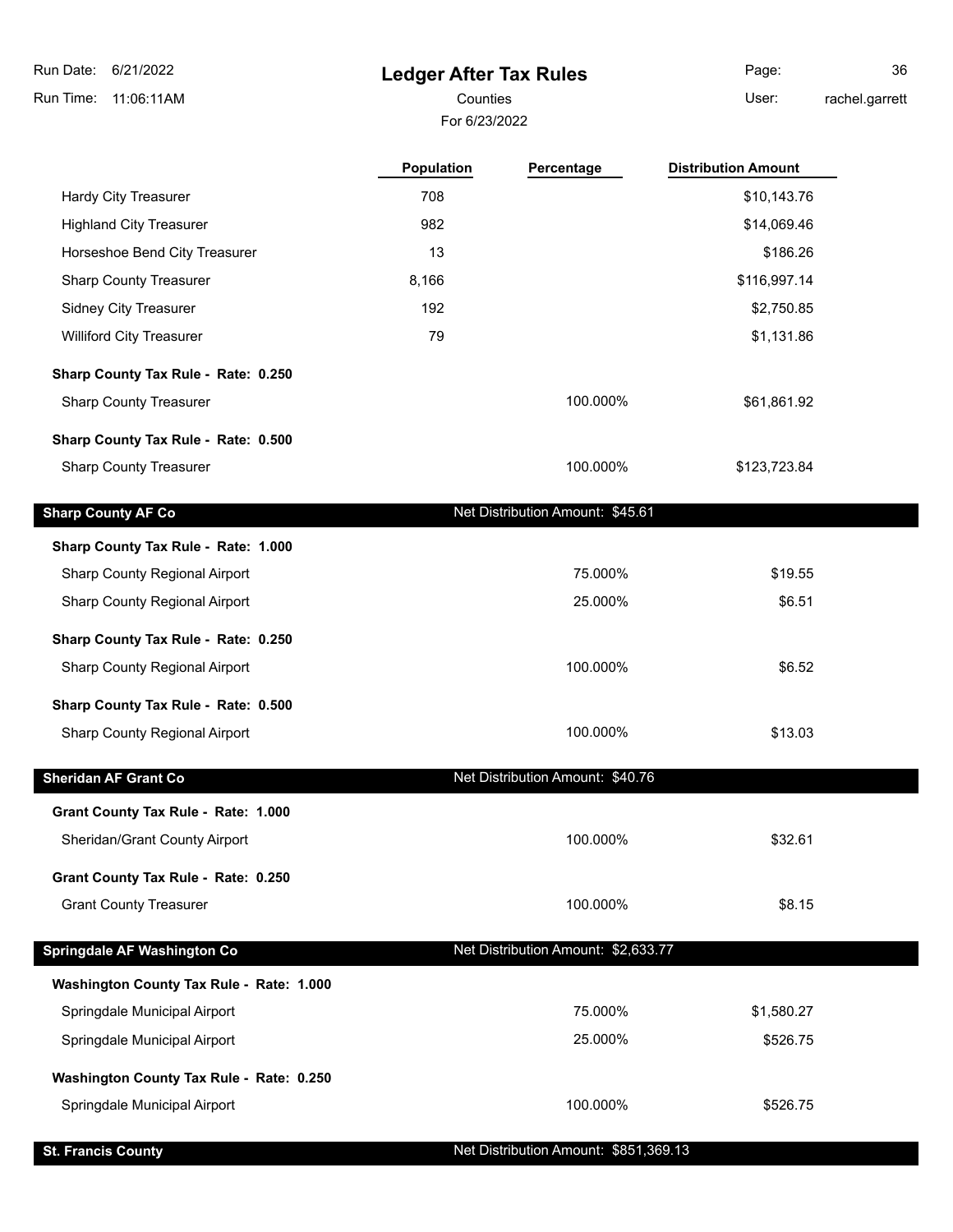**Ledger After Tax Rules** Run Time: 11:06:11AM 6/21/2022 Run Date: Counties **User:** Page: 37

For 6/23/2022

rachel.garrett

|                                           | <b>Population</b> | Percentage                            | <b>Distribution Amount</b> |
|-------------------------------------------|-------------------|---------------------------------------|----------------------------|
| St. Francis County Tax Rule - Rate: 1.000 |                   |                                       |                            |
| <b>Caldwell City Treasurer</b>            | 451               |                                       | \$5,543.06                 |
| Colt City Treasurer                       | 293               |                                       | \$3,601.14                 |
| Forrest City Treasurer                    | 13,015            |                                       | \$159,962.02               |
| <b>Hughes City Treasurer</b>              | 1,056             |                                       | \$12,978.86                |
| Madison City Treasurer                    | 759               |                                       | \$9,328.56                 |
| Palestine City Treasurer                  | 506               |                                       | \$6,219.04                 |
| St. Francis County Treasurer              | 6,519             |                                       | \$80,122.35                |
| <b>Wheatley City Treasurer</b>            | 279               |                                       | \$3,429.07                 |
| <b>Widener City Treasurer</b>             | 212               |                                       | \$2,605.61                 |
| St. Francis County Tax Rule - Rate: 1.000 |                   |                                       |                            |
| <b>Caldwell City Treasurer</b>            | 451               |                                       | \$5,543.06                 |
| <b>Colt City Treasurer</b>                | 293               |                                       | \$3,601.14                 |
| <b>Forrest City Treasurer</b>             | 13,015            |                                       | \$159,962.02               |
| <b>Hughes City Treasurer</b>              | 1,056             |                                       | \$12,978.86                |
| Madison City Treasurer                    | 759               |                                       | \$9,328.56                 |
| Palestine City Treasurer                  | 506               |                                       | \$6,219.04                 |
| St. Francis County Treasurer              | 6,519             |                                       | \$80,122.35                |
| <b>Wheatley City Treasurer</b>            | 279               |                                       | \$3,429.07                 |
| <b>Widener City Treasurer</b>             | 212               |                                       | \$2,605.61                 |
| St. Francis County Tax Rule - Rate: 0.250 |                   |                                       |                            |
| St. Francis County Treasurer              |                   | 100.000%                              | \$70,947.43                |
| St. Francis County Tax Rule - Rate: 0.630 |                   |                                       |                            |
| St. Francis County Treasurer              |                   | 100.000%                              | \$177,368.57               |
| St. Francis County Tax Rule - Rate: 0.130 |                   |                                       |                            |
| St. Francis County Treasurer              |                   | 100.000%                              | \$35,473.71                |
| <b>Stone County</b>                       |                   | Net Distribution Amount: \$240,537.64 |                            |
| Stone County Tax Rule - Rate: 1.000       |                   |                                       |                            |
| Fifty Six City Treasurer                  | 158               |                                       | \$2,050.06                 |
| Mountain View City Treasurer              | 2,877             |                                       | \$37,329.17                |
| <b>Stone County Treasurer</b>             | 9,324             |                                       | \$120,979.20               |
|                                           |                   |                                       |                            |

**Stone County Tax Rule - Rate: 0.500**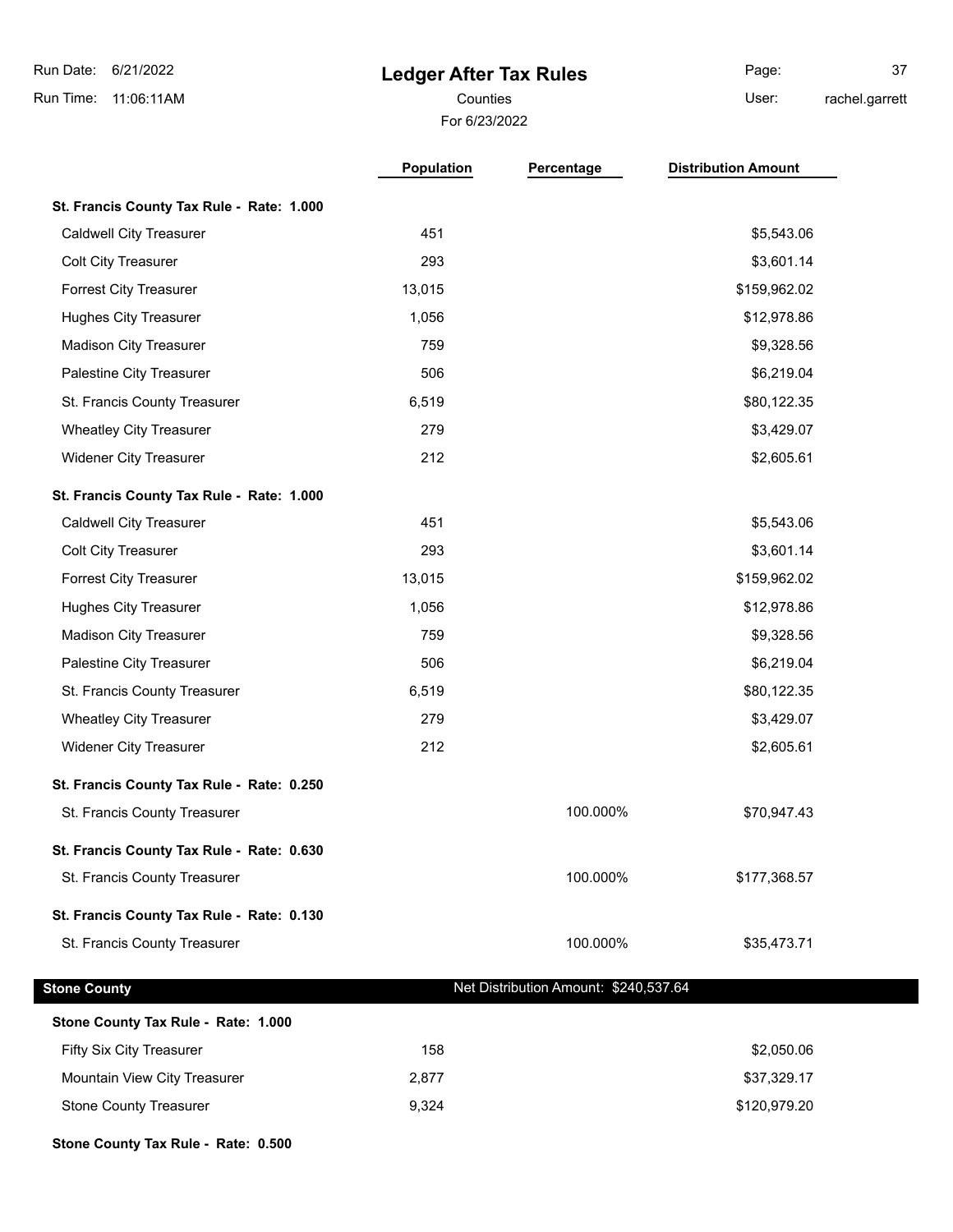| Run Date: 6/21/2022<br>Run Time: 11:06:11AM                  | <b>Ledger After Tax Rules</b><br>Counties<br>For 6/23/2022 |                                         | Page:<br>User:             | 38<br>rachel.garrett |
|--------------------------------------------------------------|------------------------------------------------------------|-----------------------------------------|----------------------------|----------------------|
|                                                              | <b>Population</b>                                          | Percentage                              | <b>Distribution Amount</b> |                      |
| <b>Stone County Treasurer</b>                                |                                                            | 100.000%                                | \$80,179.21                |                      |
| <b>Stuttgart AF Prairie Co</b>                               |                                                            | Net Distribution Amount: \$399.82       |                            |                      |
| Prairie County Tax Rule - Rate: 1.000                        |                                                            |                                         |                            |                      |
| <b>Biscoe City Treasurer</b>                                 | 305                                                        |                                         | \$9.82                     |                      |
| Des Arc City Treasurer                                       | 1,905                                                      |                                         | \$61.31                    |                      |
| DeValls Bluff City Treasurer                                 | 520                                                        |                                         | \$16.74                    |                      |
| Hazen City Treasurer                                         | 1,481                                                      |                                         | \$47.66                    |                      |
| <b>Prairie County Treasurer</b>                              | 3,896                                                      |                                         | \$125.39                   |                      |
| Ulm City Treasurer                                           | 175                                                        |                                         | \$5.63                     |                      |
| Prairie County Tax Rule - Rate: 0.130                        |                                                            |                                         |                            |                      |
| Prairie County Treasurer                                     |                                                            | 100.000%                                | \$33.32                    |                      |
| Prairie County Tax Rule - Rate: 0.380                        |                                                            |                                         |                            |                      |
| <b>Prairie County Treasurer</b>                              |                                                            | 100.000%                                | \$99.95                    |                      |
| <b>Texarkana AF Miller Co</b>                                |                                                            | Net Distribution Amount: \$3,709.98     |                            |                      |
| Miller County Tax Rule - Rate: 0.250                         |                                                            |                                         |                            |                      |
| Texarkana Regional Airport                                   |                                                            | 100.000%                                | \$742.00                   |                      |
| Miller County Tax Rule - Rate: 1.000                         |                                                            |                                         |                            |                      |
| Texarkana Regional Airport                                   |                                                            | 100.000%                                | \$2,967.98                 |                      |
| <b>Union County</b>                                          |                                                            | Net Distribution Amount: \$1,634,781.60 |                            |                      |
| Union County Tax Rule - Rate: 1.000                          |                                                            |                                         |                            |                      |
| Calion City Treasurer                                        | 429                                                        |                                         | \$8,978.87                 |                      |
| El Dorado City Treasurer                                     | 17,756                                                     |                                         | \$371,628.80               |                      |
| <b>Felsenthal City Treasurer</b>                             | 85                                                         |                                         | \$1,779.03                 |                      |
| <b>Huttig City Treasurer</b>                                 | 448                                                        |                                         | \$9,376.53                 |                      |
| Junction City Treasurer                                      | 503                                                        |                                         | \$10,527.67                |                      |
| Norphlet City Treasurer                                      | 766                                                        |                                         | \$16,032.20                |                      |
| Smackover City Treasurer                                     | 1,630                                                      |                                         | \$34,115.51                |                      |
| <b>Strong City Treasurer</b>                                 | 410                                                        |                                         | \$8,581.20                 |                      |
| <b>Union County Treasurer</b>                                | 17,027                                                     |                                         | \$356,370.99               |                      |
|                                                              |                                                            |                                         |                            |                      |
| Union County Tax Rule - Rate: 1.000<br>Calion City Treasurer |                                                            | 1.100%                                  | \$8,991.30                 |                      |
|                                                              |                                                            |                                         |                            |                      |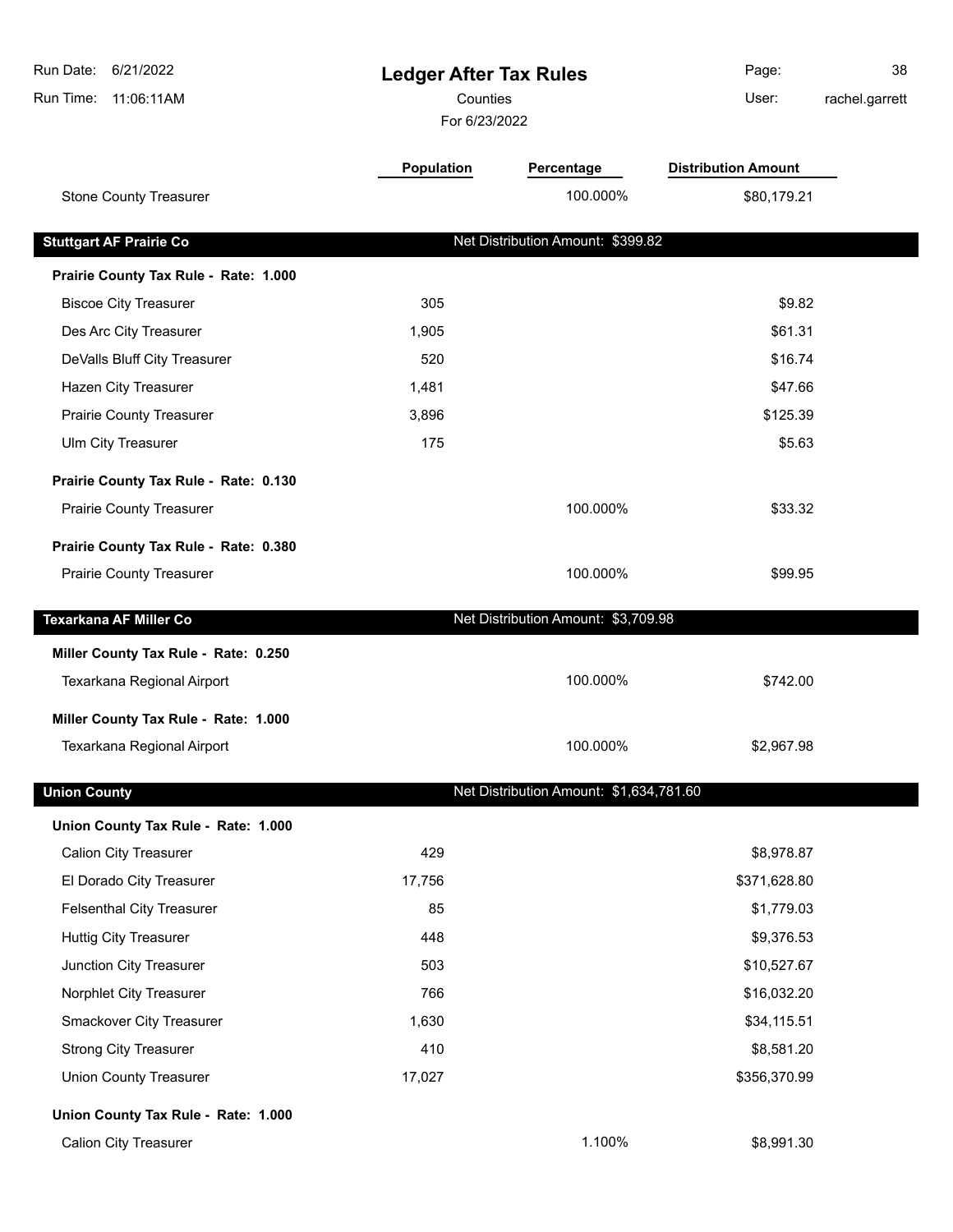**Ledger After Tax Rules** Run Time: 11:06:11AM 6/21/2022 Run Date: For 6/23/2022 Counties User: Page: 39 rachel.garrett **Population Percentage Distribution Amount** El Dorado City Treasurer 62.000% \$425,043.22 Felsenthal City Treasurer 6. The set of the set of the set of the set of the set of the set of the set of the set of the set of the set of the set of the set of the set of the set of the set of the set of the set of the se Huttig City Treasurer **1.700%** \$13,895.64 Junction City Treasurer **1.400%** \$11,443.47 Norphlet City Treasurer **1.500%** \$12,260.86 Smackover City Treasurer 6. The state of the state of the state of the 4.800% \$39,234.76 Strong City Treasurer **1.300%** \$10,626.08

Union County Treasurer 36.000% \$294,260.69

**Van Buren County Van Buren County Net Distribution Amount: \$313,638.22** 

| Van Buren County Tax Rule - Rate: 1.000 |        |              |
|-----------------------------------------|--------|--------------|
| <b>Clinton City Treasurer</b>           | 2.509  | \$33,211.71  |
| Damascus City Treasurer                 | 245    | \$3,243.07   |
| Fairfield Bay City Treasurer            | 1.947  | \$25,772.50  |
| <b>Shirley City Treasurer</b>           | 248    | \$3,282.78   |
| Van Buren County Treasurer              | 10.847 | \$143,582.09 |
| Van Buren County Tax Rule - Rate: 0.500 |        |              |

Van Buren County Treasurer and the state of the state of the 100.000% \$104,546.07

| <b>Walnut Ridge AF Lawrence Co</b>                                      | Net Distribution Amount: \$646.31       |          |
|-------------------------------------------------------------------------|-----------------------------------------|----------|
| Lawrence County Tax Rule - Rate: 1.000<br>Walnut Ridge Regional Airport | 100.000%                                | \$258.52 |
| Lawrence County Tax Rule - Rate: 0.500<br>Walnut Ridge Regional Airport | 100.000%                                | \$129.26 |
| Lawrence County Tax Rule - Rate: 0.500<br>Walnut Ridge Regional Airport | 100.000%                                | \$129.26 |
| Lawrence County Tax Rule - Rate: 0.130<br>Walnut Ridge Regional Airport | 100.000%                                | \$32.32  |
| Lawrence County Tax Rule - Rate: 0.380<br>Walnut Ridge Regional Airport | 100.000%                                | \$96.95  |
| <b>Washington County</b>                                                | Net Distribution Amount: \$6,157,511.45 |          |

### **Washington County Tax Rule - Rate: 1.000**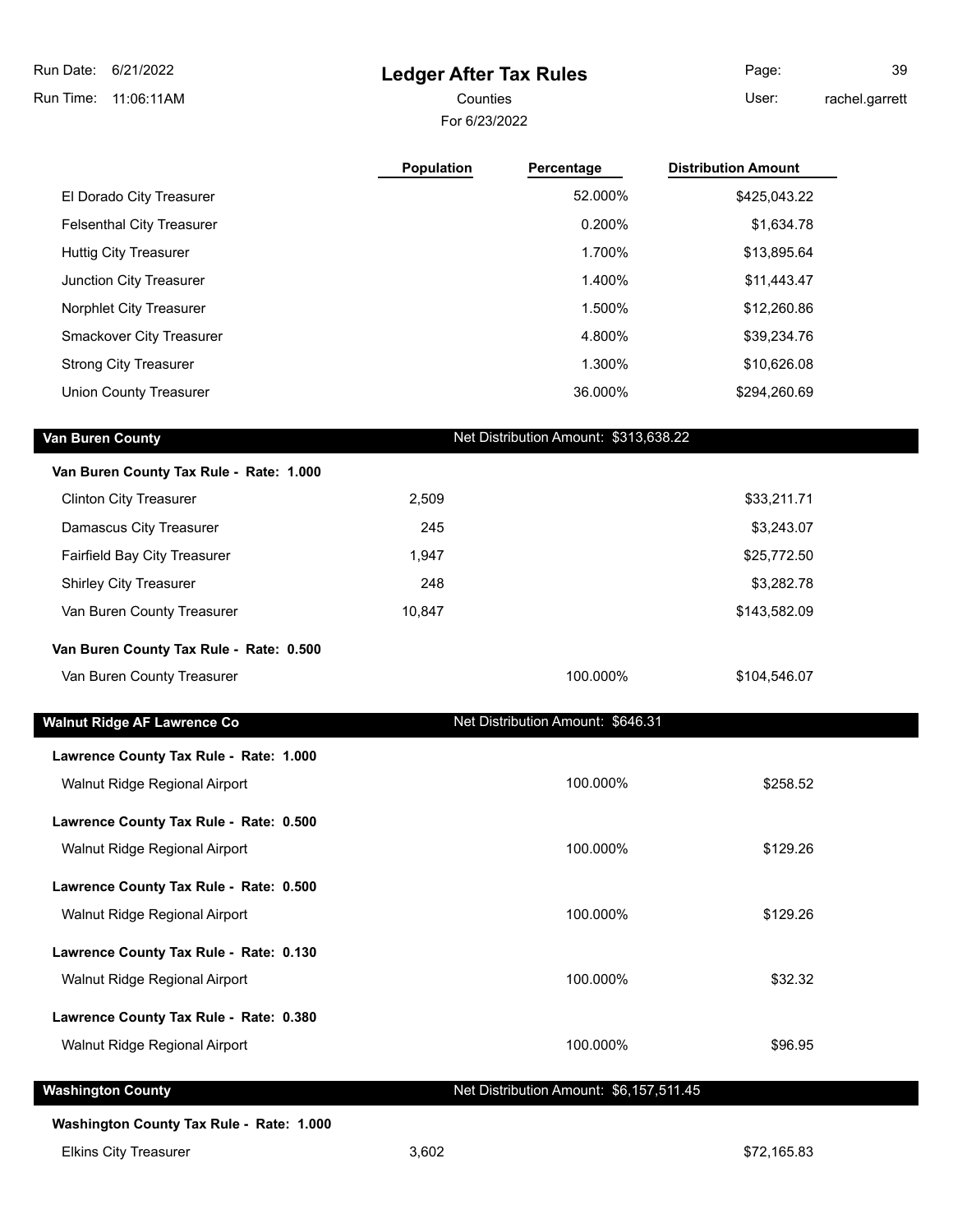# **Ledger After Tax Rules**

For 6/23/2022

Page: 40

Counties **User:** 

rachel.garrett

|                                                               | Population | Percentage                              | <b>Distribution Amount</b>  |
|---------------------------------------------------------------|------------|-----------------------------------------|-----------------------------|
| Elm Springs City Treasurer                                    | 1,896      |                                         | \$37,986.23                 |
| Farmington City Treasurer                                     | 7,584      |                                         | \$151,944.94                |
| Fayetteville City Treasurer                                   | 93,949     |                                         | \$1,882,261.98              |
| Goshen City Treasurer                                         | 2,102      |                                         | \$42,113.43                 |
| <b>Greenland City Treasurer</b>                               | 1,213      |                                         | \$24,302.37                 |
| Johnson City Treasurer                                        | 3,609      |                                         | \$72,306.08                 |
| <b>Lincoln City Treasurer</b>                                 | 2,294      |                                         | \$45,960.14                 |
| Prairie Grove City Treasurer                                  | 7,045      |                                         | \$141,146.11                |
| Springdale City Treasurer                                     | 75,083     |                                         | \$1,504,282.92              |
| Tontitown City Treasurer                                      | 4,301      |                                         | \$86,170.25                 |
| <b>Washington County Treasurer</b>                            | 40,497     |                                         | \$811,354.71                |
| West Fork City Treasurer                                      | 2,331      |                                         | \$46,701.43                 |
| Winslow City Treasurer                                        | 365        |                                         | \$7,312.74                  |
| Washington County Tax Rule - Rate: 0.250                      |            |                                         |                             |
| <b>Washington County Treasurer</b>                            |            | 100.000%                                | \$1,231,502.29              |
| <b>West Memphis AF Crittenden Co</b>                          |            | Net Distribution Amount: \$916.09       |                             |
| Crittenden County Tax Rule - Rate: 0.750                      |            |                                         |                             |
| West Memphis Municipal Airport                                |            | 100.000%                                | \$392.61                    |
| Crittenden County Tax Rule - Rate: 1.000                      |            |                                         |                             |
| West Memphis Municipal Airport                                |            | 100.000%                                | \$523.48                    |
| <b>White County</b>                                           |            |                                         |                             |
|                                                               |            | Net Distribution Amount: \$2,102,789.56 |                             |
|                                                               |            |                                         |                             |
| <b>Bald Knob City Treasurer</b>                               | 2,522      |                                         | \$39,447.30                 |
| <b>Beebe City Treasurer</b>                                   | 8,437      |                                         |                             |
| <b>Bradford City Treasurer</b>                                | 678        |                                         | \$131,965.44<br>\$10,604.78 |
| <b>Garner City Treasurer</b>                                  | 211        |                                         | \$3,300.31                  |
| Georgetown City Treasurer                                     | 81         |                                         |                             |
| Griffithville City Treasurer                                  | 155        |                                         | \$1,266.94<br>\$2,424.40    |
| <b>Higginson City Treasurer</b>                               | 705        |                                         | \$11,027.10                 |
| Judsonia City Treasurer                                       | 1,854      |                                         | \$28,998.92                 |
| White County Tax Rule - Rate: 1.000<br>Kensett City Treasurer | 1,400      |                                         | \$21,897.79                 |
| Letona City Treasurer                                         | 240        |                                         | \$3,753.91                  |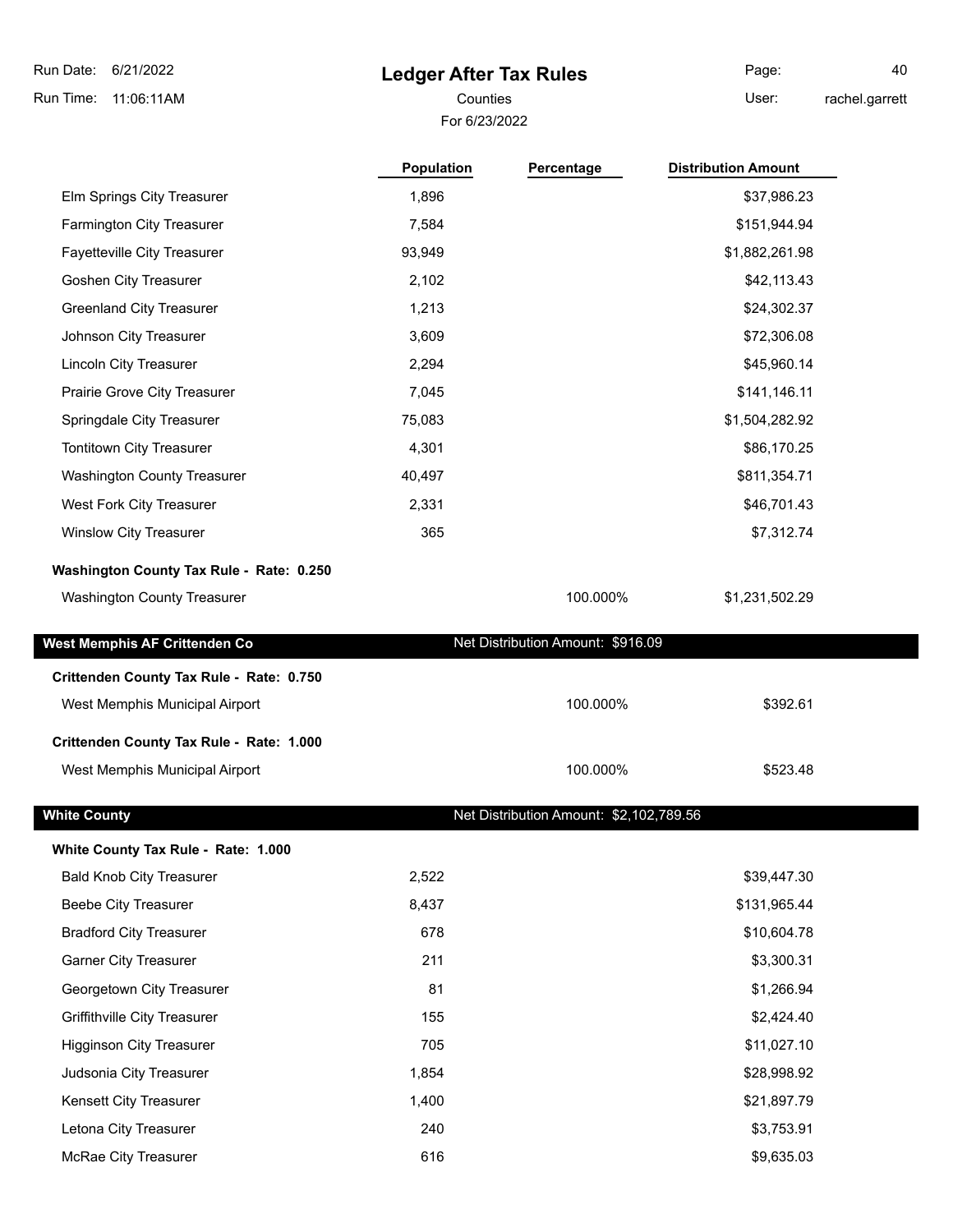| Run Date:<br>6/21/2022                 | <b>Ledger After Tax Rules</b> |                                       | Page:                      | 41             |
|----------------------------------------|-------------------------------|---------------------------------------|----------------------------|----------------|
| Run Time:<br>11:06:11AM                | Counties                      |                                       | User:                      | rachel.garrett |
|                                        | For 6/23/2022                 |                                       |                            |                |
|                                        | Population                    | Percentage                            | <b>Distribution Amount</b> |                |
| Pangburn City Treasurer                | 500                           |                                       | \$7,820.64                 |                |
| Rose Bud City Treasurer                | 494                           |                                       | \$7,726.79                 |                |
| <b>Russell City Treasurer</b>          | 184                           |                                       | \$2,877.99                 |                |
| <b>Searcy City Treasurer</b>           | 22,937                        |                                       | \$358,763.93               |                |
| West Point City Treasurer              | 170                           |                                       | \$2,659.02                 |                |
| White County Treasurer                 | 35,638                        |                                       | \$557,423.74               |                |
| White County Tax Rule - Rate: 0.500    |                               |                                       |                            |                |
| White County Treasurer                 |                               | 100.000%                              | \$600,797.02               |                |
| White County Tax Rule - Rate: 0.250    |                               |                                       |                            |                |
| White County Treasurer                 |                               | 100.000%                              | \$300,398.51               |                |
| <b>Woodruff County</b>                 |                               | Net Distribution Amount: \$145,006.48 |                            |                |
| Woodruff County Tax Rule - Rate: 1.000 |                               |                                       |                            |                |
| Augusta City Treasurer                 | 1,998                         |                                       | \$23,107.59                |                |
| <b>Cotton Plant City Treasurer</b>     | 529                           |                                       | \$6,118.08                 |                |
| Hunter City Treasurer                  | 103                           |                                       | \$1,191.23                 |                |
| <b>McCrory City Treasurer</b>          | 1,583                         |                                       | \$18,307.96                |                |
| Patterson City Treasurer               | 310                           |                                       | \$3,585.26                 |                |
| <b>Woodruff County Treasurer</b>       | 1,746                         |                                       | \$20,193.12                |                |
| Woodruff County Tax Rule - Rate: 0.380 |                               |                                       |                            |                |
| <b>Woodruff County Treasurer</b>       |                               | 100.000%                              | \$27,188.72                |                |
| Woodruff County Tax Rule - Rate: 0.500 |                               |                                       |                            |                |
| <b>Woodruff County Treasurer</b>       |                               | 100.000%                              | \$36,251.62                |                |
| Woodruff County Tax Rule - Rate: 0.130 |                               |                                       |                            |                |
| <b>Woodruff County Treasurer</b>       |                               | 100.000%                              | \$9,062.90                 |                |
| <b>Yell County</b>                     |                               | Net Distribution Amount: \$248,212.79 |                            |                |
| Yell County Tax Rule - Rate: 0.880     |                               |                                       |                            |                |
| <b>Belleville City Treasurer</b>       | 312                           |                                       | \$2,972.56                 |                |
| Danville City Treasurer                | 2,028                         |                                       | \$19,321.64                |                |
| Dardanelle City Treasurer              | 4,517                         |                                       | \$43,035.42                |                |
| Havana City Treasurer                  | 239                           |                                       | \$2,277.06                 |                |
| Ola City Treasurer                     | 934                           |                                       | \$8,898.62                 |                |
| Plainview City Treasurer               | 467                           |                                       | \$4,449.31                 |                |